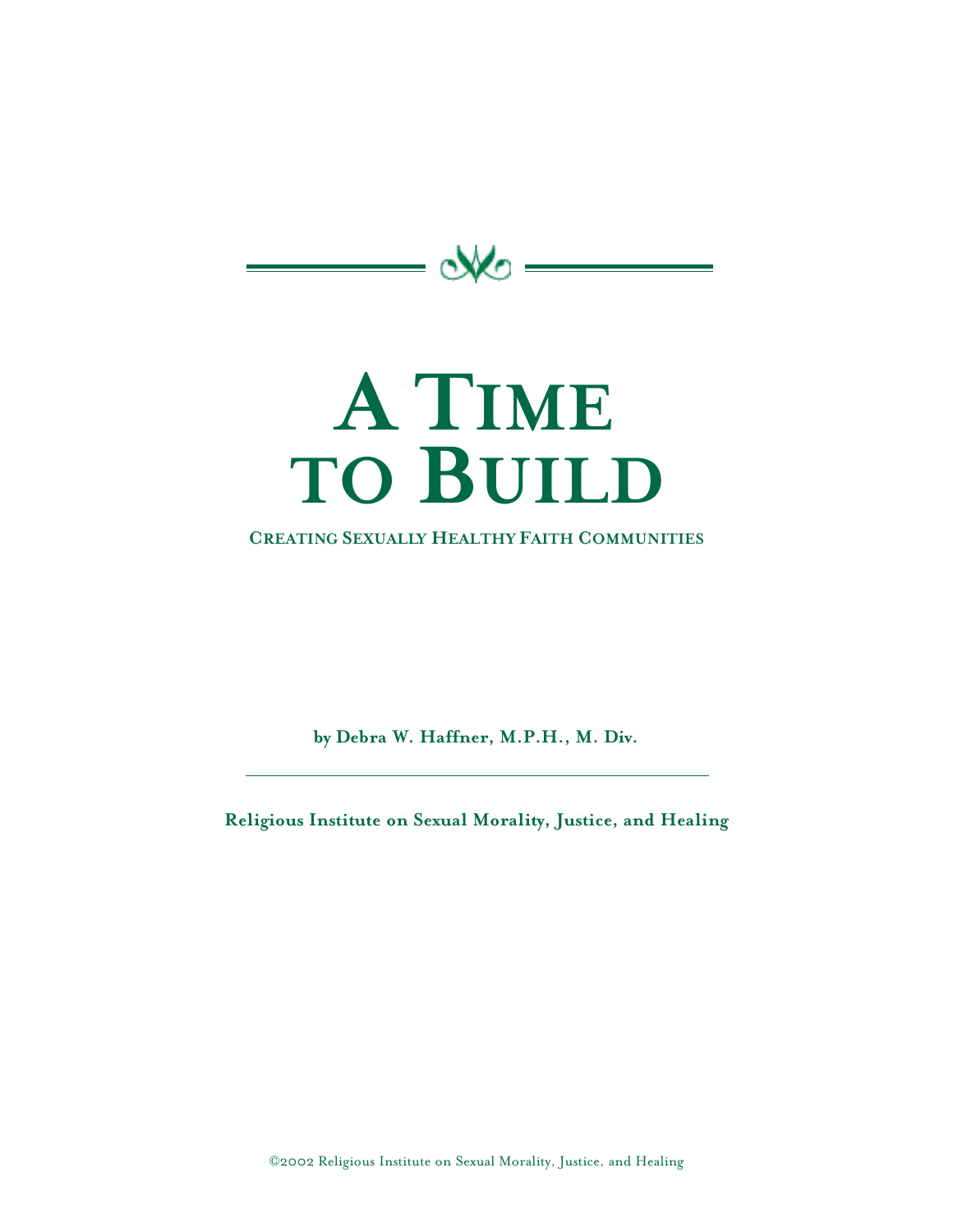

# Religious Declaration on Sexual Morality, Justice, and Healing

Sexuality is God's life-giving and life-fulfilling gift. We come from diverse religious communities to recognize sexuality as central to our humanity and as integral to our spirituality. We are speaking out against the pain, brokenness, oppression, and loss of meaning that many experience about their sexuality.

Our faith traditions celebrate the goodness of creation, including our bodies and our sexuality. We sin when this sacred gift is abused or exploited. However, the great promise of our traditions is love, healing, and restored relationships.

Our culture needs a sexual ethic focused on personal relationships and social justice rather than particular sexual acts. All persons have the right and responsibility to lead sexual lives that express love, justice, mutuality, commitment, consent, and pleasure. Grounded in respect for the body and for the vulnerability that intimacy brings, this ethic fosters physical, emotional, and spiritual health. It accepts no double standards and applies to all persons, without regard to sex, gender, color, age, bodily condition, marital status, or sexual orientation.

God hears the cries of those who suffer from the failure of religious communities to address sexuality. We are called today to see, hear, and respond to the suffering caused by violence against women and sexual minorities, the HIV pandemic, unsustainable population growth and over-consumption, and the commercial exploitation of sexuality.

Faith communities must therefore be truth seeking, courageous, and just. We call for:

- Theological reflection that integrates the wisdom of excluded, often silenced peoples, and insights about sexuality from medicine, social science, the arts and humanities.
- Full inclusion of women and sexual minorities in congregational life, including their ordination and the blessing of same sex unions.
- Sexuality counseling and education throughout the lifespan from trained religious leaders.
- Support for those who challenge sexual oppression and who work for justice within their congregations and denomination.

Faith communities must also advocate for sexual and spiritual wholeness in society. We call for:

- Lifelong, age appropriate sexuality education in schools, seminaries, and community settings.
- A faith-based commitment to sexual and reproductive rights, including access to voluntary contraception, abortion, and HIV/STD prevention and treatment.
- Religious leadership in movements to end sexual and social injustice.

God rejoices when we celebrate our sexuality with holiness and integrity. We, the undersigned, invite our colleagues and faith communities to join us in promoting sexual morality, justice, and healing.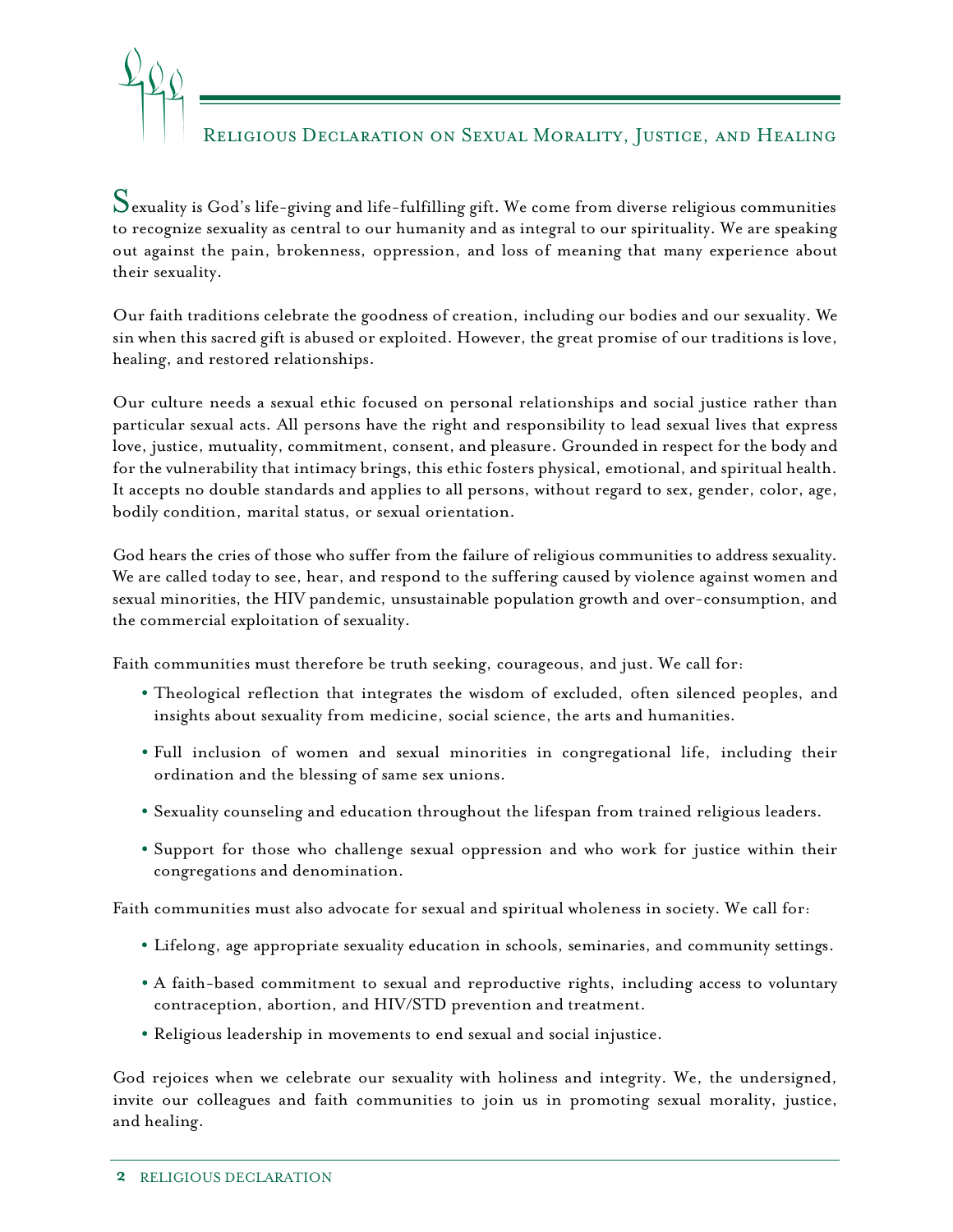# **TABLE OF CONTENTS**

|                                                                                                                                                                                                                                | $\overline{4}$ |
|--------------------------------------------------------------------------------------------------------------------------------------------------------------------------------------------------------------------------------|----------------|
| INTRODUCTION EXECUTION                                                                                                                                                                                                         | 5              |
|                                                                                                                                                                                                                                | 5              |
|                                                                                                                                                                                                                                | $\overline{7}$ |
| HOW TO USE THIS GUIDE <b>And COMPANY</b> SET A LIGATION OF THIS GUIDE                                                                                                                                                          | 10             |
|                                                                                                                                                                                                                                | 13             |
| SEXUALLY HEALTHY RELIGIOUS PROFESSIONALS Entertainment control of the SEXUALLY HEALTHY RELIGIOUS PROFESSIONALS                                                                                                                 | 14             |
|                                                                                                                                                                                                                                | 17             |
| PASTORAL CARE ELECTRICITY AND THE RESIDENCE OF A SERIES AND THE RESIDENCE OF A SERIES OF A SERIES OF A SERIES OF A SERIES OF A SERIES OF A SERIES OF A SERIES OF A SERIES OF A SERIES OF A SERIES OF A SERIES OF A SERIES OF A | 20             |
| EDUCATION FOR YOUTH ENTITLED TO A RESERVE THE RESERVE TO A RESERVE THE RESERVE TO A RESERVE THE RESERVE THAT HAD A RESERVE THAT A RESERVE THAT A RESERVE THAT A RESERVE THAT A RESERVE THAT A RESERVE THAT A RESERVE THAT A RE | 22             |
|                                                                                                                                                                                                                                | 26             |
|                                                                                                                                                                                                                                | 3 <sup>o</sup> |
|                                                                                                                                                                                                                                | 32             |
| SOCIAL ACTION EXECUTION CONTROL ACTION                                                                                                                                                                                         | 34             |
|                                                                                                                                                                                                                                | 37             |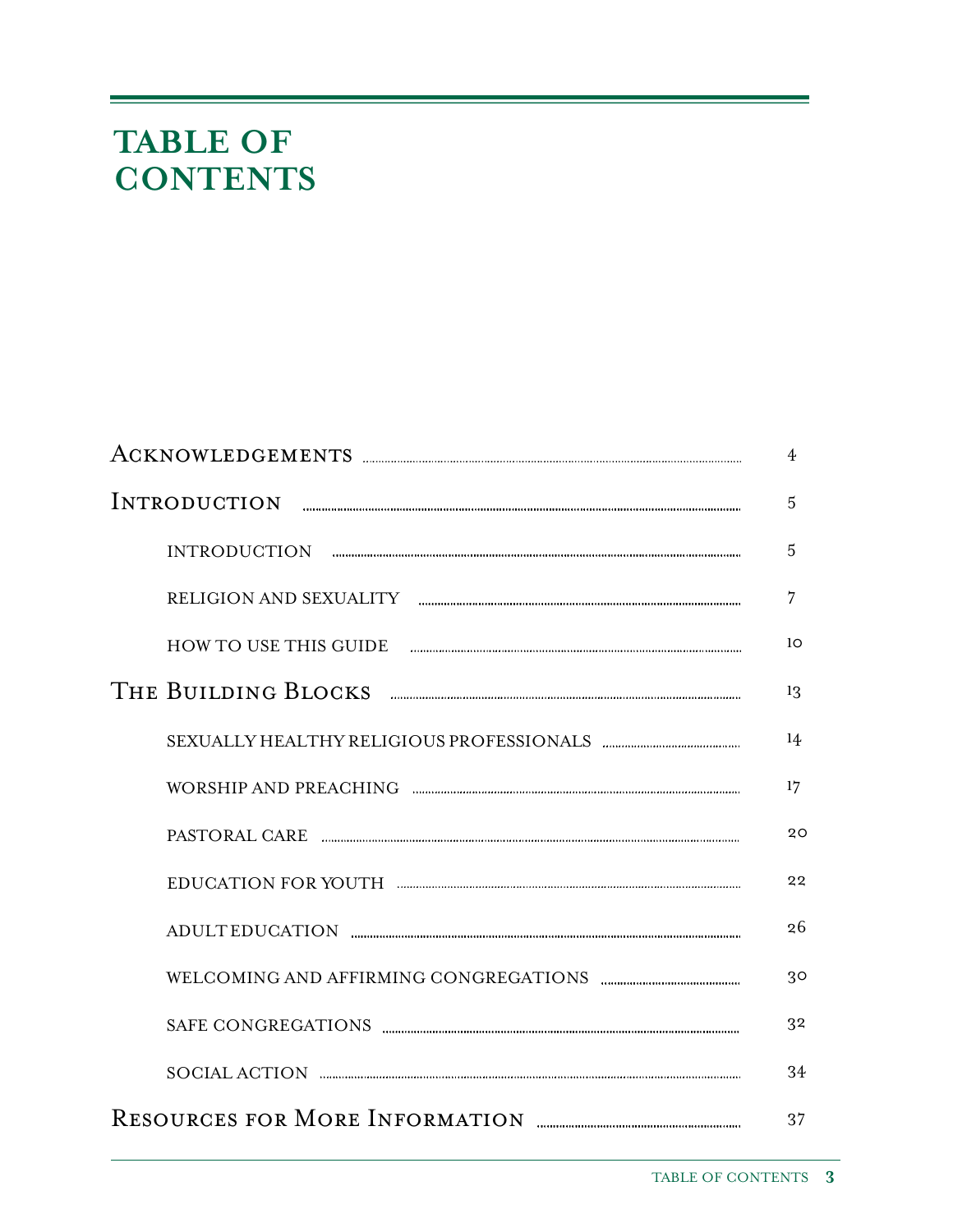# **ACKNOWLEDGEMENTS**

 $M_{\rm any}$  people provided input and guidance on the development of this guide.

I am indebted to Rev. Barbara Lundblad, Professor Kathy Talvacchia, Rev. Dr. John Buehrens, Rev. Steve Clapp, Rev. Randall Doubet-King, Rev. Barbara Fast, Dr. Bill Finger, Dr. Marty Klein, Rabbi Dr. Dennis Sasso, Rabbi Dr. Sandy Sasso, and Rev. Dr. Larry Greenfield for their careful review and suggestions. I am grateful to Alison Boyle for her careful work preparing the manuscript and Mac Edwards for his insightful editing.

The **Religious Declaration on Sexual Morality, Justice, and Healing** was created at a two-day meeting of 20 theologians in May l999 that was sponsored by the Sexuality Information and Education Council of the United States (SIECUS). I am grateful to SIECUS for their support of its development and for allowing the Religious Institute to come into being.

These 20 outstanding thinkers and writers created the **Religious Declaration** through listening, deliberations, suggestions, editing, and more listening. I am thankful for their willingness to volunteer their time to create the Declaration; I am even more grateful to have had the opportunity to participate with them in its creation. Their names are listed on page 6.

This Guide is dedicated to those who have walked with me on my path to ministry. I am grateful beyond words to Dr. Doug Kirby for introducing me to the Unitarian Universalist Association one long ago Mother's Day Sunday; to Rev. Dr. Bill Stayton, Bishop David Richards, and Rev. Dr. James Nelson for modeling a life committed to ministry and sexual health; Dr. Rossella Fanelli for asking me the question that finally led me to the seminary full time; to the Unitarian Universalist Church in Westport, CT, for being my spiritual home for the past l4 years; to the l995 SIECUS Board of Directors for the opportunity to take a sabbatical at the Yale Divinity School; and to the faculties at the Yale Divinity School and Union Theological Seminary for encouraging and supporting my desire to write and think about sexuality in my divinity school studies.

I am especially grateful for the advice, mentoring, and counsel of my partner at the Religious Institute, the Rev. Dr. Larry Greenfield. His influence is apparent on every page; his friendship and support have been a constant in my move to ministry.

The W.T. Grant Foundation graciously supported the development and publication of this guide. The Religious Institute is grateful to them for their commitment and support.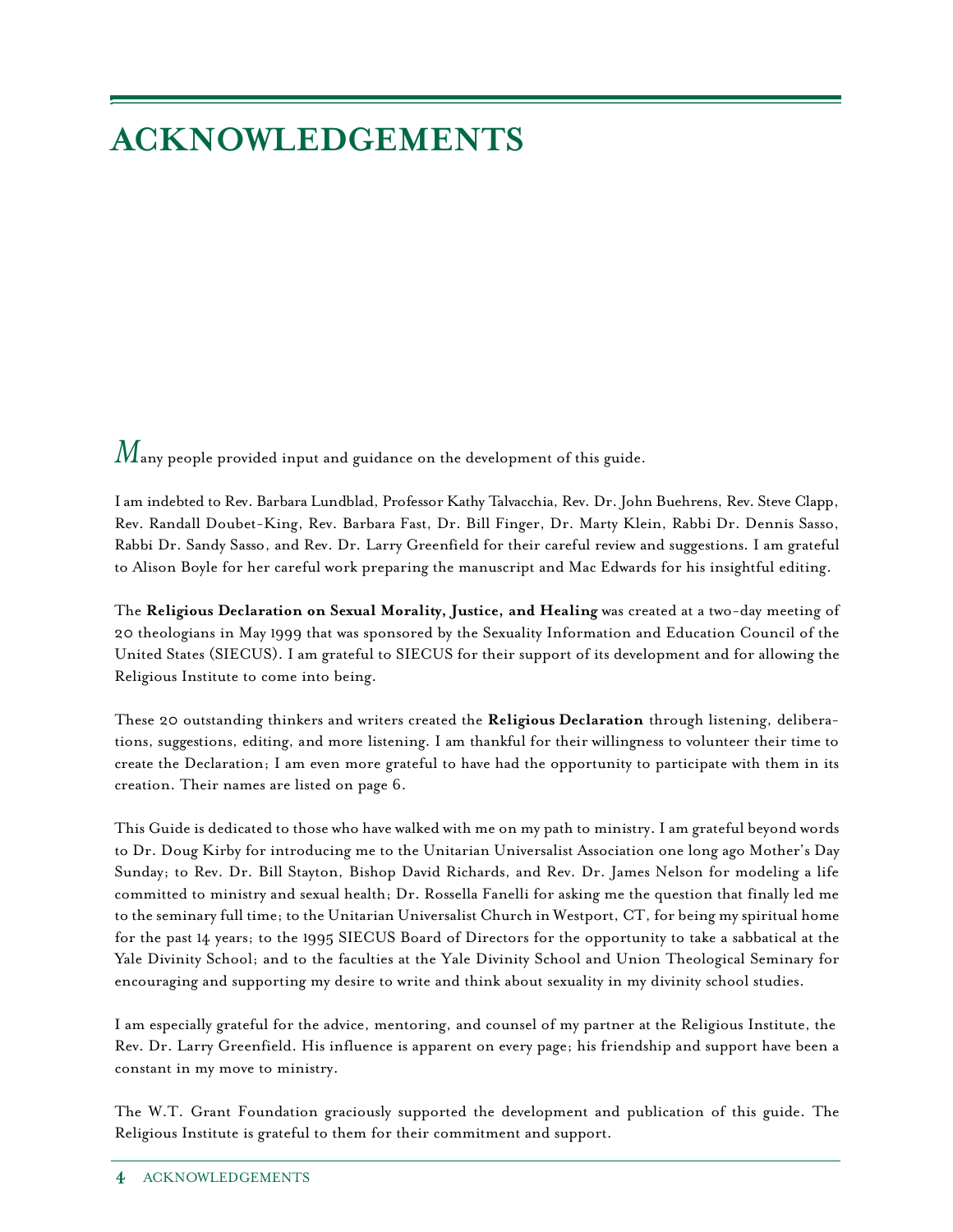# **INTRODUCTION** *Sexuality is God's life-giving and life-*

*fulfilling gift. We come from diverse religious communities to recognize sexuality as central to our humanity and as integral to our spirituality. We are speaking out against the pain, brokenness, oppression, and loss of meaning that many experience about their sexuality.*

*T***he Religious Declaration on Sexual Morality, Justice, and Healing** is a clarion call to the nation's religious denominations, congregations, and clergy. It calls for a sexual ethic focused on personal relationships and social justice rather than particular sexual acts.

The **Religious Declaration's** positive vision of the relationship between sexuality and spirituality, grounded in the core teachings of the historic faiths, also emphasizes healing the pain that comes from sexual oppression and exploitation. It urges religious leaders and faith communities to provide comprehensive sexuality education, advocacy for sexual and reproductive rights, and assurance of the full inclusion of women and sexual minorities in congregational life, denominations, and society at large.

More than 2,l00 clergy and theologians from more than 35 faith traditions endorse the **Religious Declaration**.

The **Religious Declaration** challenges congregations to be sexually healthy faith communities. A sexually healthy faith community promotes the integration of sexuality and spirituality in worship, preaching, pastoral care, youth and adult religious education, and social action programs in the community. It makes a commitment to a sexual ethic that is not based on double standards and understands that dealing with sexuality is

an issue of spiritual wholeness. A congregation that addresses sexuality openly and holistically models that sexuality and spirituality are inextricably connected.

- ⊚ —

**A Time to Build** was developed to help clergy and congregations create sexually healthy faith communities.

A sexually healthy faith community:

- Has religious leadership that has experience and training (pages l4 to l6) in worship and p reaching (pages l7 to l9) as well as counseling (pages 20 to 2l) about sexuality issues.
- Offers sexuality education for children and youth (pages 22 to 25) and a variety of services and programs to support the sexuality needs of the adults in the community (pages 26 to 28).
- Welcomes all people and all types of families into the faith community as full participating members and values diversity (pages 30 to 3l) .
- Has explicit policies against sexual exploitation or harassment of any kind within the faith community (pages 32 to 33).
- Works for sexual justice at the denomination level as well as in the society at large (pages 34 to 36).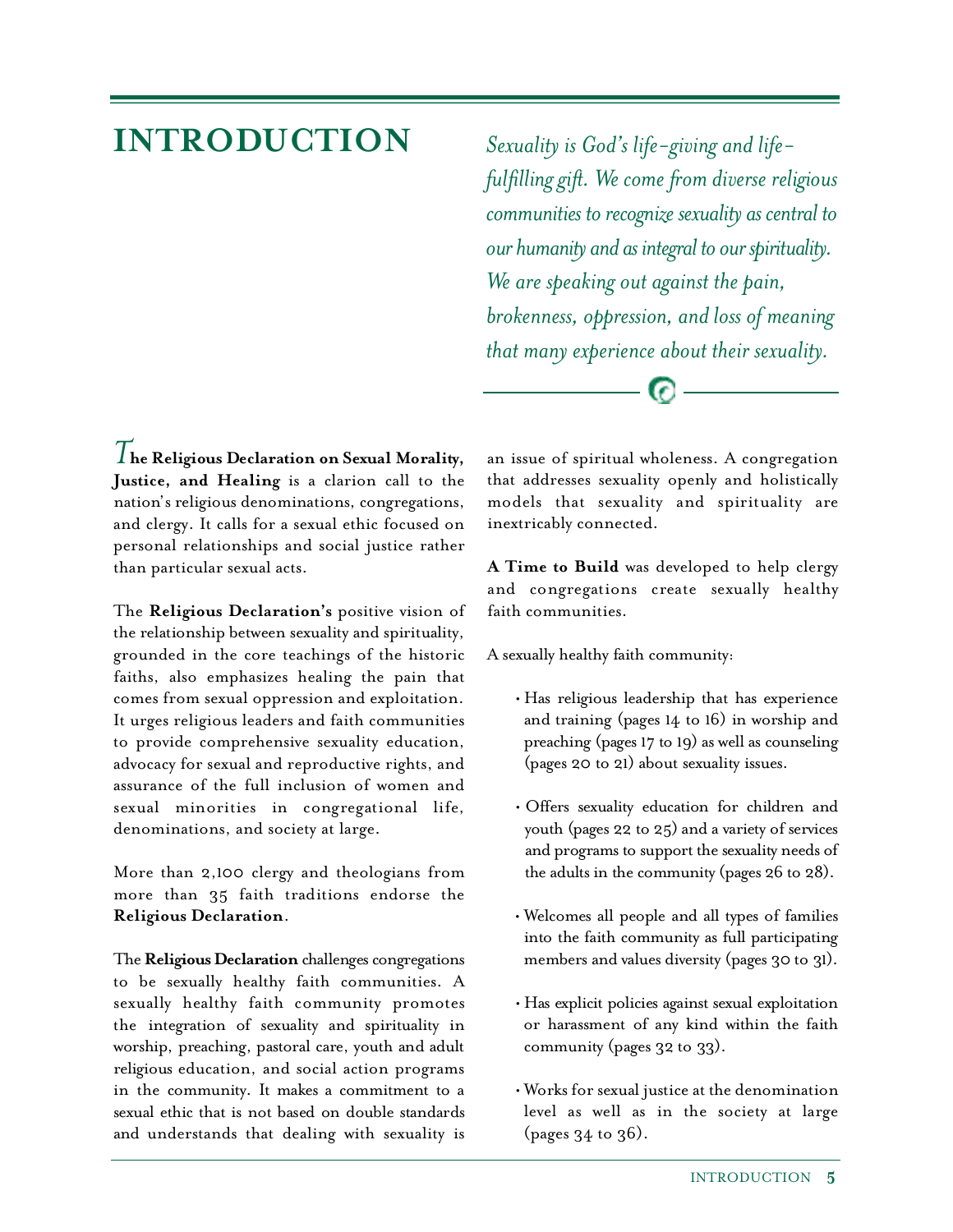# Creators of the **Religious Declaration on Sexual Morality, Justice, and Healing**

47

Rev. Dr. John Buehrens Former President Unitarian Universalist Association

Rev. Dr. Kelly Brown Douglas Professor Howard University

Rev. Dr. Marvin Ellison Professor Bangor Theological Seminary

Rev. Dr. Marie Fortune President Center for the Prevention of Sexual and Domestic Violence

Rev. Dr. Larry Greenfield Director Religious Institute for Sexual Morality, Justice, and Healing

Dr. Christine Gudorf Professor Florida International University

Debra W. Haffner, MPH, M.Div. Director Religious Institute for Sexual Morality, Justice, and Healing

Rev. Dr. Beverly Harrison Professor Emeritus Union Theological Seminary

Rev. Faith Adams Johnson United Church of Christ Board of Homeland Ministries

Frances Kissling President Catholics for a Free Choice Rabbi Dr. Peter Knobel Beth Emet The Free Synagogue

Rev. Dr. Joe Leonard National Council of Churches of Christ

Dr. Daniel Maguire President Religious Consultation on Population, Reproductive Health, and Ethics

Rev. Dr. James Nelson Professor Emeritus United Theological Seminary

Daniel Perreten Park Ridge Center for Health, Faith, and Ethics

Rev. Dr. George Regas The Regas Institute

The Right Rev. David Richards Center for Sexuality and Religion

Rev. Dr. Rosetta Ross Professor United Theological Seminary

Rev. Dr. William Stayton Widener University

Rev. Carlton Veazey President Religious Coalition for Reproductive Choice

Organizations are listed for identification purposes only.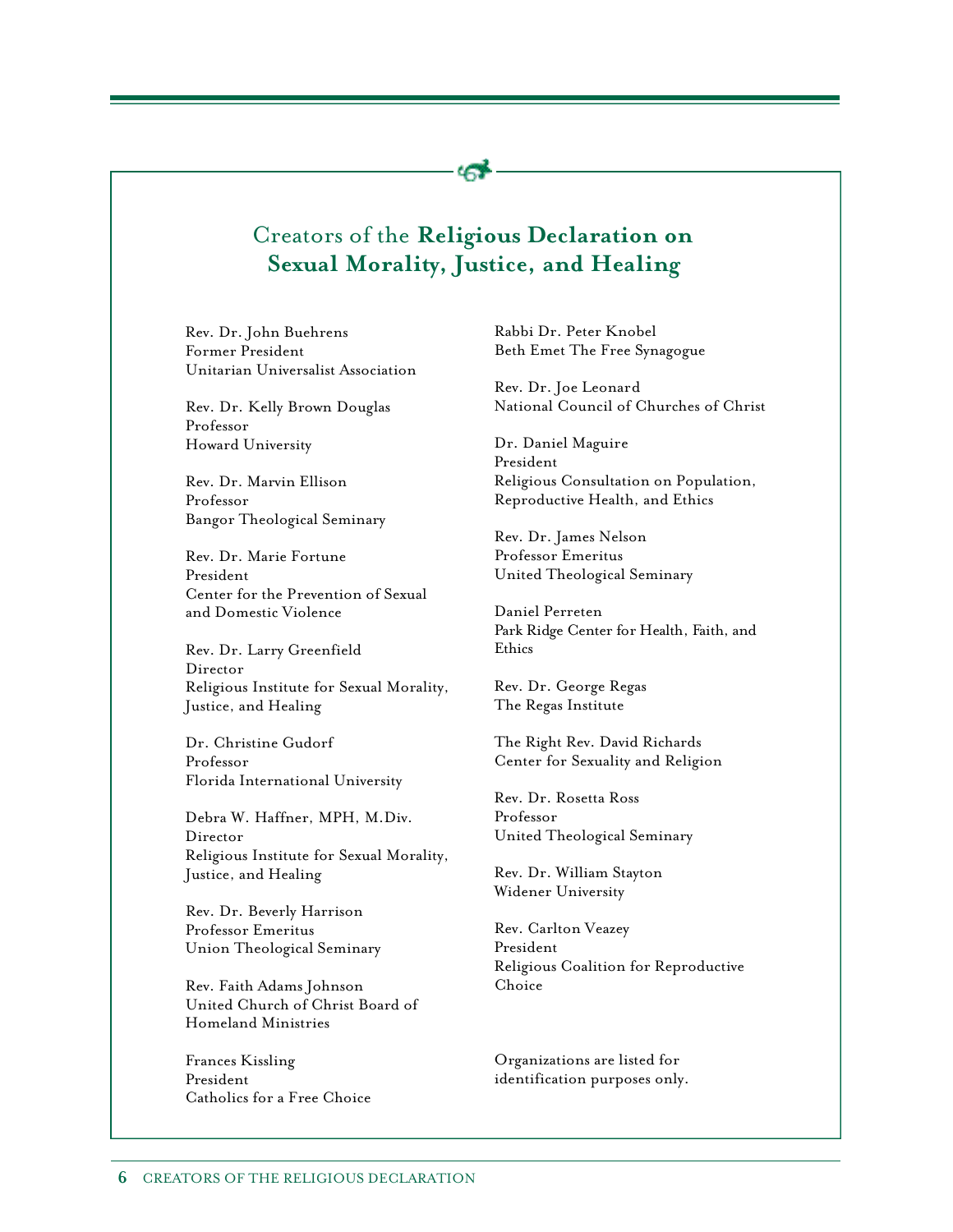# **RELIGION AND SEXUALITY**

*Our faith traditions celebrate the goodness of creation, including our bodies and our sexuality. We sin when this sacred gift is abused or exploited. However, the great promise of our traditions is love, healing, and restored relationships.*

*O*ur religious traditions affirm that sexuality is a divinely bestowed blessing for the purposes of expressing love, generating new life, and providing companionship and pleasure. They recognize the unique role that a faith community can play in helping adults live in a manner that reflects the holiness within each person and within relationships. They celebrate the goodness of creation, including our bodies and our sexuality. They affirm that we are co-creators of a world that affirms justice, love, and rightful relations. They are committed to "understanding sexual pleasure as a moral good rooted in the sacred value of our sensuality and erotic power." (Nelson, l992) They teach that it is in our relationships with others that we understand God's love for us, and it is in our experience of our sexuality that we come closest to being revealed to others.

The theological foundation for the **Religious Declaration** draws on a broad range of sources: scripture, religious tradition, denominational policies, human experience, science, and reason. The creators of the **Religious Declaration** were not trying to develop a new sexual theology, but rather to articulate an extant theology about sexuality that is grounded in religious tradition and thought. The box on pages ll to l2 includes sections of reports on sexuality from many denominations. (The Reading List on page 27 contains important

books on the theology of sexuality. The questions in the study guide on page 29 will help readers explore these theological concerns.)

 $\odot$ 

Every faith community in America—whether progressive or conservative, liberal or evangelicalis called to address the sexuality needs of their congregants. All clergy counsel parishioners who are struggling with sexual issues. Almost every faith community understands that the sacred gift of sexuality can be abused or exploited: they have witnessed domestic violence, adolescent pregnancy, sexual abuse, sexual haras sment, homophobia, sexism, and sexual exploitation. Almost all have recognized the importance of sexuality education for their teenagers; some have made a commitment to lifelong sexuality education. Denominations in America have struggled with issues related to sexual orientation, with a few voting to ordain gay, lesbian, bisexual, and transgendered clergy and to perform same-sex unions. Many denominations have been roiled by cases of sexual misconduct by clergy. The reality is, in the words of Reverend Cynthia Breen, that "sexuality is simply too important, too beautiful, and too potentially dangerous to be ignored in a religious community." (Gibb, l999)

Religion *and* sexuality are central to the lives of most adults in America. More than eight in l0 American adults say that religion is important in their lives and more than six in l0 say that it is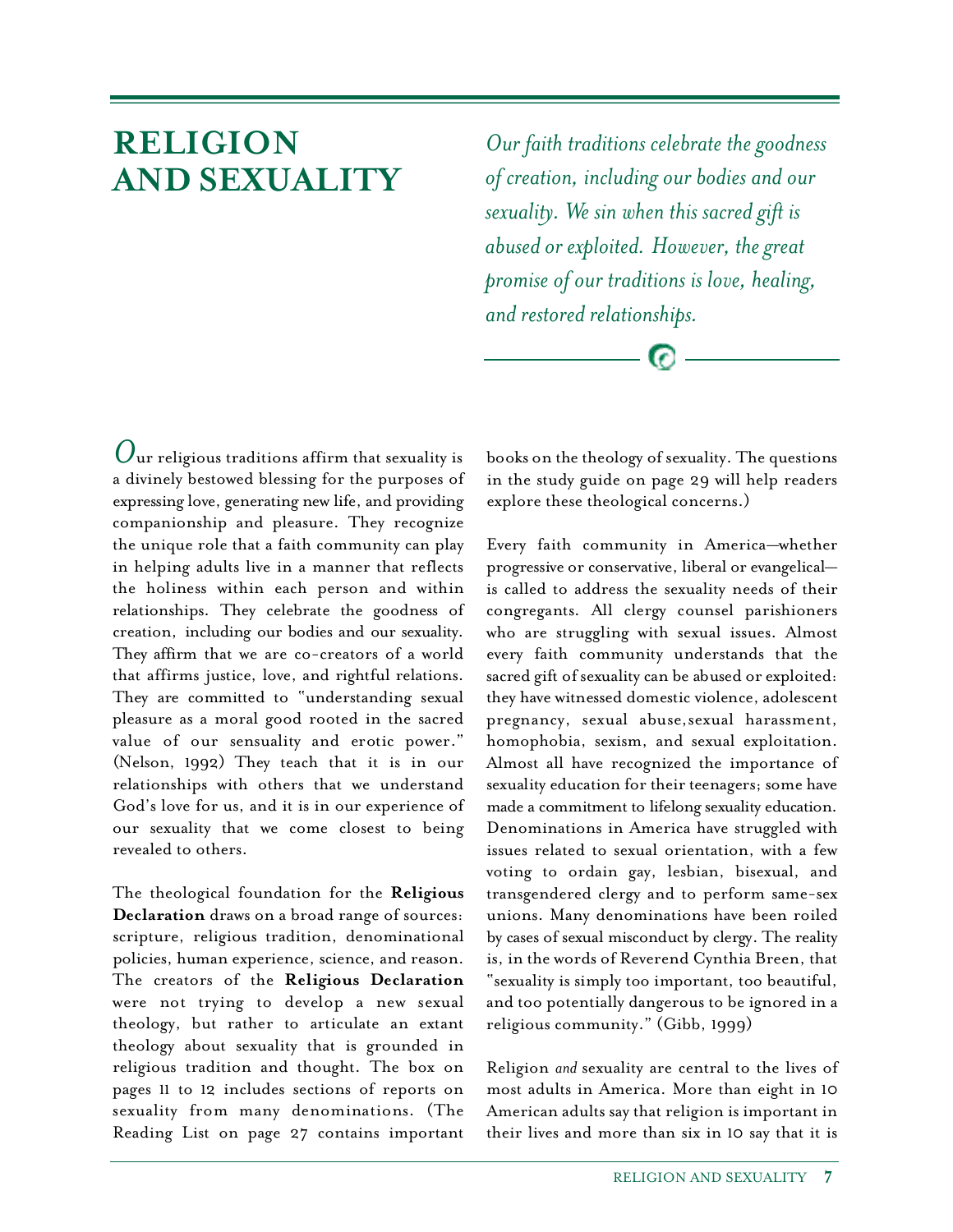*very* important to them. More than four in l0 Americans attend a worship service weekly and six in l0 do so monthly. A third of adults participate in religious education programs, and a third do community volunteer work through their congregation. (The Pew Forum, 200l)

Sex and sexuality are no less central to Americans. We are surrounded by sexual messages in the television we watch, the movies we attend, the music we hear, and the constant use of sexual images in advertisements. The vast majority of American adults, whether single or married, heterosexual or homosexual, are sexually involved: only l0 percent of men and only l3 percent of women did not have partnered sex in the past year. Ninety-seven percent of men and 86 percent of women think about sex at least a few times a week or a few times a month or more; nearly half of men and one in five women report thinking about sex every day or several times a day. (Laumann, l994) Religious leaders recognize that they need to do

more. Clergy are supportive of increased involvement in sexuality issues. According to a l998 survey of nearly 500 clergy by the Religious Coalition for Reproductive Choice, 95 percent agree that individuals can benefit from dialogue within the congregation about sexuality issues, and 85 percent agree that it is appropriate to speak about sexuality from the pulpit. Ninetyeight percent agree that it is appropriate to speak about sexuality in adult education settings, and 95 percent think it is appropriate for religious schools or youth groups. Seventy-five percent consider the lack of religiously based sexuality education a serious problem in their faith community. (Margulis, l998)

Moreover, people want their religious institution to help them with sexuality issues. For example, in a study conducted by the United Church of Christ, more than eight out of l0 members said they looked to their church as a resource on sexuality-related decisions and concerns. (Gibb, 1999)

### DEFINITIONS OF SEXUAL HEALTH

Œ.

"Sexual health is the experience of the ongoing process of physical, psychological, and socio-cultural well being related to sexuality. Sexual health is evidenced in the free and responsibe expression of sexual capabilities that foster harmonious personal and social wellness, enriching individual and social life. It is not merely the absence of dysfunction, disease, and/or infirmity. For sexual health to be attained and maintained, it is necessary that the sexual rights of all people be recognized and upheld."

–Pan American Health Organization, 2000

"We must understand that sexuality encompasses more than sexual behavior, that the many aspects of sexuality include not only the physical, but the mental and spiritual as well, and that sexuality is a core component of personality… Sexual health is not limited to the absence of disease or dysfunction, nor is its importance confined to just the reproductive years. It includes the ability to understand and weigh the risks, responsibilities, outcomes, and impacts of sexual action and to practice abstinence when appropriate. It includes freedom from sexual abuse and discrimination and the ability of individuals to integrate their sexuality into their lives, derive pleasure from it, and to reproduce if they so choose."

—Surgeon General of the United States, 200l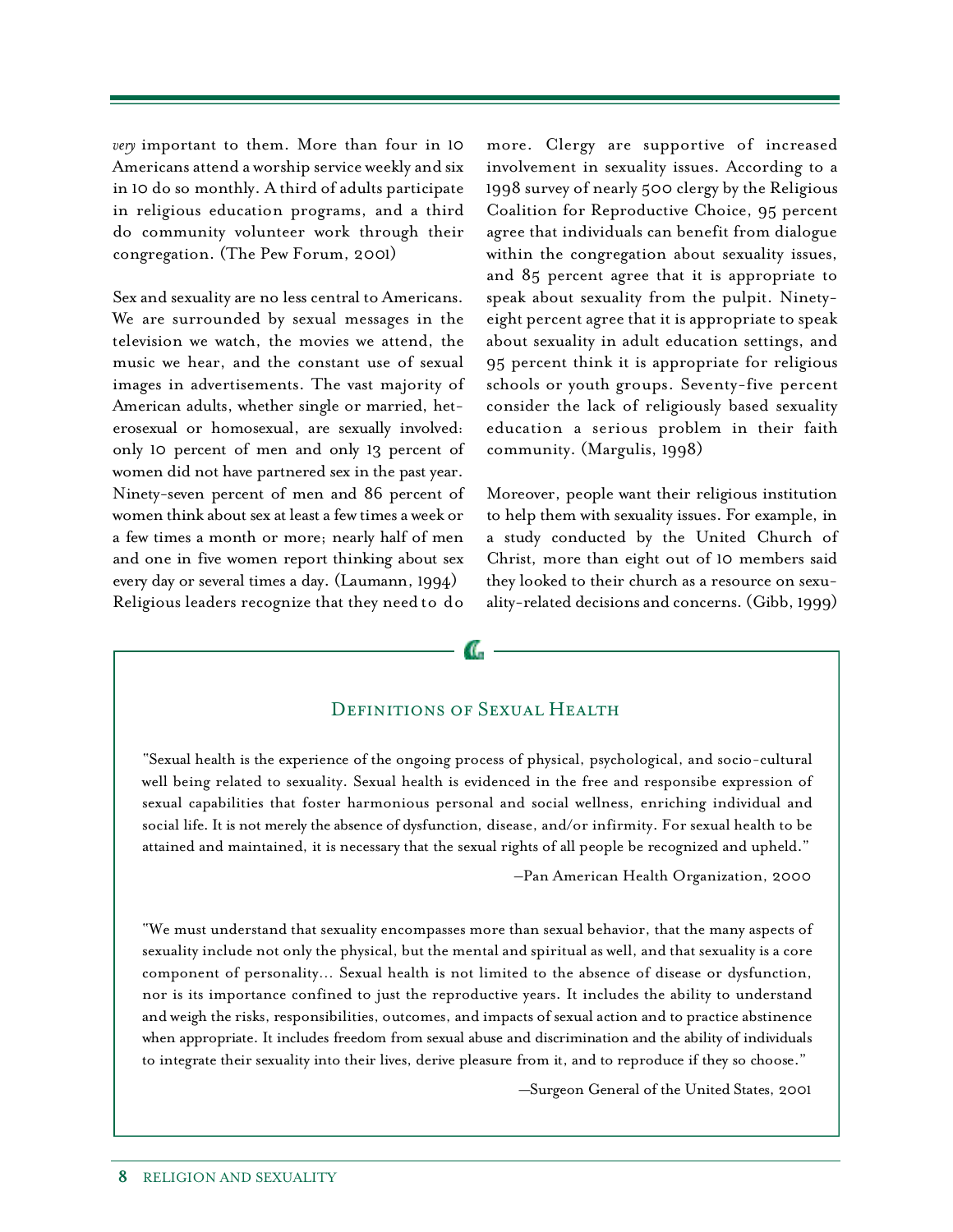# **HEALING THE SUFFERING**

Æ.

Sexual diseases and sexual dis-ease plague America. Too many Americans experience suffering related to sexuality rather than experiencing it as a life-fulfilling gift. These data, primarily from the 200l Surgeon General's *Call to Action* on sexual health in America, unless otherwise noted, provide a brief snapshot of that suffering. (*The Surgeon General's Call to Action*, 200l) These are national statistics, but they are likely mirrored in most communities.

Nearly one half of all pregnancies in the United States are unintended.

Seven percent of young people in grades 9 through l2 have been pregnant or have gotten someone pregnant.

There are l2 million new cases of sexually transmitted diseases each year.

Five of the l0 most commonly reported infectious diseases are sexually transmitted.

Every year, three million teenagers become infected with a sexually transmitted disease.

More than 400,000 people have died of AIDS in the United States.

More than 250,000 children, adolescents, and adults are living with AIDS.

As many as 900,000 Americans are infected with HIV, with approximately 40,000 new HIV infections occurring every year.

Eight in l0 gay people have been harassed because of their sexual orientation.

*God hears the cries of those who suffer from the failure of religious communities to address sexuality. We are called today to see, hear, and respond to the suffering caused by violence against women and sexual minorities, the HIV pandemic, unsustainable population growth and over-consumption, and the commercial exploitation of sexuality.*

Anti-homosexual attitudes are associated with psychological distress for homosexual persons, including a greater incidence of depression and suicide.

43 percent of American women and 34 percent of American men report that they have experienced a sexual dysfunction. (Laumann, 1999) Sexual dysfunctions have been correlated to lower quality of life measures and to such health problems as heart disease, hypertension, diabetes, and depression.

One in l0 men and one in six women were sexually abused as children.

22 percent of women and two percent of men have been victims of a forced sexual act. (Michael, et al., 1994)

Violence by an intimate accounts for 2l percent of the violent crime experienced by women and two percent of the violence sustained by men.

There are an estimated l04,000 children who are sexually abused each year, and approximately 8 percent of women in current relationships are victims of domestic violence.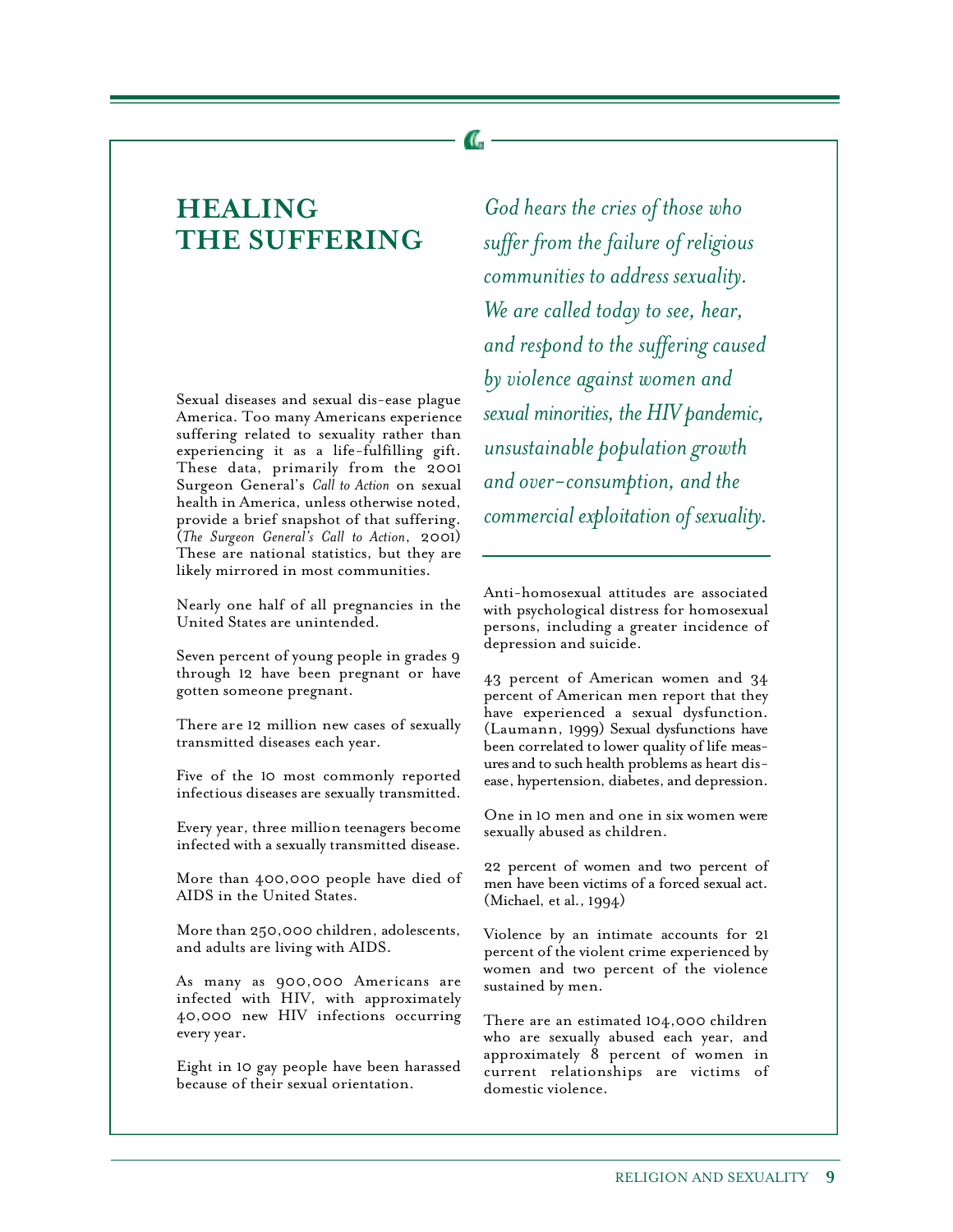# **HOW TO USE THIS GUIDE**

*T*his guide contains the building blocks for a sexually healthy faith community. It includes sections on sexually healthy religious professionals, pastoral care, worship and preaching, safe congregations, youth and adult education, welcoming and affirming congregations, and social action. It offers ideas and suggestions congregations can adapt within their own theology and traditions.

Throughout the guide, the reader will find assessment tools to evaluate the congregation's current policies and programs as well as resource boxes for more information. Each area includes lists of organizations, web sites, curricula, and manuals that may prove helpful. The Resource List on page 37 is a guide for more information.

Becoming a sexually healthy faith community is a process. A congregation may not feel it is ready to hold after-school sessions for teenagers to examine their sexual questions. It may, however, feel ready for an evening program for parents on handling sexuality issues in their homes in the context of the faith tradition. Individuals may experience surprise to hear the minister or the rabbi address a sexuality issue from the pulpit; preaching about creation and embodiment is often a good starting point.

There are a number of ways that a congregation leader or clergyperson can use this guide. An individual alone can initiate some of these

activities. Ministers or rabbis, for example, do not need permission to offer pastoral counseling on a sexuality issue or to preach about a sexuality topic. Other areas, such as implementing a new sexuality education program or developing policies addressing sexual harassment, will probably need the support of the board or important lay committees, such as the social action committee, religious education committee or youth committee. Not all of the suggestions will make sense for every faith community. Look at what's useful; discard what is not. Feel free to adapt any material.

Some congregations have developed a steering committee on sexuality issues to conduct an overview assessment and develop a plan to improve the sexual health of the congregation. A group of lay and professional staff could receive training in sexuality to become "Sexuality Resource Persons" or the "Sexuality Task Force." This could be a new committee with the goal of fostering sexual health in the congregation. It could also have a specific function such as to offer programs on religion and sexuality within the congregation or survey congregation members on their interest and commitment to becoming a sexually healthy faith community. They could also lead a worship service or adult education program.

Ultimately, a commitment to developing a sexually health faith community needs to permeate every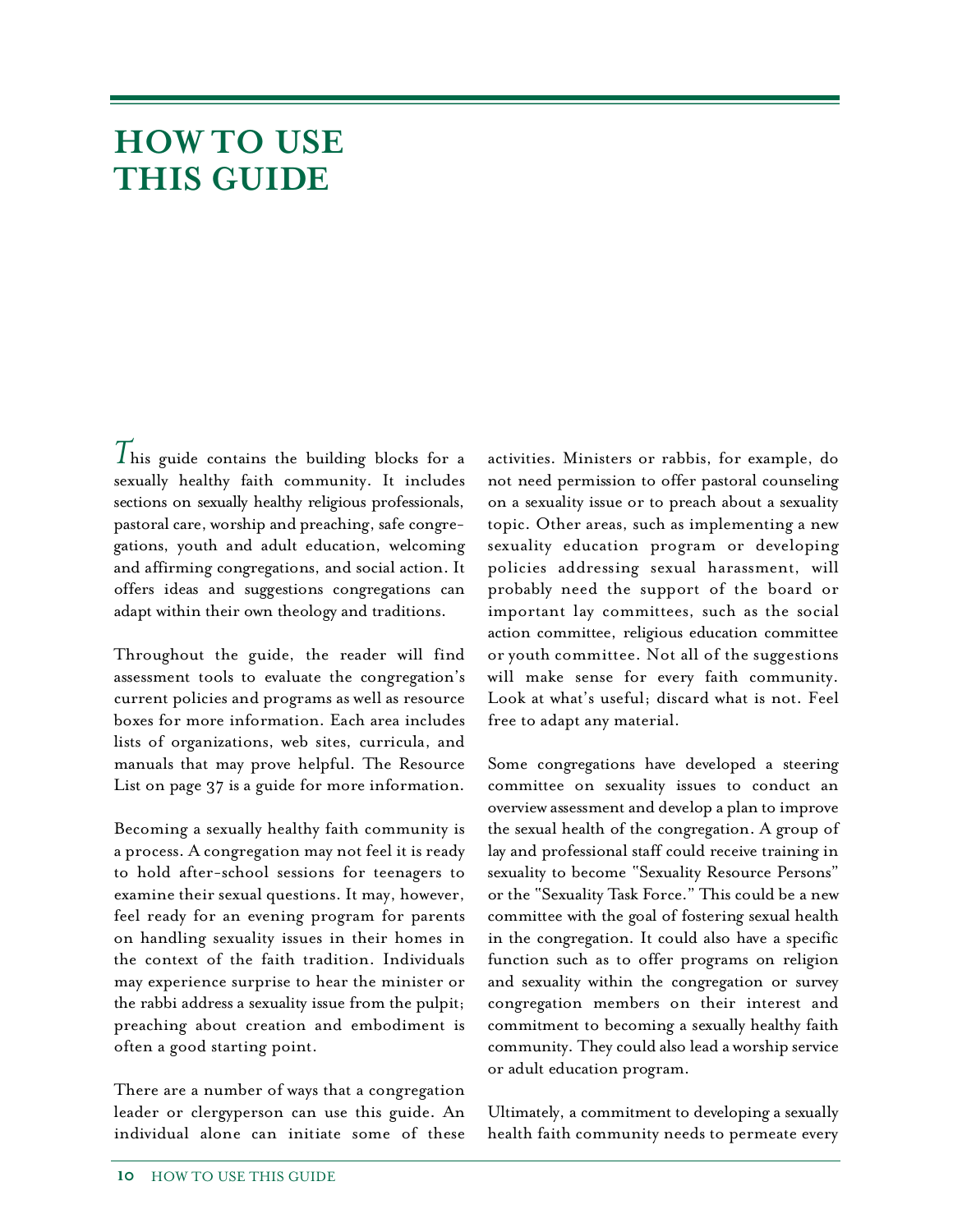aspect of the community. The clergy, religious educators, the Board, key committee members, the parents, the youth, indeed every member of the community, must share the commitment to sexual and spiritual wholeness. Sexual health is not limited to the adult or youth education

program or the clergy's willingness and ability to discuss sexuality issues. These are important, but not enough. We are called in community to promote sexual morality, justice, and healing. This guide is offered to assist congregations in that process.

### **DENOMINATION STATEMENTS ON SEXUALITY ISSUES**

Æ.,

Many denominations have adopted formal theological statements about sexuality. Below are such statements from a range of religious denominations. Despite differences, they are remarkably similar in their understanding of the goodness of creation, our bodies, and our sexuality as well as the potential for misuse and abuse. The reader is encouraged to read the statements to gain insights into the broad theological support that affirms sexuality as a central, sacred part of human life as well as to understand the position of one's own tradition.

### **Catechism of the Catholic C h u r c h**

"Sexuality affects all aspects of the human person in the unity of his body and soul. It especially concerns affectivity, the capacity to love and to procreate, and in a more general way the aptitude for forming bonds of communion with others."l

### **Church of the Brethren**, 1983

"Sexuality is elemental in human beings… This sexuality enriches human relationships in ways that are basic to God's own nature. Furthermore, it offers human beings partnership with God in holy creation and re-creation. In their enjoyment of these privileges concomitant with sexuality, God's people are to be responsible. The church identifies love and covenant as two guidelines for sexual responsibility."<sup>2</sup>

"Sexuality is God's good gift. It is a spoilable gift. Who among us does not regularly need God's grace to restore this gift that we have abused so that it again beautifies and deepens human relationships? These problems that arise for ourselves and our generation are to be faced and confessed, but this need not turn our attitude toward sexuality into a tangle of negatives. God's grace is real. Sexuality remains for us, as it was for *adham*, God's antidote for human loneliness and the answer to the human need to have a counterpart, to be one with someone, and to be in love."3

### **Evangelical Lutheran Church in America**, l996

"Sexuality is a mysterious lifelong aspect of human relationships. Through sexuality, human beings can experience profound joy, purpose, and unity, as well as deep pain, frustration, and division. Human sexuality was c reated good for the purposes of expressing love and generating life, for mutual companionship and pleasure. Yet, it has been marred by sin, which alienates us from God and others. This results in expressions of sexuality that harm persons and communities."4

"Christians are called to: respect the integrity and dignity of all persons, whatever their age, gender, sexual orientation, or marital status; discern and provide guidance for what it means to live responsibly as sexual beings; support through prayer and counsel those facing questions about their sexuality; heal those who have been abused or violated, or whose relationships are broken."

### **Reconstructionist Judaism,** l993

"Jewish tradition speaks of sexuality as *simchat ona*: the joy of sex, and *simchat ishto*: rejoicing in one's partner… In Judaism, physical pleasure and sexual responsibility are inextricably continued on page l2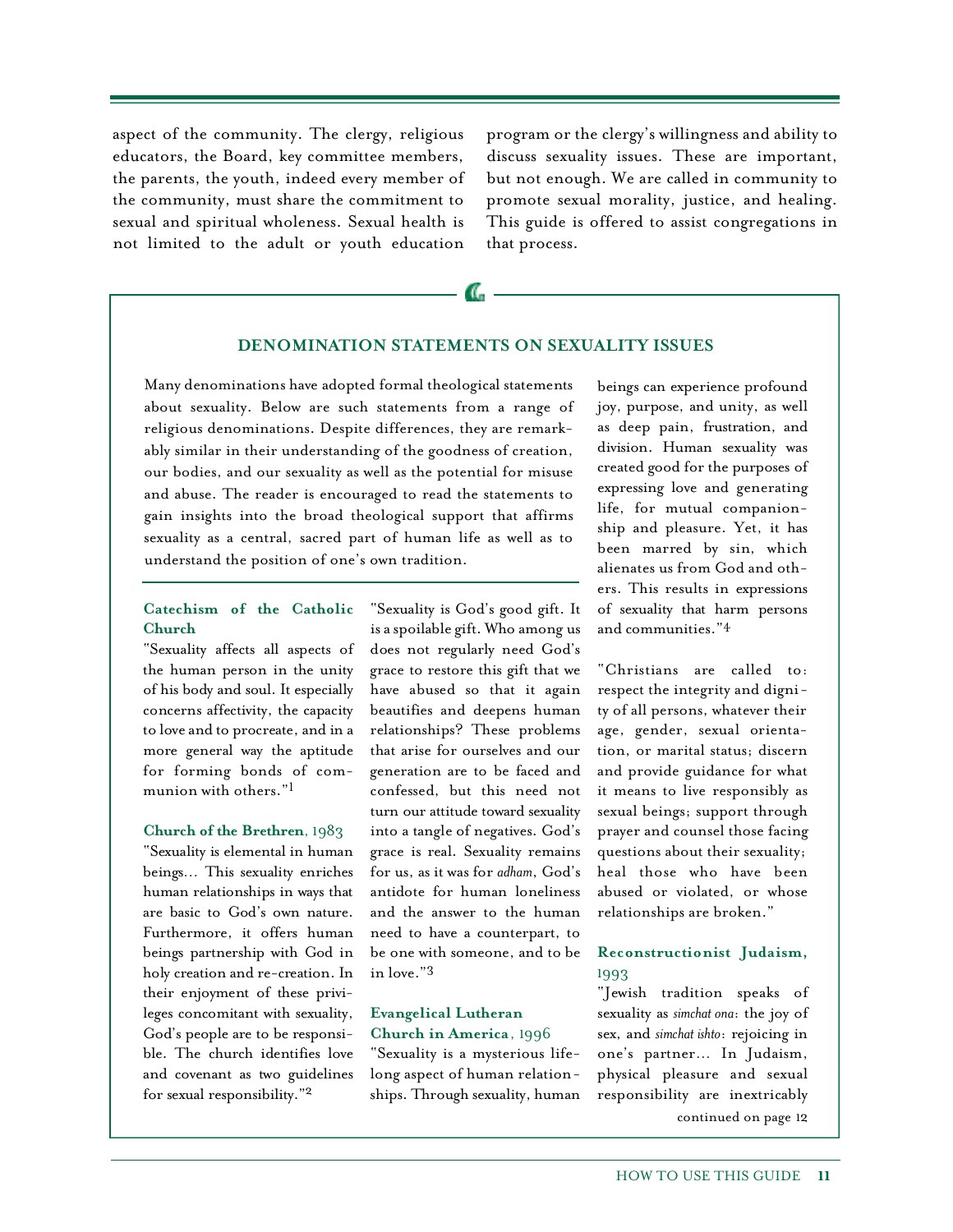linked. Jewish tradition has always regarded sexuality as a powerful force that needs self-regulation. The expression of sexuality must take place in light of the values and norms that shape its proper place in human life."5

### **Reform Judaism,** l998

"Sexuality and sexual statement are integral and powerful elements in the potential wholeness of human beings. Our tradition commands us to sanctify the basic elements of the human being through values that express the Divine in every person and in every relationship. Every Jew should seek to conduct his/her sexual life in a manner that elicits the intrinsic holiness within the person and the relationship." 6

### **The Lutheran Church in America**, l970

"Human sexuality is a gift of God for the expression of love and the generation of life. As with every good gift, it is subject to abuses, which cause suffering and

debasement. In the expression of human sexuality, it is the integrity of our relationships, which determines the meaning of our actions. We do not merely have sexual relations; we demonstrate our true humanity in personal relationships, the most intimate of which are sexual."7

### **Mennonite Church General Assembly**, l987

"We affirm that sexuality is a good and beautiful gift of God, a gift of identity, and a way of being in the world as male and female. We affirm that we can feel positive about our bodies and our sexuality because we are c reated in God's image and know our Creator."8

### **Seventh Day Adventists,** l998

"Sexuality is a loving gift of the C reator to humanity. The Gospel calls believers to an appreciation for and stewardship of their sexuality in harmony with the divine purposes."9

### **The United Methodist Church,** l996

"We recognize that sexuality is God's good gift to all persons. We believe persons may be fully human only when that gift is acknowledged and affirmed by themselves, the church, and society. We call all persons to the disciplined, responsible fulfillment of themselves, others, and society in the stewardship of this gift. We also recognize our limited understanding of this complex gift and encourage the medical, theological, and social science disciplines to combine in a determined effort to understand human sexuality more completely. We call the Church to take the leadership role in bringing together these disciplines to address this most complex issue. Further, within the context of our understanding of this gift of God, we recognize that God challenges us to find responsible, committed, and loving forms of expression."10

l Catechism of the Catholic Church, Part Three (The Life of Faith), Section 2, Article, 6, "The Sixth Commandment", www.ziplink.net/cgibin/cgiwrap/kerygma/a.pl

<sup>2</sup> Church of the Brethren, Action of 1983 Annual Conference, "Human Sexuality From A Christian Perspective," 1983, found at www.brethren.org/ac/ac\_statements/human.htm

3 Church of the Brethren.

4 Evangelical Lutheran Church in America, "Sexuality: Some Common Convictions," adopted by the Church Council of the Evangelical Lutheran Church in America on November 9, l996.

5 "Homosexuality and Judaism: The Reconstructionist Position—The Report of the Reconstructionist

Commission on Homosexuality," l993, p. l4 - l5.

6 Ad Hoc Committee on Human Sexuality, *Report to the CCAR Convention,* June l998.

7 The Lutheran Church in America, "Social Statements," adopted by the church's Fifth Biennial Convention, June 25-July 2, 1970.

8 Adapted by Mennonite Church General Assembly, July 8, l987, reported on Mennonite Connections on the web, August l, l997.

9 "What We Believe," September l998, found at www.adventist.org/pages/main\_stat37.html

10 The United Methodist Church, "The Book of Discipline," 1996, paragraph 65G, page 90, found at www.umc.org/abouttheumc/policy/nurturing/sexuality.htm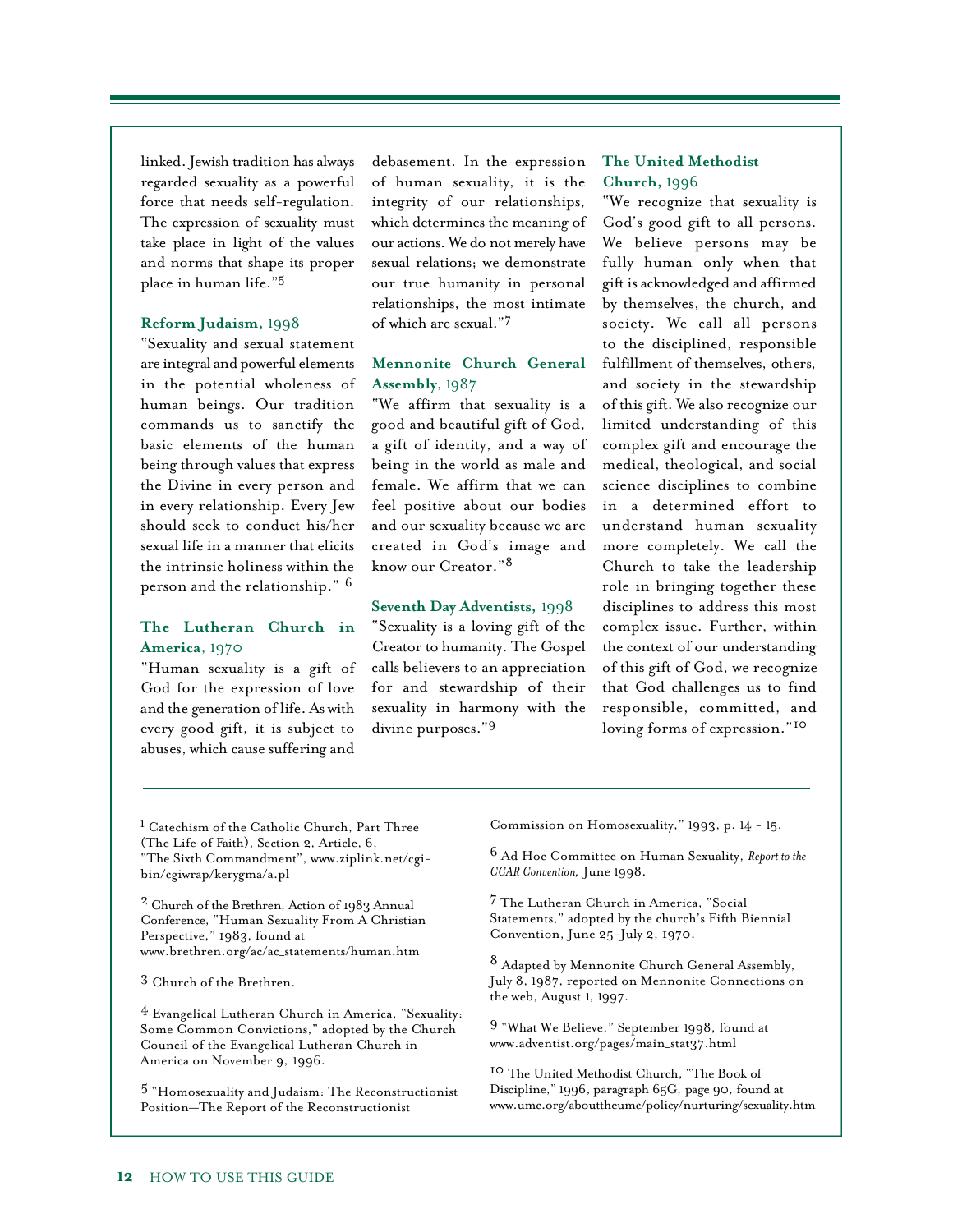# **THE BUILDING BLOCKS**

*Faith communities must be truth seeking, courageous, and just.*

*A*sexually healthy faith community is committed to fostering spiritual, sexual, and emotional health among the congregation and providing a safe environment where sexuality issues are addressed with respect, mutuality, and openness. The questions on this page will help you assess the sexual health of your faith community

# ASSESSMENT

# CHARACTERISTICS OF A SEXUALLY HEALTHY FAITH COMMUNITY

Does your faith community:

- Treat each person with dignity and worth and affirm relationships based on mutuality and respect?
- Offer an age-appropriate sexuality education program throughout the lifespan?
- · Assure that clergy, religious educators, and lay professionals have training and supervision in sexuality issues?
- Support the family as the primary source of moral and sexual education?
- Offer pastoral counseling and support by trained counselors to those with sexuality issues?

• Utilize inclusive language in community celebration and worship, providing for the inclusion of males/females; different cultures; sexual minorities; and disabled persons?

- Welcome and affirm gay, lesbian, bisexual, and transgender people as full participating members?
- Offer support groups on a wide range of sexuality issues?
- Recognize sexual justice as an important component of social justice and advocate at the local, national, and global level for sexual rights?
- Clearly articulate and post sexual harassment policies for clergy and congregants, adults and youth, and youth interactions?
- Actively support sexuality education in the local schools?
- Periodically address sexuality issues in worship and liturgy?
- Post information about community referral sources on sexuality issues and include resources on sexuality in the congregation library?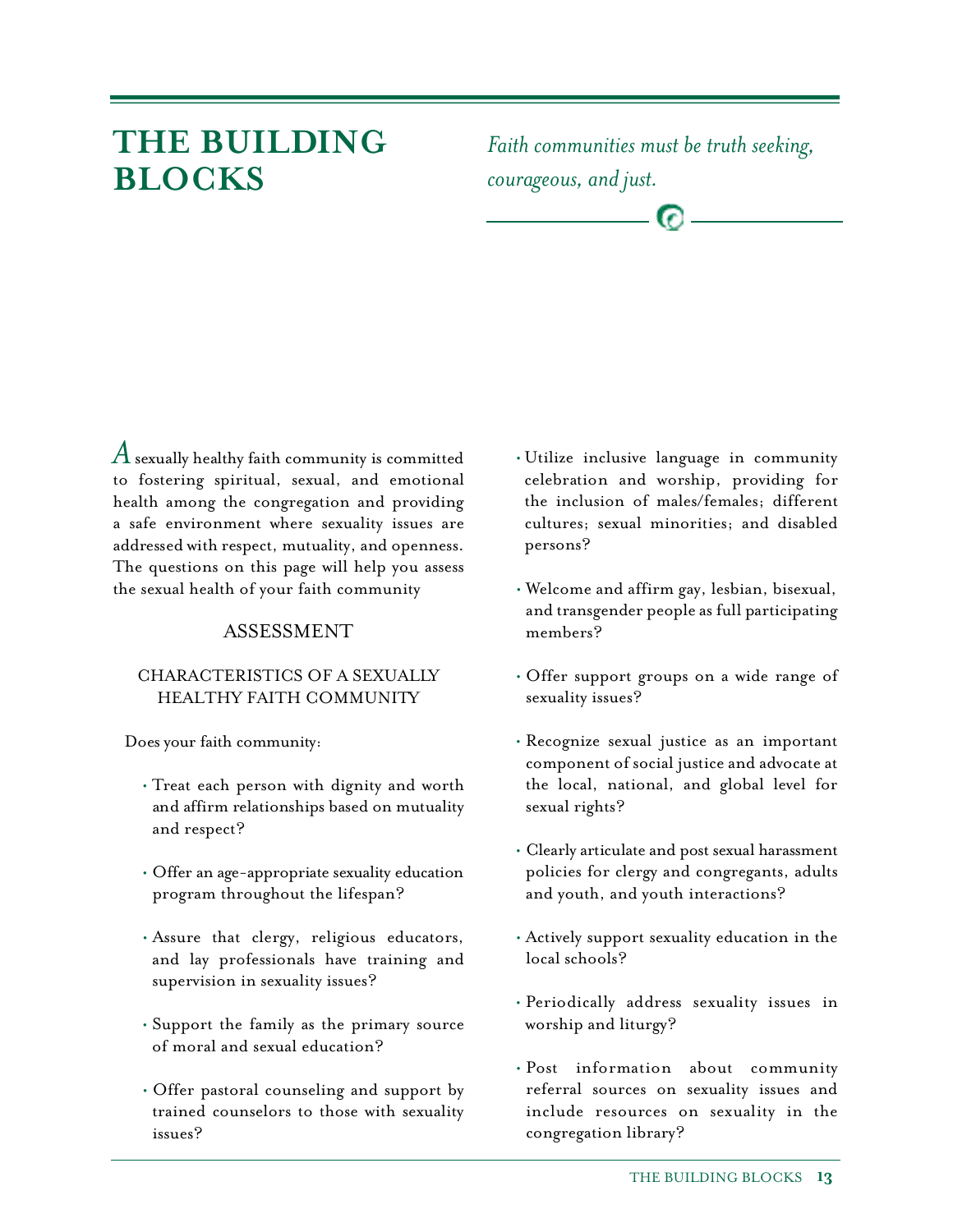# **SEXUALLY HEALTHY RELIGIOUS PROFESSIONALS**

*O*ne of the most important building blocks for a sexually healthy congregation is a staff of sexually healthy religious professionals. Sexually healthy religious professionals—clergy, religious educators, and pastoral counselors—are comfortable with their own sexuality, have the skills to provide pastoral care and worship on sexuality issues, and are committed to sexual justice in the congregation and the society at large. The self-assessment on pages l5 to l6 identifies many of the characteristics and qualities of a sexually healthy religious professional.

Ideally, clergy and religious educators would have formal graduate level training in human sexuality. According to the Pan American Health Organization, professions that address sexuality issues should have certain basic training. This includes "basic knowledge of human sexuality, awareness of personal attitudes towards one's own and other people's sexuality which should include a respectful attitude towards persons with different sexual orientations and sexual practices, and basic skills in identifying, and if necessary, referring to the appropriate professional, problems of sexual health." (Pan American Health Organization, 200l)

Unfortunately, few seminaries prepare their clergy to handle sexuality issues, and many

clergy provide sexuality counseling without the benefit of formal training. According to a review by the Center for Sexuality and Religion (CSR) of sexuality training offered by more than 400 religious and theological schools of higher education, there were almost no courses on sexuality and religion. Practicing clergy are aware that they were not trained adequately in seminary to address the sexuality concerns of their parishioners. In studies, 50 to 80 percent of clergy thought their training in pastoral counseling was inadequate to help them deal with marital issues. More than 80 percent of Protestant seminary students reported that they had had no hours in seminary covering family planning, and two thirds indicated a desire for more training on this topic. One study found that the most common problems clergy deal with in counseling involve marital difficulties and sexual dysfunction. (Conklin, 2000) Another found that although 94 percent of clergy offer premarital counseling, almost two thirds do not feel comfortable talking about sexuality in marriage (*Faith Matters*) . Nearly half of all referrals made by clergy involve marriage and family problems.

Religious leaders are encouraged to use the self-assessment on pages l5 to l6 to identify their strengths and weaknesses and develop a plan to address where they need help.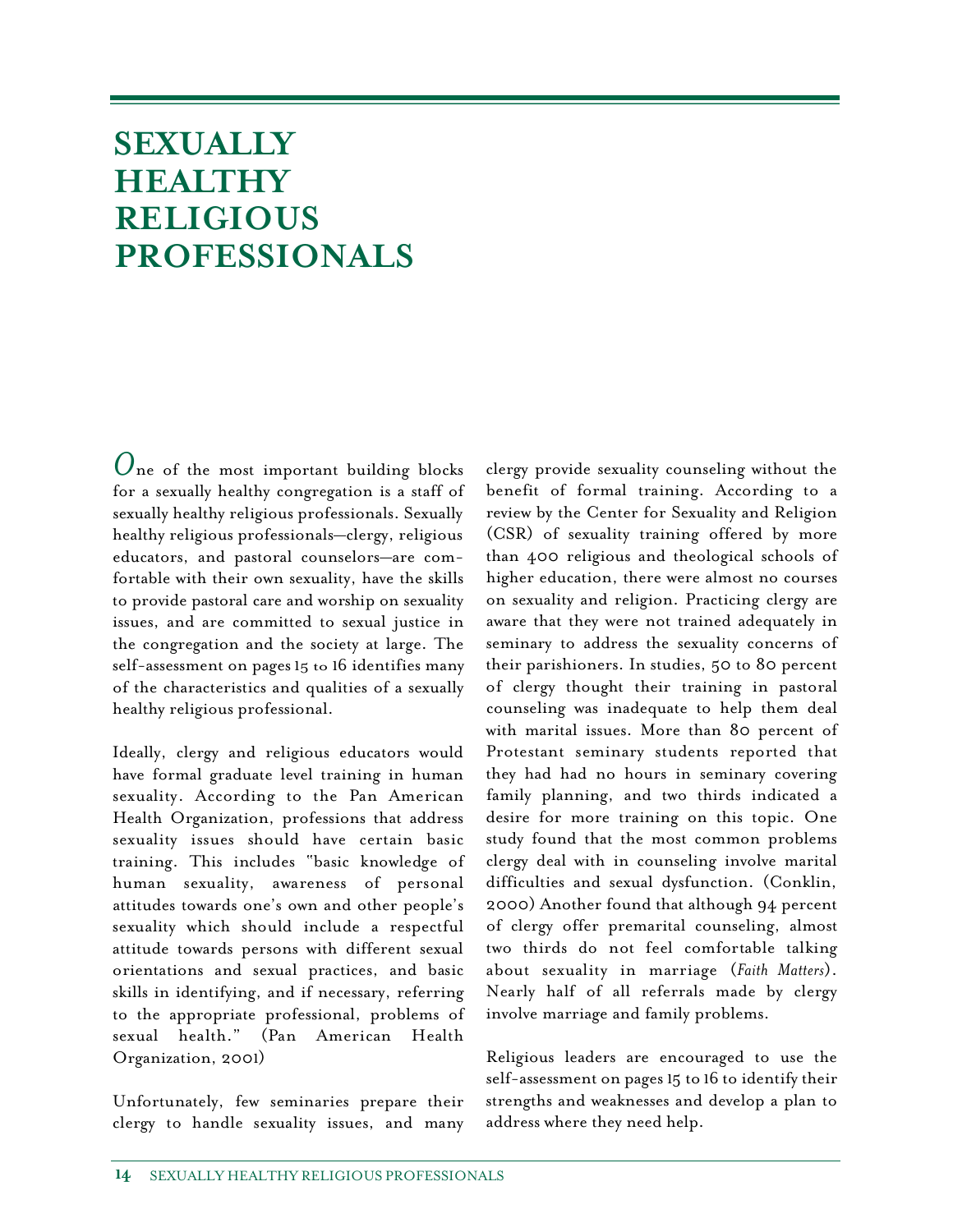# **SELF-ASSESSMENT**

# **Characterisitics of Sexually Healthy Religious Professionals**

On a scale of "l" to "5" (with "5" being the highest possible score), rate yourself on these characteristics of a sexually healthy religious professional. Notice if one area needs strengthening and develop plans to address it.

### **PERSONAL ATTRIBUTES**

Sexually healthy religious professionals:

- have examined their own personal sexual history.
- have explored their own sexual attitudes and confronted their own limitations and biases about sexuality.

have listened to the attitudes of others about sexuality, which are different from their own.

are knowledgeable about human sexuality, including sexual behaviors, sexual response, sexual and gender orientation, and relationships.

undertake theological reflection regarding the integration of sexuality and spirituality.

model ease and comfort in discussing sexual issues.

interact with people of all genders and ages in respectful and appropriate ways.

affirm their own sexual orientation and gender identity and respect the sexual orientation and gender identity of others.

recognize and affirm family diversity.

have personal relationships that express love and intimacy in ways congruent with their own values about sexuality.

seek ongoing opportunities for education and information regarding sexuality.

**Total** 

### Score Range II to 55

A lower score in this area indicates the need for structured opportunities to explore personal attitudes and feelings about sexuality in one's own life and in others' lives. It may also be helpful to speak with colleagues, staff, trusted congregants, or advisory committee members about their perception of you in this area. A sexuality course for religious professionals or a graduate level course in human sexuality could prove helpful.

### **CONGREGATIONAL SKILLS**

Sexually healthy religious professionals:

- have good individual, family, and couples counseling skills.
	- recognize and respect their own personal limitations and boundaries for handling sexuality issues.

continued on page l6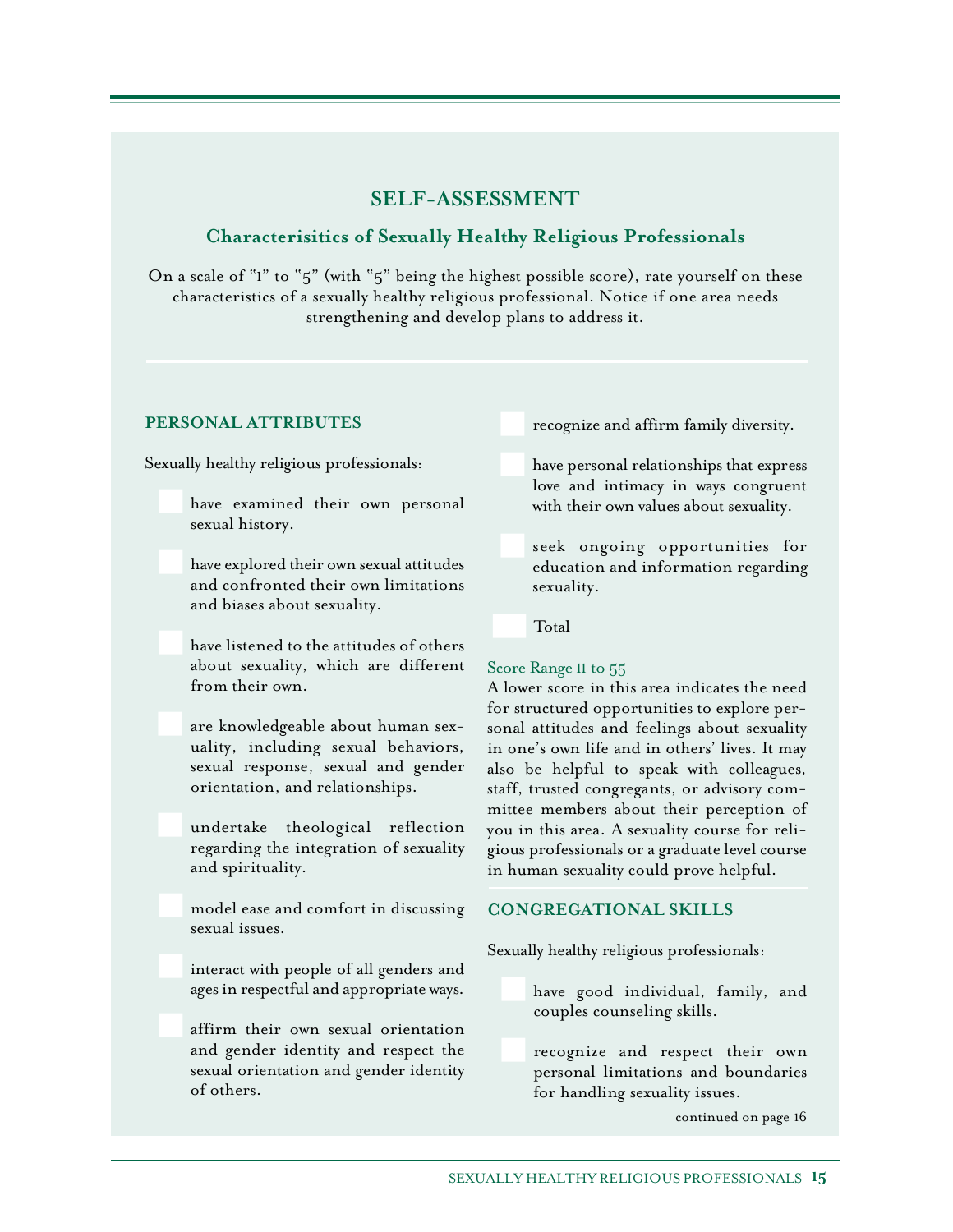are familiar with sacred texts on sexuality and theological affirmations of sexuality and how to share them when appropriate in a counseling setting.

- know when and where to refer someone who has a sexual issue that they are not prepared to handle.
- use power justly and construtively and recognize the potential for abuse of power.
- understand that sexual feelings for congregants may arise (and vice versa) and know how to deal with them appropriately, including consulting with a supervisor or colleague.
- have examined the impact of racism, sexism, heterosexism, and homophobia in ministry.
- are knowledgeable about educational techniques, including how to present knowledge, help explore attitudes, and develop personal skills.
- have conflict management and mediation skills.
- are comfortable and skilled in preaching about sexuality-related issues, including knowledge of sacred texts.
- identify ethical dilemmas when they arise and seek help when needed.
- Total

### SCORE RANGE ll to 55

A lower score in this area can be addressed by g raduate-level courses in education or counseling or through supervision by a more experienced colleague. Every pastoral counselor

should have a local referral list of mental health professionals who are recommended as high quality marriage, family, and sex therapists. In addition, each clergy should have either a ministerial relations committee or a clergy network to which they can turn to for help with difficult situations involving power or ethics.

### **COMMUNITY AND DENOMINATIONAL SKILLS**

Sexually healthy religious professionals:

- are knowledgeable about their denomination's policies on sexuality.
	- are knowledgeable about their religion's sacred texts on sexuality.
	- are knowledgeable about church history's teachings on sexuality.
	- are skilled in community advocacy for s exual justice issues.
- challenge and work to change sexnegative values in the faith community and denomination.
- speak out regularly for sexual justice and seek opportunities to work in collaboration with others on these issues.
- Total

### SCORE RANGE 6 to 30

A lower score in this area indicates the need for research on both the denomination and sexuality issues. Throughout this guidebook, there are references to denominational policies and resources that may help. Many denominations are struggling with how to deal with sexuality issues; they need your leadership. The section on social action may also provide ideas.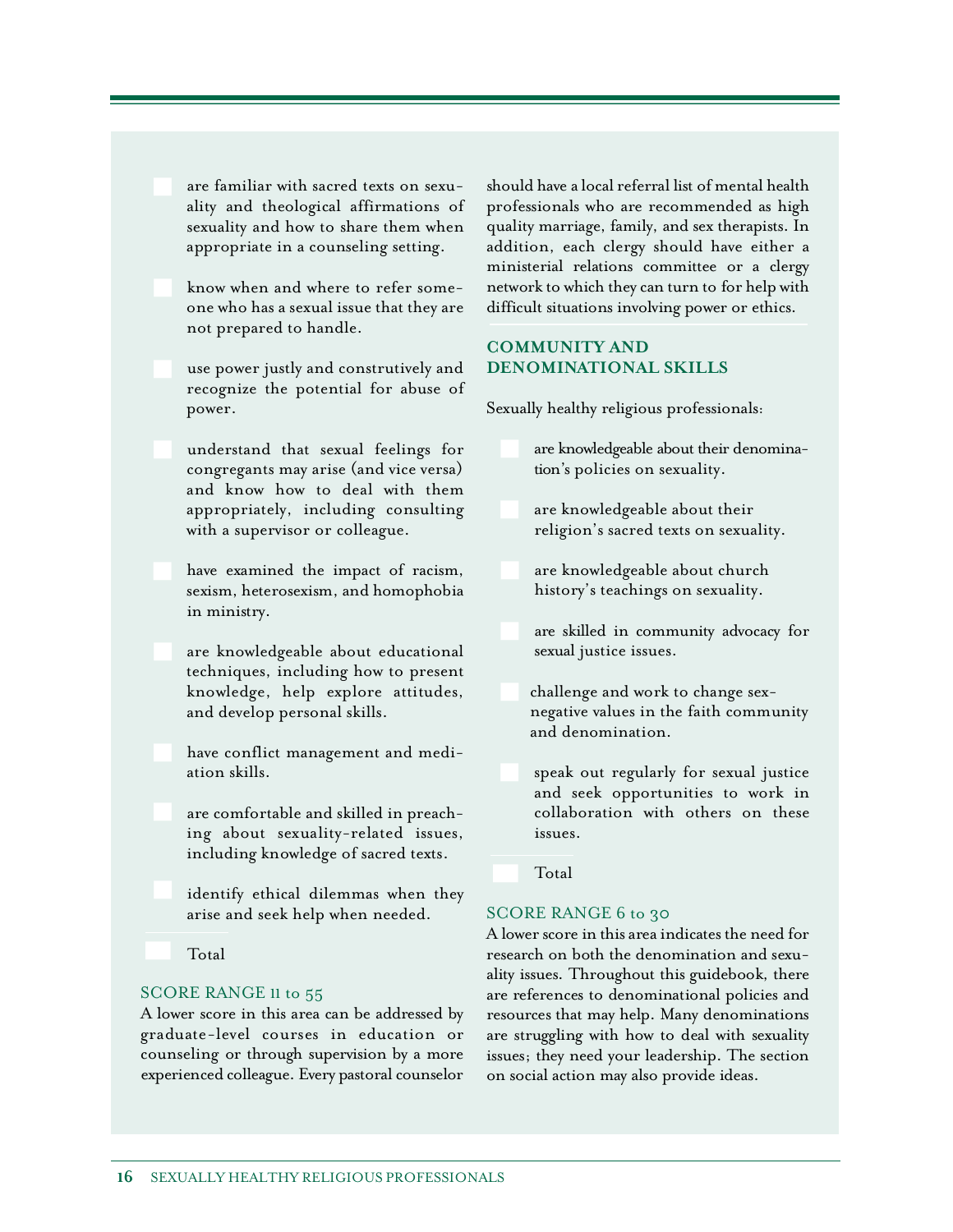# **WORSHIP AND PREACHING**

 $P_{\mathsf{e}}$ ople are often surprised to hear clergy preach about sexuality issues from the pulpit. In one survey, almost all clergy felt that sexuality issues could be addressed from the pulpit. (Margulis, 1998) Such discussion can help congregants understand that sexuality is a sacred gift; that sexuality can be talked about in a respectful and serious manner; that clergy are comfortable talking about sexuality issues (and therefore open to discussing these issues in pastoral counseling); and that there is a prophetic voice on sexual justice.

The **Religious Declaration** suggests numerous topics for worship and preaching. Services could include such themes as sexual justice, HIV/AIDS, sexuality education, parenting, reproductive health and choice, the changing family, and sexual orientation. Topics (or sermon titles) suggested by the **Religious Declaration** for sermons might include:

- Sexuality: God's Life Giving and Life Fulfilling Gift
- The Goodness of Creation and Our Bodies
- Love: The Foundation for Intimacy
- What Makes Sexuality Religious and Moral?
- Faithfully Celebrating Pleasure in Our Lives
- A Religious Duty: Stopping Violence Against Women and Sexual Minorities
- The Religious Challenge of HIV/AIDS
- Religious Stewardship of God's Creation: Population, Family Planning and the Environment
- An End to Sexual Exploitation and Commercialization
- What Does the Bible Really Teach About Families?
- Gays, Lesbians, Bisexuals, and Transgendered People in Society, in Our Congregation
- A Religious Responsibility: Sexuality Education in Our Congregation, in Our Schools
- The Faithful Search for Social and Sexual **Justice**
- Religious Choices about Reproductive Health
- Ancient Wisdom and New Reproductive Technologies
- Celebrating Sexuality with Holiness and Integrity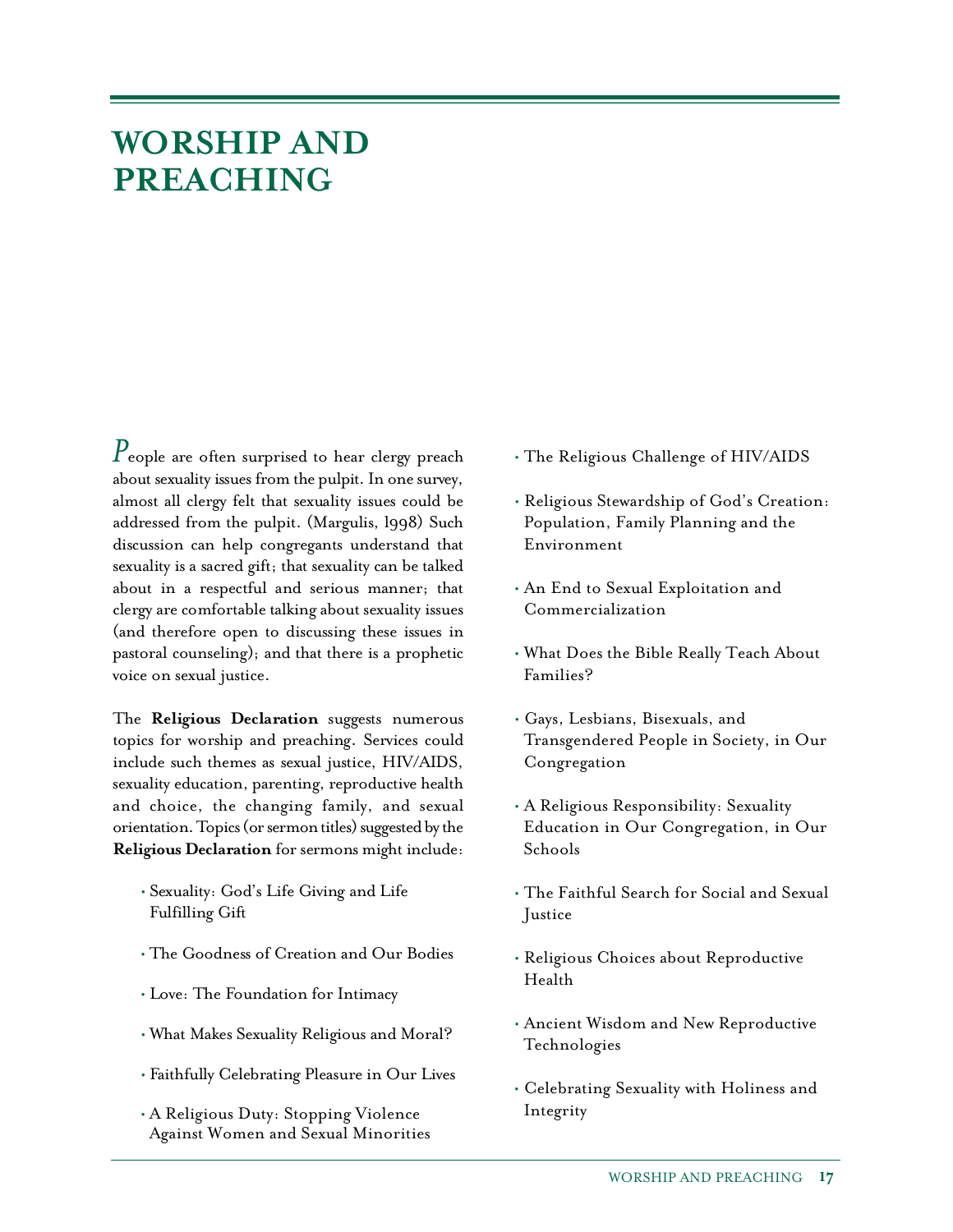| <b>SCRIPTURE READINGS ON SEXUALITY</b><br>Partial list of texts for worship or Bible study |                  |                                           |  |
|--------------------------------------------------------------------------------------------|------------------|-------------------------------------------|--|
| Genesis $1:27-28$                                                                          | 2 Sam 1:26       | John 4:16-30                              |  |
| Genesis 29-30                                                                              | Isaiah $62:4-5$  | John 8                                    |  |
| Genesis $2:18-24$                                                                          | Song of Solomon  | Acts $8:26-39$                            |  |
| Genesis $17:11-13$                                                                         | $Ruth 1:1-18$    |                                           |  |
| Leviticus 17-26                                                                            | Ecclesiastes 3:5 | Galatians 3, 5<br>First Corinthians 7, 13 |  |
| Deuteronomy 24:5                                                                           | Matthew 19:12    |                                           |  |
| Judges $11:37-39$                                                                          | Mark 3:31-34     | Ephesians 5                               |  |
| $1$ Sam $18:1$                                                                             | Luke 7           | $1$ John 2-4                              |  |

Special times during the year provide another opportunity for addressing these issues. This could include services near:

- January 22, the anniversary of the l973 *Roe v. Wade* decision on abortion
- February l4, Valentine's Day
- March, Women's History Month
- April, Child Abuse Awareness Month
- May, National Teenage Pregnancy Prevention Month
- Mother's Day or Father's Day (Sundays can become "wholly family services" which celebrate families of all kinds)
- June, Gay Pride Day
- August, Women's Suffrage Day
- October, National Family Life Education Month
- December l, World AIDS Day

Clergy can integrate sexuality-related issues into their community's worship life. They might want to conduct candlelight remembrance services for people with HIV/AIDS as well as services for people who have had miscarriages or have been sexually abused. They may also want to include sexuality-related issues in classes that prepare youth for coming-of-age ceremonies. The congregation can offer celebrations of puberty; ceremonies for divorce, remarriage, and adoption; and services honoring those in middle age (some congregations have had "crone" services for women in menopause) or elders. Baptisms, namings, and dedications can celebrate new life, diverse families, and commitment to children.

Clergy have many hymns, songs, and responsive readings from which to choose in developing a service or program on sexuality-related issues. A Responsive Reading based on the **Religious Declaration** (available for reproduction and use without permission) is on page l9. There are also many scriptural texts that provide opportunities for exegesis on sexuality issues. The box on this page provides some Hebrew Bible and New Testament texts that may be appropriate for sermons on sexuality-related issues.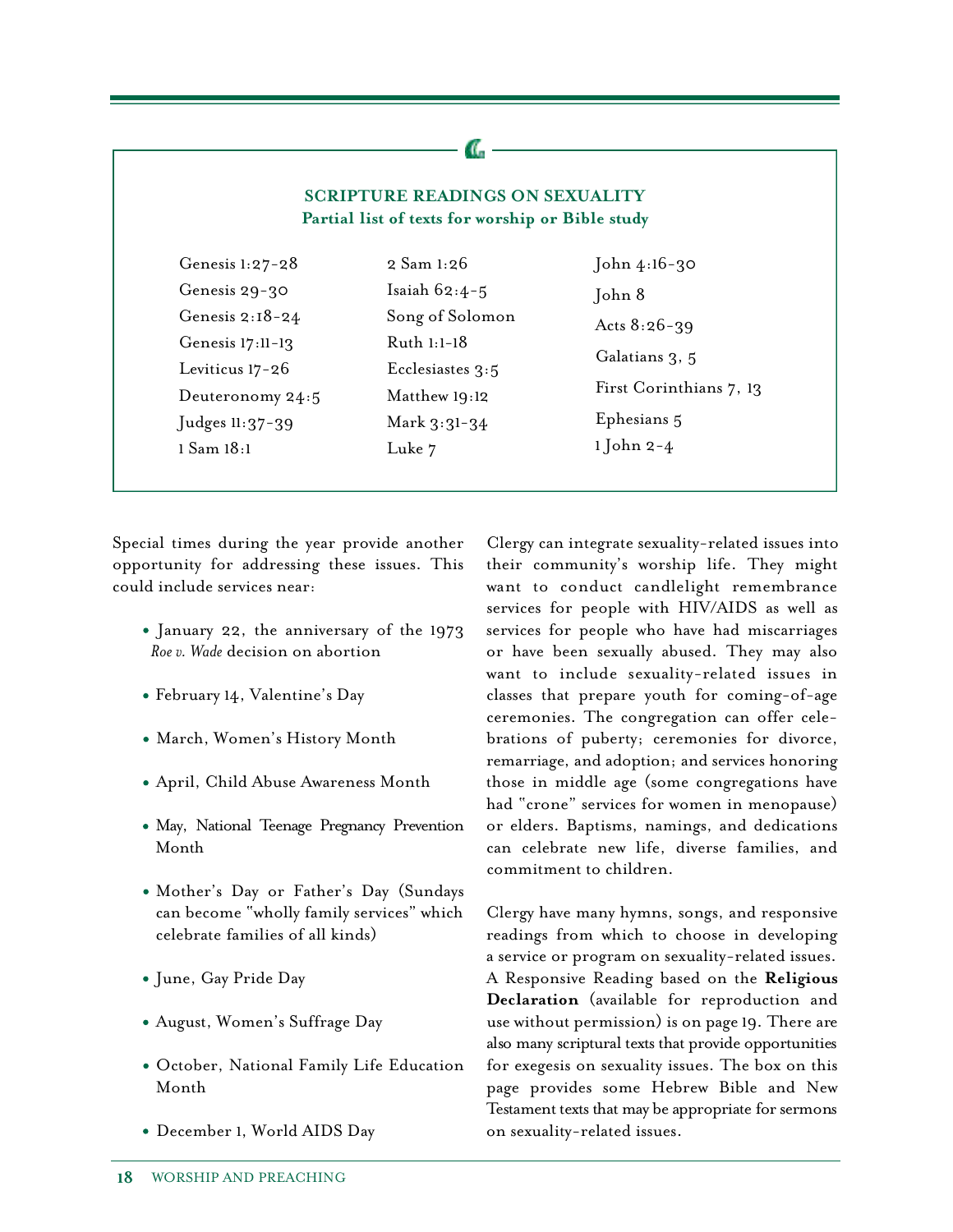# **A RESPONSIVE READING BASED ON THE DECLARATION**

Œ.

Sexuality is God's life giving and life fulfilling gift.

*We celebrate our sexuality as central to our humanity and as integral to our spirituality.*

We suffer because of the pain, brokenness, oppression, and loss of meaning that too many experience about their sexuality.

*We celebrate the goodness of creation, our bodies, and our sexuality.*

We suffer when this sacred gift is abused or exploited.

*We celebrate sexuality that expresses love, justice, mutuality, commitment, consent, and pleasure.*

We suffer because of discrimination against people because of sex, gender, color, age, bodily condition, marital status, or sexual orientation.

*We celebrate when we are truth seeking, courageous, and just.*

We suffer because of violence against women and sexual minorities, and the HIV pandemic.

*We celebrate the full inclusion of women and sexual minorities in our congregation life.*

We suffer because of unsustainable population growth and over-consumption, and the commercial exploitation of sexuality.

*We celebrate those who challenge sexual oppression and who work for sexual justice.*

**Together: God rejoices when we celebrate our sexuality with holiness and integrity.**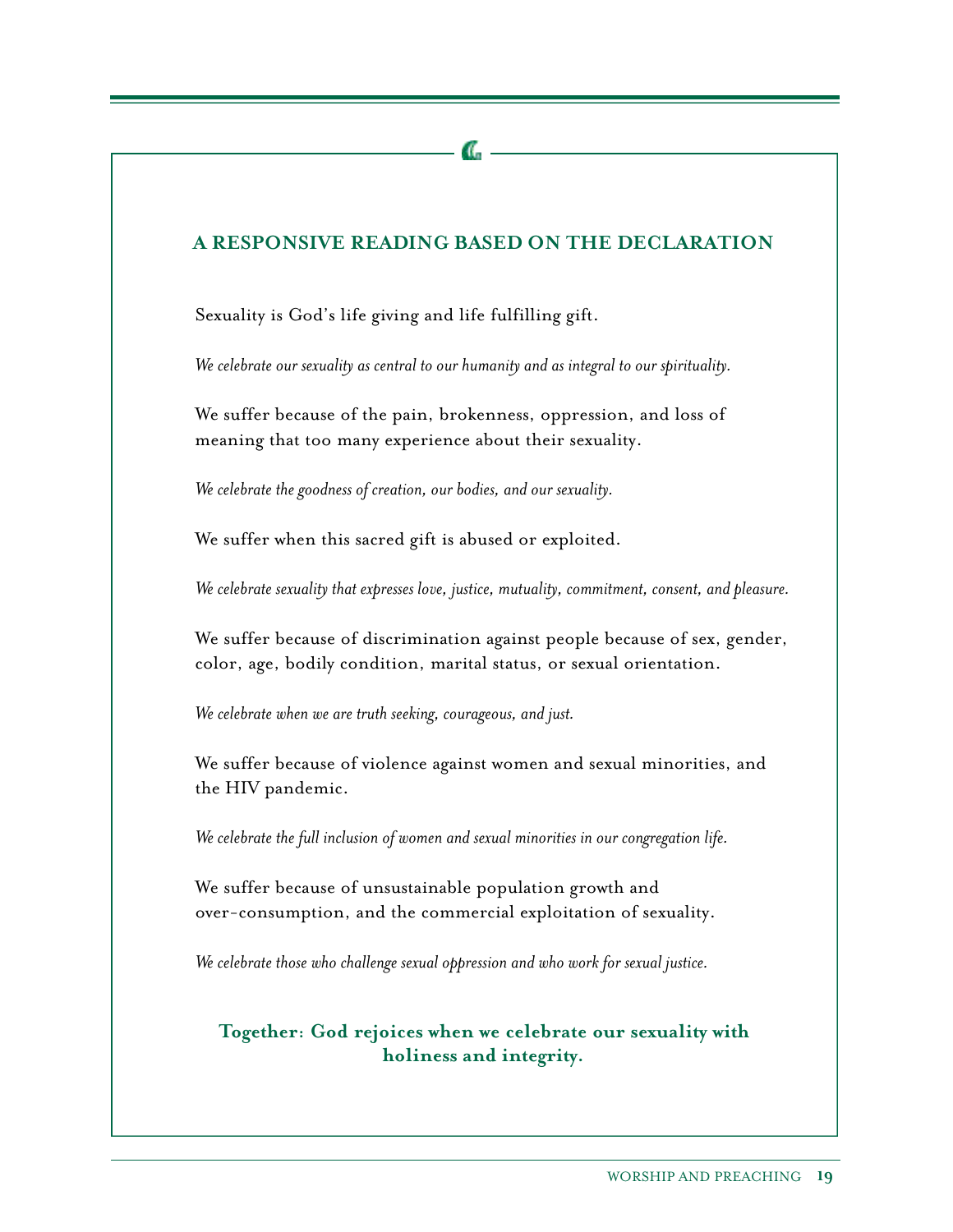**PASTORAL CARE** *We call for… sexuality counseling… from trained religious leaders.* 



*C*lergy and other pastoral counselors must be prepared and skilled in handling the sexualityrelated needs of their parishioners. This can include a wide range of issues, such as couples struggling with issues of sexual dysfunction, infidelity, or divorce; parishioners seeking support for the decision to come out as gay or lesbian; families dealing with teenage pregnancy or a gay child; and men and women trying to overcome a legacy of childhood physical and sexual abuse. Every clergy and chaplain can think of times that sexuality issues have been raised in their private offices.

The PLISSIT counseling model is one model that may prove useful for pastoral care providers. (Annon, l974) It was developed almost 30 years ago for health care providers who are not psychiatrists, psychologists, or sex therapists but who address sexual needs and concerns in their work. PLISSIT is an acronym for Permission, Limited Information, Specific Suggestions, and Intensive Therapy.

PERMISSION GIVING means letting the congregant know that it is normal to have all sorts of sexual thoughts and feelings. Permission from clergy to enjoy and accept one's sexual feelings may prove quite powerful for those who have understood their sexual feelings as sinful, bad, or immoral. People can be counseled on the difference between having a sexual feeling and acting upon it, and on the fact that a sexually healthy adult differentiates between sexual behaviors that are life enhancing and those that might be harmful to one's self or others. Permission giving is not the same as telling someone what to do. It is giving congregants an opportunity to talk about their feelings and their decisions about their sexual behaviors. The clergy's comfort in addressing sexuality issues from the pulpit may also give congregants permission to bring up these issues in counseling sessions.

Clergy are not expected to violate their own religious beliefs and give permission for behaviors that are counter to them; however, they do have an obligation to be honest with a congregant if their beliefs differ from the majority of sexuality professionals.

In cases of a parishioner revealing a history of sexual abuse, each state has different laws protecting the confidentiality of clergy/parishioner counseling sessions. As many as l4 states now require clergy to break a parishioner's confidence in order to prevent a serious crime or to report knowledge of child abuse. It is important to know the state law on these issues as to whether such disclosure must be reported. If the congregant reveals beliefs or practices that are harmful to themselves or others (and not just different from one's own), it is appropriate to point out the consequences of those beliefs and refer the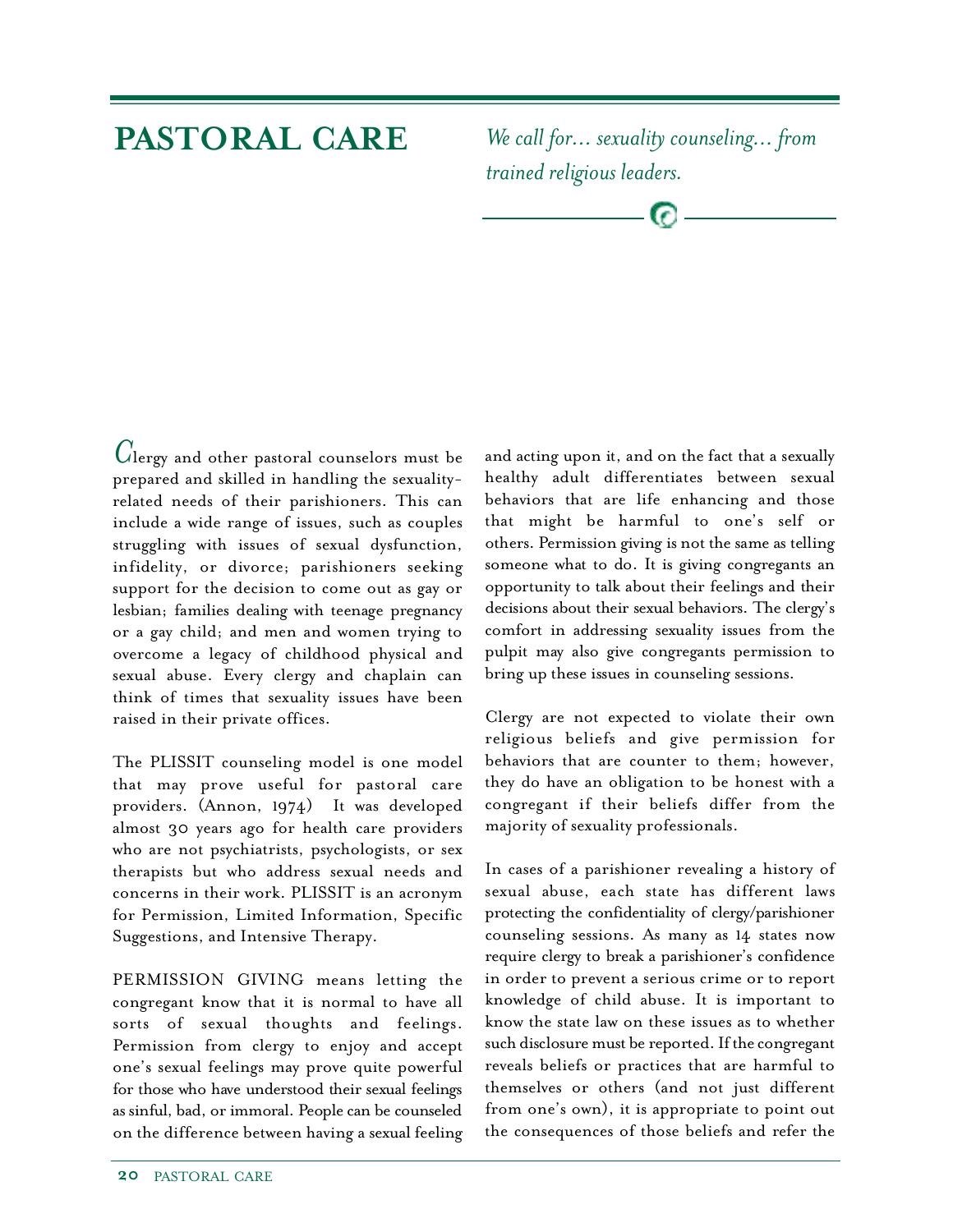person to a professional who specializes in sexuality issues. (See Intensive Therapy below.)

LIMITED INFORMATION involves sharing with the parishioner information about the denomination's policies in the area of sexuality, scripture, or church history. Many people incorrectly assume, for example, that scripture teaches that sexuality is bad; pastoral counselors can share scriptural passages with parishioners that affirm sexuality as a positive part of life to use wisely. For example, gay men and lesbian women may be reassured to know that there is a welcoming movement in the denomination and to learn about resources on homosexuality and the Bible. Limited information may also mean providing some information about sexuality, such as anatomy or sexual response, but only if the counselor is knowledgeable about such areas.

Many people's concern about their sexuality are often summed up in one question: "Am I normal?" It is important that the congregant understand that the answers to these questions are highly variable and there is no "right answer." Individuals and couples must decide, alone or with their partner, what behaviors, what frequency, and what fantasies are acceptable to them, and whether their sexual decisions and behaviors are congruent with their own values. For every couple, it is appropriate to address such ethical issues as consent, mutuality, non-exploitation, honesty, protection, and pleasure when counseling about relationships.

SPECIFIC SUGGESTIONS means offering simple solutions to clients about common sexual problems. This is sometimes beyond the skills of most clergy and pastoral counselors, who might feel uncomfortable discussing the use of lubricants with middle-age couples or start-stop techniques for rapid ejaculation. Nevertheless, they can make specific suggestions to individuals and couples who are seeking more information. Pastoral care providers can recommend specific books or marriage workshops in the area. They can certainly suggest to couples

who say they have no time for sex that they set up specific dates or help couples struggling with frequency issues express their needs. They can address the anger and intimacy concerns that frequently appear as sexual desire problems. More directly, they can suggest specific scriptural or denomination policies for reading that may help alleviate a person's guilt and shame about sexuality that may impair sexual functioning and intimate relationships.

INTENSIVE THERAPY is beyond the scope of pastoral care and counseling, not only for sexuality issues but also for mood and anxiety disorders as well as mental illnesses. Pastoral care providers know that they need a well-developed referral network of mental health professionals and services in the community. Emergency procedures also need to be in place. It is important to include sexuality, marriage, and family counselors in that referral network. A list of national hotlines that deal with a wide range of sexuality issues is found in the box below. The American Association of Sex Educators, Counselors, and Therapists provides a list of certified sex counselors and therapists by state; they can be reached at www.aasect.org or 8 0 4 - 6 4 4 - 3 2 8 8.

### **National Hotlines on Sexuality Issues**

а.

AIDS Hotline 800-342-AIDS Centers for Disease Control Rape Hotline 800-344-7432 Domestic Violence Hotline 800-799-SAFE Emergency Contraception Hotline 800-584-99ll Intersex Society of North America www.isna.org Planned Parenthood Federation of America 800-230-7526 National Abortion Federation 800-772-9l00 National Adoption Clearinghouse 30l-23l-65l2 National Child Abuse Hotline 800-4A-Child National Gay and Lesbian Hotline 888-843-4564 National Herpes Hotline 800-227-8922 Nutrition and Eating Disorders Hotline 800-366-l655 www.edreferral.com National STD Hotline 800-227-8922 Rape, Abuse, and Incest National Network 800-656-HOPE, www.rainn.org Transgender support and referrals

www.gendertalk.com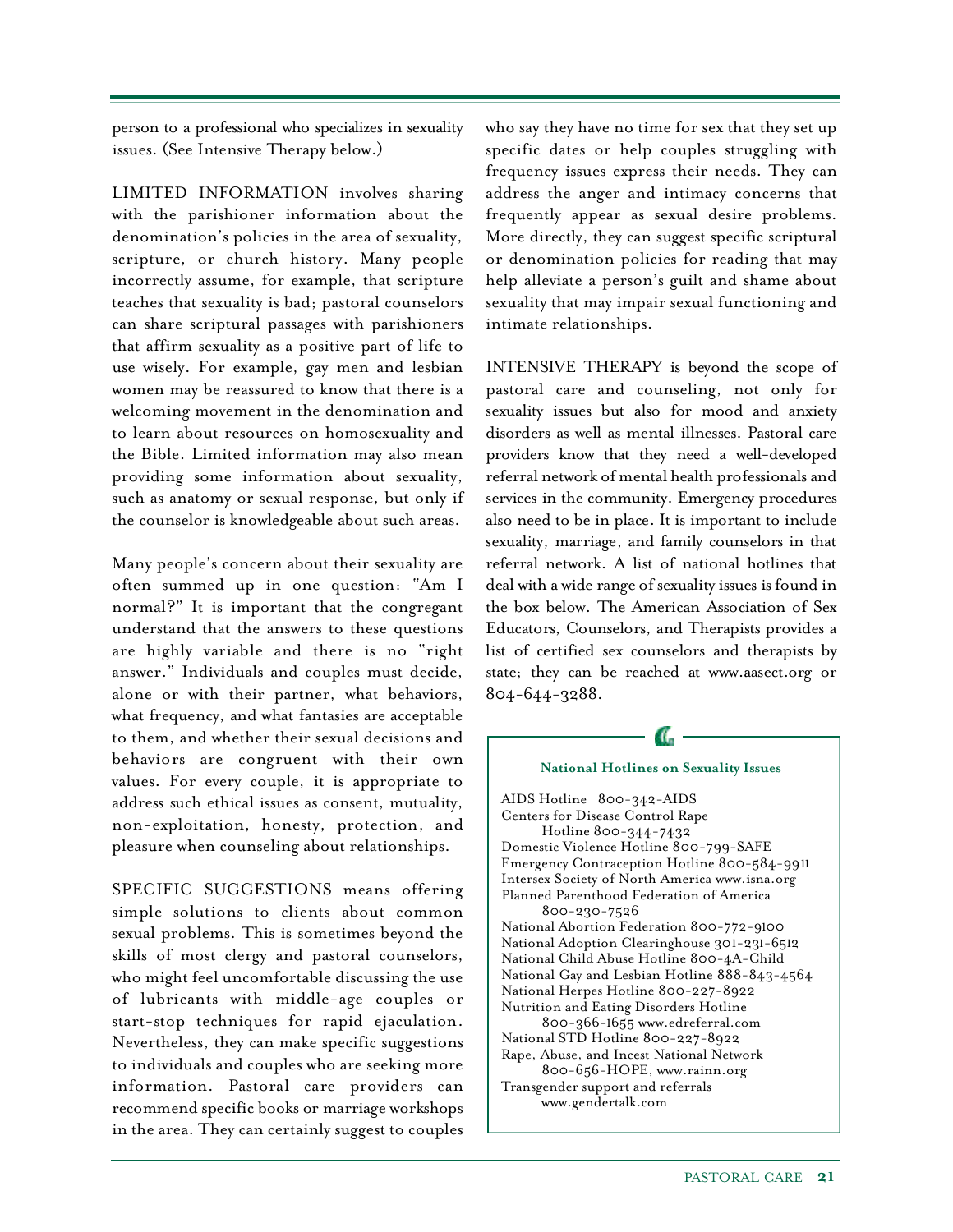# **EDUCATION FOR YOUTH**

*We call for… sexuality education… throughout the lifespan…*

 $\epsilon$ 

*R*eligious institutions have a unique role to play in reaching children and youth with sexuality information. After all, religious institutions serve more teens than any other organization in a community except for the public schools, and they are the only ones specifically empowered to offer values to children outside the home. More than eight in l0 teens say that religion is important in their lives, and more than half attend religious services weekly. (National Campaign, 200l) More than six in l0 of teens participate in a program at a church or synagogue at least once a week besides a worship service. (*Faith Matters,* 2002)

Participation in a religious setting may actually protect young people against premature involvement in sexual behaviors. In a review of more than 50 studies of the impact of religion on sexual behavior, Dr. Brian Wilcox and colleagues concluded "more frequent religious attendance is associated with later initiation of sexual intercourse for white males and for females across racial/ethic groups… more conservative sexual attitudes and a decreased frequency of sexual intercourse." (National Campaign, 200l) Sexually active African-American teenage girls who attend church frequently, pray, and partake in other religious activities are less likely to engage in sexually risky behaviors than their less religious peers. Religious teen females were 50 percent more likely to wait to have intercourse and 80 percent

more likely to use a condom the last time they had sex than their less religious peers. (Reuters, 200l) Teens are twice as likely to cite their "morals, values, and religious beliefs" as affecting their decision about whether to have intercourse than any other single factor. (National Campaign, 200l) In a study of more than 600 congregations, youth from those that include information about contraception as part of the religious education curriculum report virtually no instances of pregnancy. Almost all practicing Jewish youth who are having sexual intercourse use a contraceptive method. (*Faith Matters,* 2002)

Unfortunately, most studies also indicate "religious youth… were less likely to use contraception at first intercourse." Disappointingly, but perhaps not surprisingly, only six percent of teens say that ministers, rabbis, or other religious leaders influence their decisions about sex. (National Campaign, 200l) Only l4 percent of clergy say that their congregation offers a reasonably comprehensive approach to sexuality education, while 37 percent say the congregation does almost nothing. Fewer than one in six religious youth say that their faith-based institution offer them significant information on birth control, STD prevention, HIV prevention, rape, or homosexuality. (*Faith Matters*, 2002)

Teens and clergy disagree about the sexuality education that is offered. Although 73 percent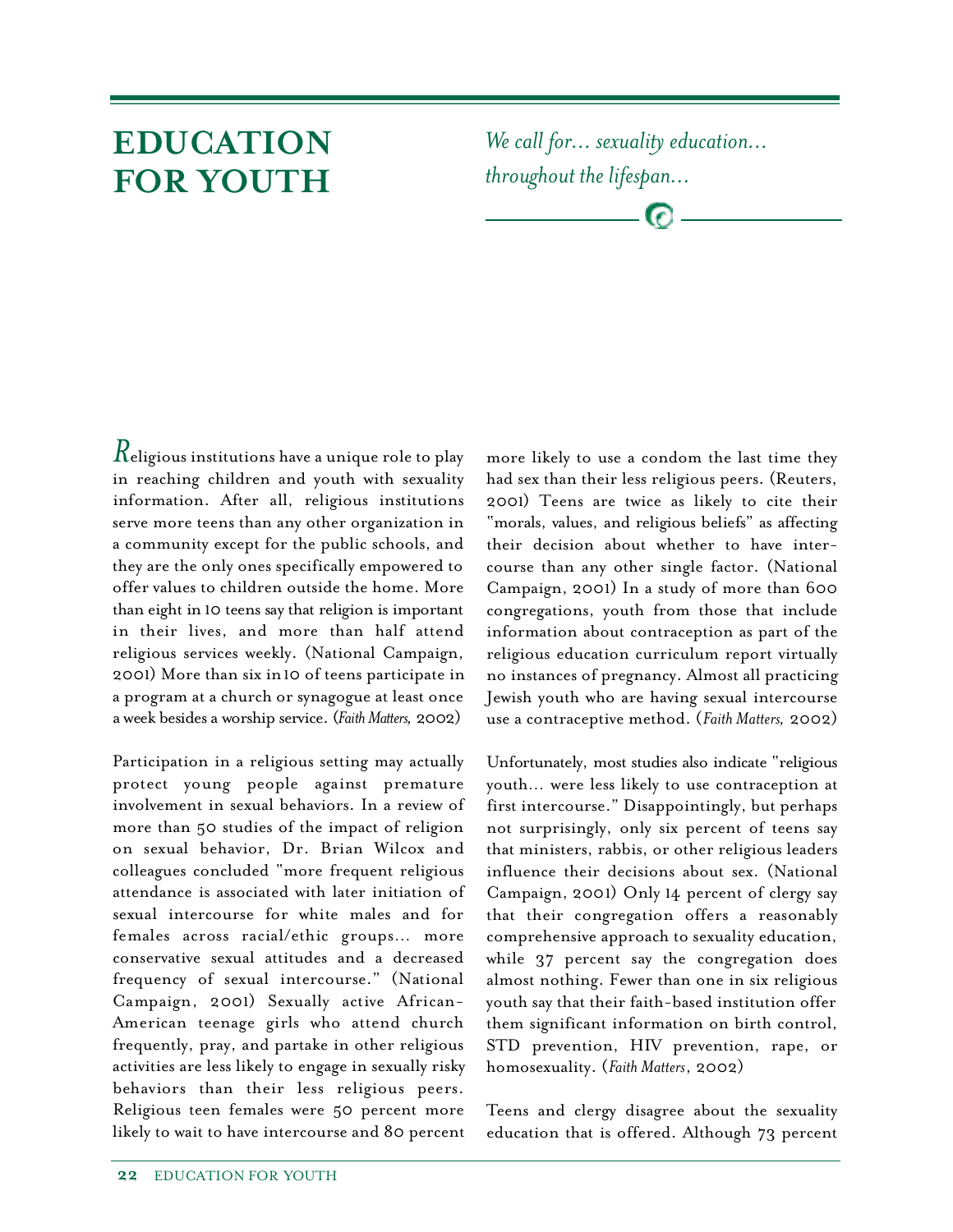of clergy said that their congregation portrays sexuality in a positive and healthy way, only 46 percent of the teens in those same congregations agreed. And while clergy and religious advisors rate their sexuality education programs as fair to good, youth in these programs rate them as poor. (*Faith Matters*, 2002)

The good news is that three quarters of adults and teens believe that churches and other faith communities should do more to help prevent teen pregnancy. (National Campaign, 200l) Many denominations *have* made a commitment to sexuality education for young people. Several have passed policies that encourage their congregations to include sexuality education in the religious education program. These include:

- American Baptist Churches in the U.S.A.
- Central Conference of American Rabbis
- Christian Church (Disciples of Christ)
- Episcopal Church
- Mennonite Church
- Presbyterian Church (U.S.A.)
- Unitarian Universalist Association
- United Church of Christ
- United Methodist Church
- United Synagogue of Conservative Judaism.

Indeed, more than 30 years ago, the National Council of Churches, Commission on Marriage and Family, the Synagogue Council of America's Committee on Family, and the United States Catholic Conference called upon churches and synagogues to become actively involved in sexuality education within their congregations and their communities.

Many denominations have produced sexuality education curricula; the majority are aimed at adolescents. Many are easily adaptable for other faith communities. There are also national organizations that have produced curricula for use in an interfaith setting. (See the box on pages 24 to 25 for a list of religious sexuality education curricula.) The leaders of sexuality education programs need specialized training in teaching the

curricula and responding to the sexuality needs of young people. Several of the denominations provide specialized training along with their curricula. If such training is not available, consider using volunteers from within the congregation who already have professional backgrounds and experience working with young people: health educators, teachers, psychologists, and social workers, among others.

Sexuality education programs for young people should always include a parent/grandparent component. Make sure that there is a session for parents and guardians where they can review the curriculum, meet the group leaders, view the audio-visuals, and have their questions answered. Programs that regularly include homework assignments for children and parents have been found to increase parent/child communication about sexuality. Most programs recommend having parents sign permission slips before the program begins.

It may be that adopting a comprehensive sexuality education program, kindergarten through high school, is not yet possible for the congregation. Still, there are less intensive activities that the congregation can offer to support the sexual health and development of youth. Consider:

- Using an outside consultant periodically from the health department, local AIDS organization, or local Planned Parenthood to speak with the youth group about sexuality issues.
- Facilitating youth group members' participation in community activities that relate to sexuality issues. For example, young people can volunteer at a family planning clinic, AIDS organization, children's hospital, adoption agency, or hotline for young people.
- Providing support groups for young people, including groups for those whose parents are going through divorce or dealing with sexual orientation issues, with eating disorders and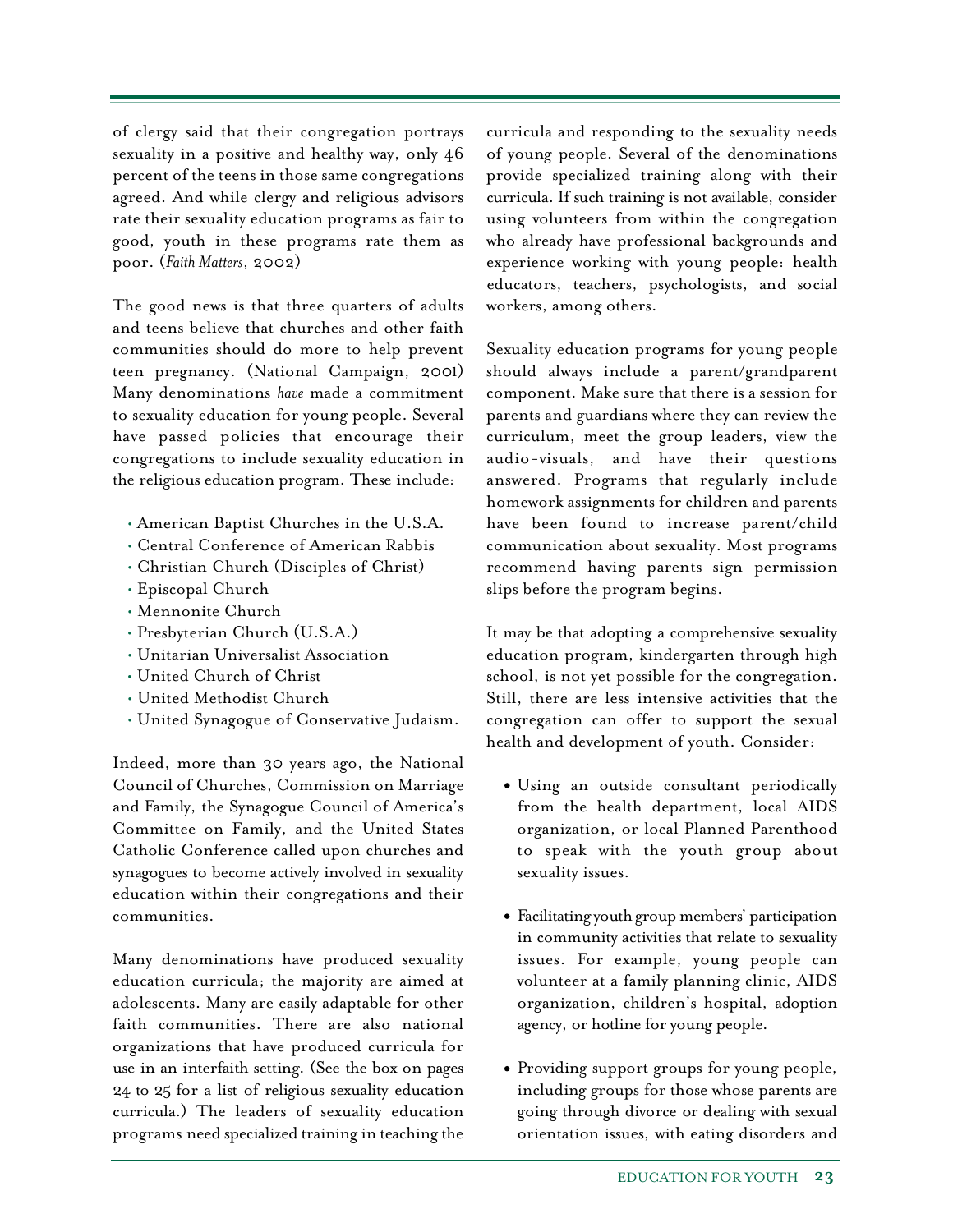body image issues. Make certain that leaders of "drop in" programs have experience and training handling teen sexuality issues.

- Including pamphlets about sexual health services in the youth center space and hanging posters for young people from such organizations as the National AIDS Clearinghouse, the National Campaign to Prevent Teen Pregnancy, and Parents, Family, and Friends of Lesbians and Gays (PFLAG).
- Training members of the high school youth group to provide education about peer pressure on dating, drugs, drinking, and sex to the middle school students and pre-adolescents. Modeling safe behaviors will benefit both groups.
- Having movie nights with such themes as relationships, adolescence, marriage, friendships, and sexual orientation. Consider making them intergenerational evenings and facilitating a discussion afterwards with youth and adults.
- Providing small group sessions or worship services for high school and middle school youth that focus on such issues as body image, peer pressure, relationships with parents, and friendships. Give young people an opportunity to talk among themselves and with trained leaders about the pressures they face.
- Providing a Bible study group for teens that focuses on stories with sexual themes and lessons.
- Offering programs for parents and middle school students on adjusting to the challenges of puberty and adolescence, as well as maintaining communication through the teen years.
- Working with youth ministers and religious educators from other congregations to develop community programming.
- Opening youth programming at the church to youth in the surrounding community.

# **SEXUALITY EDUCATION CURRICULA FOR FAITH COMMUNITIES**

α.

### **PRE-SCHOOL**

# **In God's Image**

*Janet Neff Brewer* A program for parents and their children ages three through five. (Presbyterian) *1998; Children's Book, \$14.95; Guide for Parents, \$7.95; Guide for Congregations, \$6.95; Presbyterian Distribution Service, 100 Witherspoon Street, Louisville, KY 40202-1396; Phone: 800-524-2612; Fax: 502-569- 8030; Web site: <www.pcusa.org/pcusa/currpub>*

### **ELEMENTARY**

### **Benziger Family Life Program: Grades K—8 Third Edition**

Curricula including teachers' and students' guides for each grade level, kindergarten through eighth grade. They also have an implementation manual and a video for parents. Call for exact prices. (Catholic) *Glencoe/McGraw-Hill, P.O. Box 543; Blacklick, OH 43004-9902; Phone: 800-334-7344; Fax: 614-860- 1877; Web site: <www.glencoe.com/benziger>*

### **Created by God: About Human Sexuality for Older Girls and Boys**

### *Dorlis Brown Glass*

A six-session curriculum for older elementary school children. (United Methodist) *1999; Leader's Guide*, \$6.95; *Student Book, \$3.50; Cokesbury, 201 Eighth Avenue South, P. O . Box 801, Nashville, TN 37202-0801; Phone: 800-672-1789; Fax:800-445-8189; Web site: <www.cokesbury.org>*

### **Preventing Child Sexual Abuse Ages 5—8 Kathryn Goering Reid Ages 9—l2**

Kathryn Goering Reid with Marie M. Fortune

These two curricula provide information about sexual abuse and prevention. (UCC) *1994, Ages five through eight, \$9.95; 1989, Ages nine through 12, \$ 11.95; United Church Press, 700 Prospect Avenue, Cleveland, OH 44115-1100; Phone: 800-537-3394; Fax 216-736-3713; Website: <www.ucc.org>*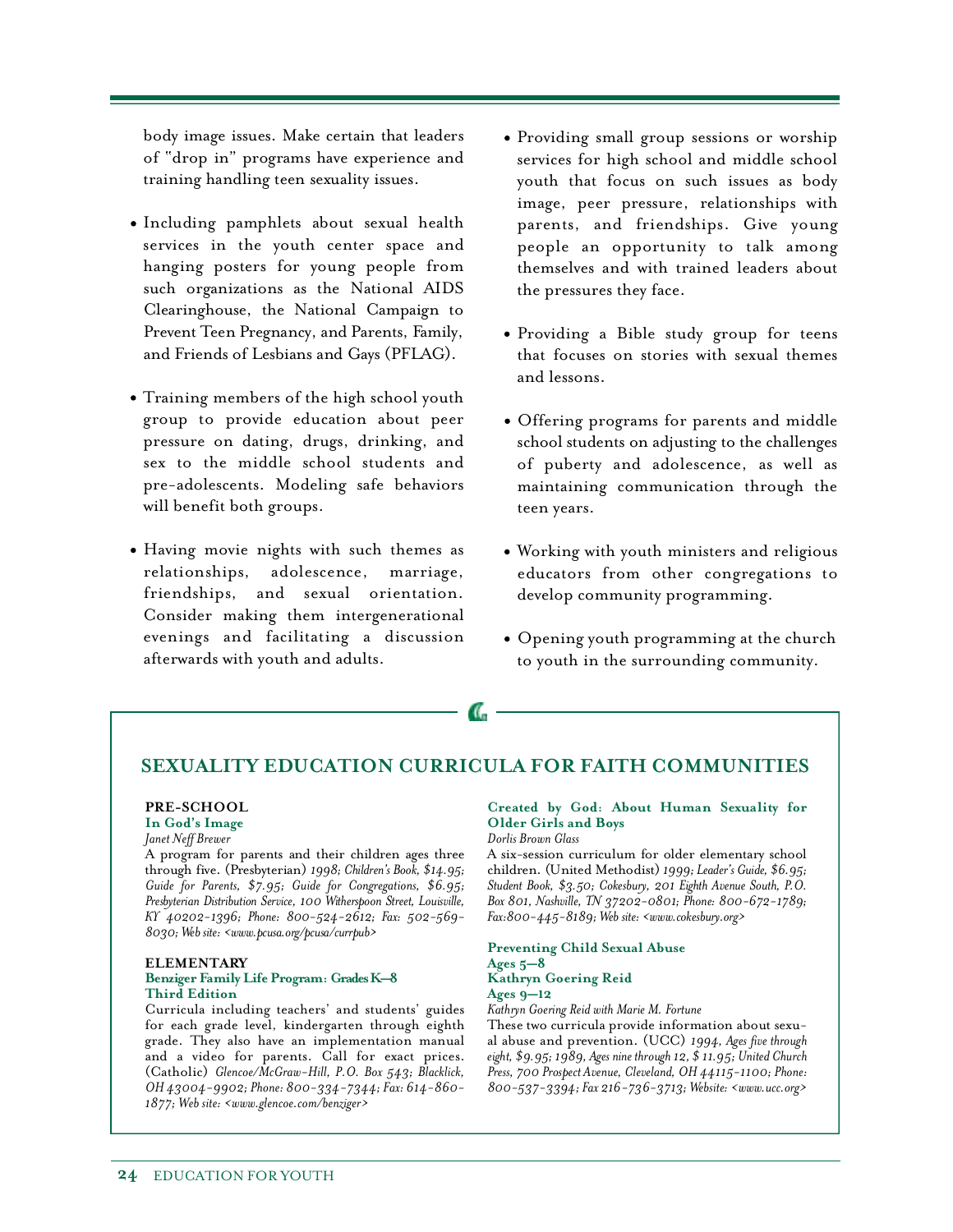#### **MIDDLE SCHOOL/ HIGH SCHOOL**

**Dating: The Art of Respect**

*Debbie Eisenbise and Lee Krahenbuhl*

A middle school and high school curricula. (Church of the Brethren and the Mennonite Church) *1998; \$14.95; Faith & Life Resources, P.O. Box 347, Newton, KS* 67114; Phone: 800-743-2484; Fax: 316-283-0454; Website: *< w w w 2 . s o u t h w i n d . n e t / ~ g c m c / f l p >*

#### **God's Gift of Sex**

#### *Carol Duerksen*

A seven-session course for teenagers. (Church of the Brethren and the Mennonite Church) *1998; \$13.95; Faith & Life Resources, P.O. Box 347, Newton, KS 67114; Phone: 800-743-2484; Fax: 316-283-0454; Website:<www2.southwind.net/~gcmc/flp>*

# **In God's Image: Male and Female**

### *Patricia Martens Miller*

A human sexuality program for grades five through eight. Teacher's manuals, videos, student and parent worksheets, and additional materials are available for each grade. (Catholic) *1989; Teacher Manual, \$10.00, each manual; Call for pricing of additional materials; Flannery Company, 13123 Arrowspace Drive, Victorville, CA 92394; Phone: 800-456-3400; Fax: 800-284-5600.*

### **Keeping It Real: A Faith-Based Model for Teen Dialog on Sex and Sexuality.**

A seven-session program for teenagers developed by The Black Church Initiative of the Religious Coalition for Reproductive Choice. It consists of a facilitator's guide and a teen activity book. *2000; Religious Coalition for Reproductive Choice, 1025 Vermont Avenue, N.W., Suite 1130, Washington, DC 20005; Phone: 202-628-7700; Website: <www.rcrc.org>*

### **Let's Be Real: Honest Discussions About Faith and Sexuality**

*Duane A. Ewers and M. Stevens Games, Editors*

This non-denominational Christian curriculum is designed for adolescents in middle school and high school. It consists of six sessions that discuss anatomy, decision-making, relationships, contraception and sexually transmitted diseases, as well as media and culture. A parent resource is included. 1998; *\$20.00; Abingdon Press, 201 Eighth Avenue South, P.O. Box 801, Nashville, TN 37202-0801; Phone: 800-251-3320; Fax: 800-836-7802; Website: <www.abingdon.org>*

#### **Love—All That and More**

A program for high school and college youth, it includes a six-session curriculum and three videos as well as separate facilitators' guides for Jewish and Christian youth. *2000, \$285, Center for the Prevention of Sexual and Domestic Violence, 2400 N. 45th Street, Suite l0,* Seattle, WA, 98103, Phone: 206-634-1903, Website: *< w w w . c p s d v . o r g >*

#### **A Course of Study for Teenagers Revised and Updated**

*Rebecca Voelkel-Haugen and Marie M. Fortune*

This curriculum for teenagers covers sexual abuse and harassment. (UCC) *1996; \$8.95; United Church Press, 700 Prospect Avenue, Cleveland, OH 44115-1100;* Phone: 800-537-3394; Fax 216-736-3713; Website: *<www.ucc.org>*

### **Some Body! Fast Lane Bible Studies for Junior High Youth**

#### *Steve Ropp*

đ.

A middle school curriculum. (Church of the Brethren and the Mennonite Church) *1998; \$9.99; Faith & Life Resources, P.O. Box 347, Newton, KS 67114; Phone: 800-743-2484; Fax: 3l6-283-0454; Website: < w w w 2 . s o u t h w i n d . n e t / ~ g c m c / f l p >*

### **True Love Waits 200l: Pure Joy: God's Formula**

An abstinence-only-until-marriage campaign for teenagers and college students. (Southern Baptist) 200l; \$4.95 *Lifeway Christian Resource, Customer Service Department, P.O. Box 113, Nashville, TN 37202-0ll3; Phone: 800-458- 2772; Fax: 615-251-5933; Website: <www.lifeway.comstores>*

#### **LIFESPAN/ADULTEDUCATION**

### **Created in God's Image: A Human Sexuality Program for Ministry and Mission**

**Overview**: Faith A. Johnson and Gordon J. Svoboda, II **Leader's Manual:** *Eleanor S. Morrison and Melanie Morrison* **Participant's Book**: *Melanie Morrison and Eleanor S. Morrison* **A Manual for Ministry in the Congregation**: *Mary Ellen Haines and Bill Stackhouse*

This program is written for college students and adults. (UCC) *1993; Available with training, contact Ann Hanson for more information, 216-736-3282; Division of the American Missionary Association, United Church Board for Homeland Ministries, 700 Prospect Avenue, Cleveland, OH 44115-1110.*

#### **Our Whole Lives (OWL): A Lifespan Sexuality Education Series**

OWL is a comprehensive lifespan sexuality education series developed jointly by the Unitarian Universalist Association and the United Church of Christ Board for Homeland Ministries. The series includes OWL Grades K through l, OWL Grades 4 through 6, OWL Grades 7 through 9, OWL Grades l0 through l2, OWL Adults, a parent guide, advocacy manual, and accompanying guides on OWL and faith for each grade level. Information about the program is available at the web site of the Unitarian Universalist Association. (Unitarian Universalist Association and United Church of Christ) *Call for prices for each level. Unitarian Universalist Association, UUA Bookstore, 25 Beacon Street, Boston, MA 02108; Phone: 800-215- 9076; Fax: 617-723-4805; Website: <www.uua.org>*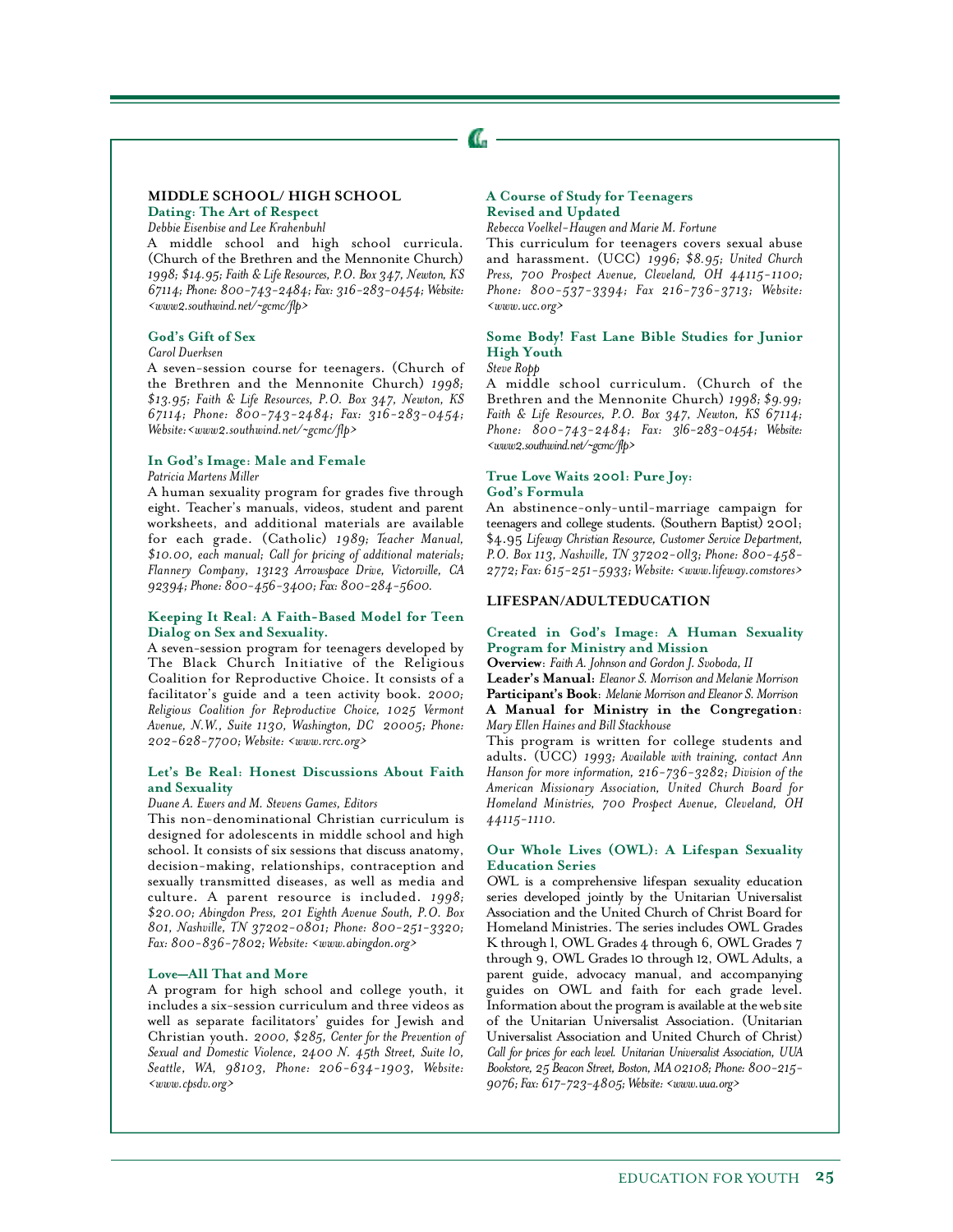# **ADULT EDUCATION**

*S*exuality education is a lifelong process. Our needs for education and information about sexuality change throughout our life. A single 25 year old has different sexuality needs than a 50 year old who is recently divorced and dating again. A couple who has been married or partnered for 25 years has different needs than a new couple considering a commitment ceremony. Seniors have needs for different information than those in midlife or those in young adulthood. People with small children have different needs than those whose children have returned to live at home after college.

Current life situation is not the only factor affecting our adult experience of our sexuality. Many adults have experienced brokenness and suffering about their sexuality, often for decades. Survivors of childhood sexual abuse carry issues into their adult lives; for example, 20 percent of women who have been forced to have sex report that they are depressed compared to l2 percent of women who have not. (Laumann, l994) Many adults struggle with issues related to their sexual orientation or the orientation of their children and spouses. Many of our congregants live in marriages that are experiencing sexual difficulty; estimates are that as many as four in l0 couples experience sexual dysfunction and four percent are no longer having sexual relations. (Laumann, 1994) Unfortunately, most congregations are silent on

these issues, while the people in the pews struggle alone, often without the support of their faith community. But some congregations do offer both formalized sexuality education to their adult parishioners as part of their adult education programs as well as support groups on a variety of sexuality topics.

### **THE BLACK CHURCH INITIATIVE**

Œ.

In l997, the Religious Coalition for Reproductive Choice launched The Black Church Initiative to "break the silence" about sex and sexuality in African- American churches. The initiative "assists African American clergy and laity to address teenage pregnancy, sexuality education, and reproductive health within the context of African American religion and culture." It holds an annual National Black Religious Summit on Sexuality, hosts the African-American Clearinghouse on Sexuality, and has developed two sexuality education curricula, one for adults and one for teenagers. To learn more about how to involve a congregation, write the Black Church Initiative, Religious Coalition for Reproductive Choice, 1025 Vermont Avenue, N.W., Suite 1130, Washington, DC 20005, www.rcrc.org.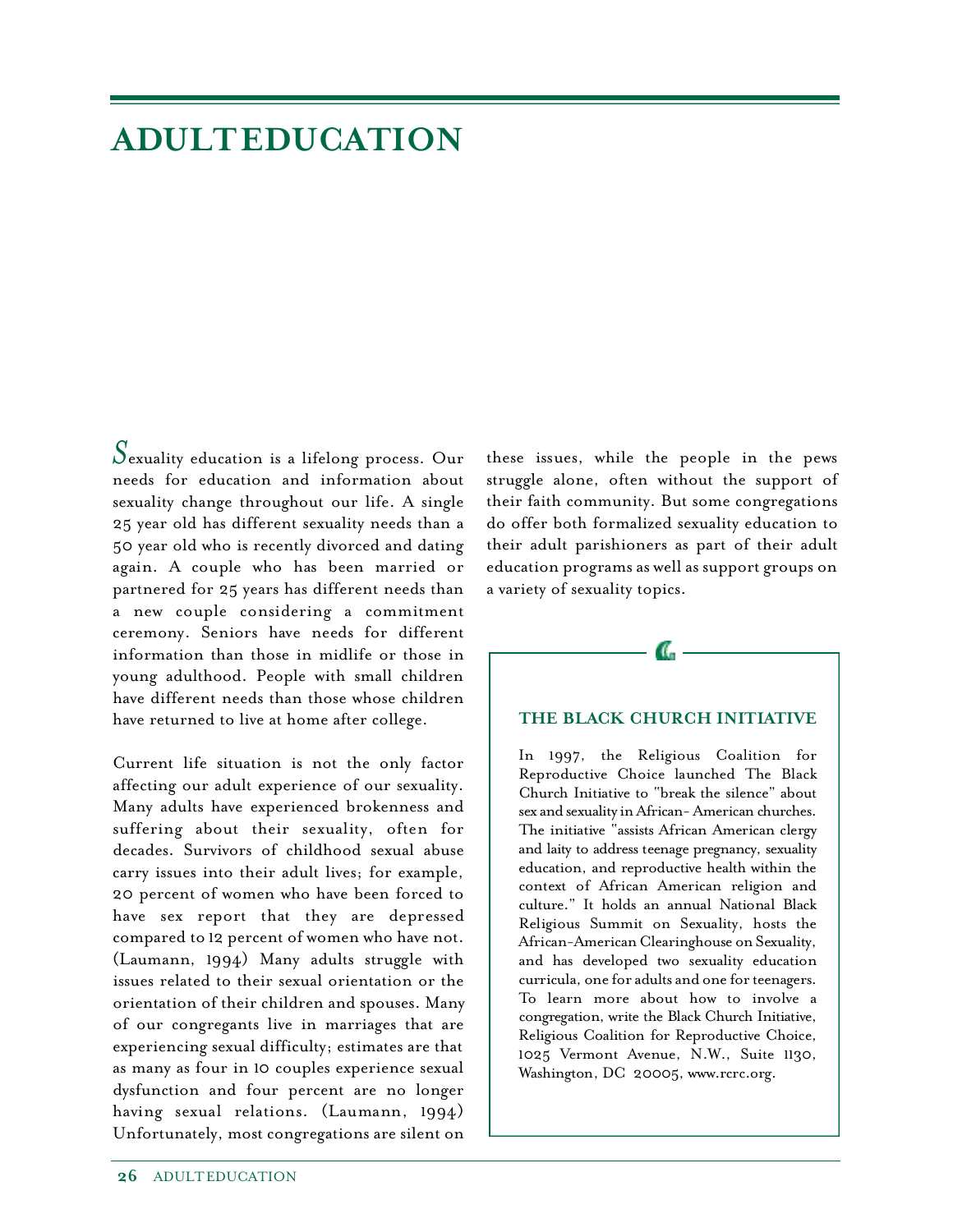There are few denomination resources on adult sexuality education. The Unitarian Universalist Association and the United Church Board for Homeland Ministries have jointly published a sexuality education curriculum for adults. The l2 sessions cover values, communication, sexuality and spirituality, sexual attraction, relationships, love, diversity, family issues, aging, and sexual health. The sessions can be completed in a workshop setting or at a weekend retreat. The framework could easily be adapted for use in other denominations. The Religious Coalition for Reproductive Choice has published a nine-week sexuality education program, *Breaking the Silence*, for adults in African-American churches. Its focus is on helping adults work with youth on sexuality issues, but it also includes sessions to "engage African American

congregations in a biblical theological and ethnological exploration of human sexuality." Both of these programs might provide a template for the development of an adult education program in a wide range of congregations.

Many congregations have found that an easy and non-controversial way to begin talking about sexuality in a congregation is to host programs for parents on talking about sexuality with their children. More than eight in l0 parents believe it is their job to provide sexuality education to their children, yet few actually do so beyond a single talk in early adolescence. (Haffner, 200l) Consider inviting a local sexuality educator with experience in parenting programs to co-lead the group with a religious educator. A single session course could cover communication with

### **A CORE LIBRARY ON SEXUALITY AND RELIGION, SCRIPTURE, AND THEOLOGY**

ď.

- D. Biale, *Eros and the Jews: From Biblical Israel to Contemporary America* (California: University of California Press, 1997).
- K. B. Douglas, *Sexuality and the Black Church: Womanist Perspective* (New York: Orbis Books, 1999).
- M. Ellison, *Erotic Justice: A Liberating Ethic of Sexuality (*Kentucky: Westminster John Knox Press, l9 9 6 ) .
- M. Fortune, *Does No Harm: Sexual Ethics for the Rest of Us* (Virginia: Continuum International, 1998).
- C. Heyward, *Touching Our Strength* (California: Harper and Row, 1989).
- P. Jung, M. Hunt, and R. Balakrishnan, *Good Sex: Feminist Perspectives From the World's Religions* (New Jersey: Rutgers University Press, 200l) .
- K. Lebacqz and D. Sinacore-Guinn, *Sexuality: A Reader* (Ohio: The Pilgrim Press, 1999).
- J. Nelson, *Body Theology* (Kentucky: Westminister John Knox Press, 1992).
- E. Pagels, *Adam, Eve, and the Serpent* (New York: Vintage Books, l9 8 8 ) .
- W. E. Phipps, *The Sexuality of Jesus* (Ohio: The Pilgrim Press, 1996).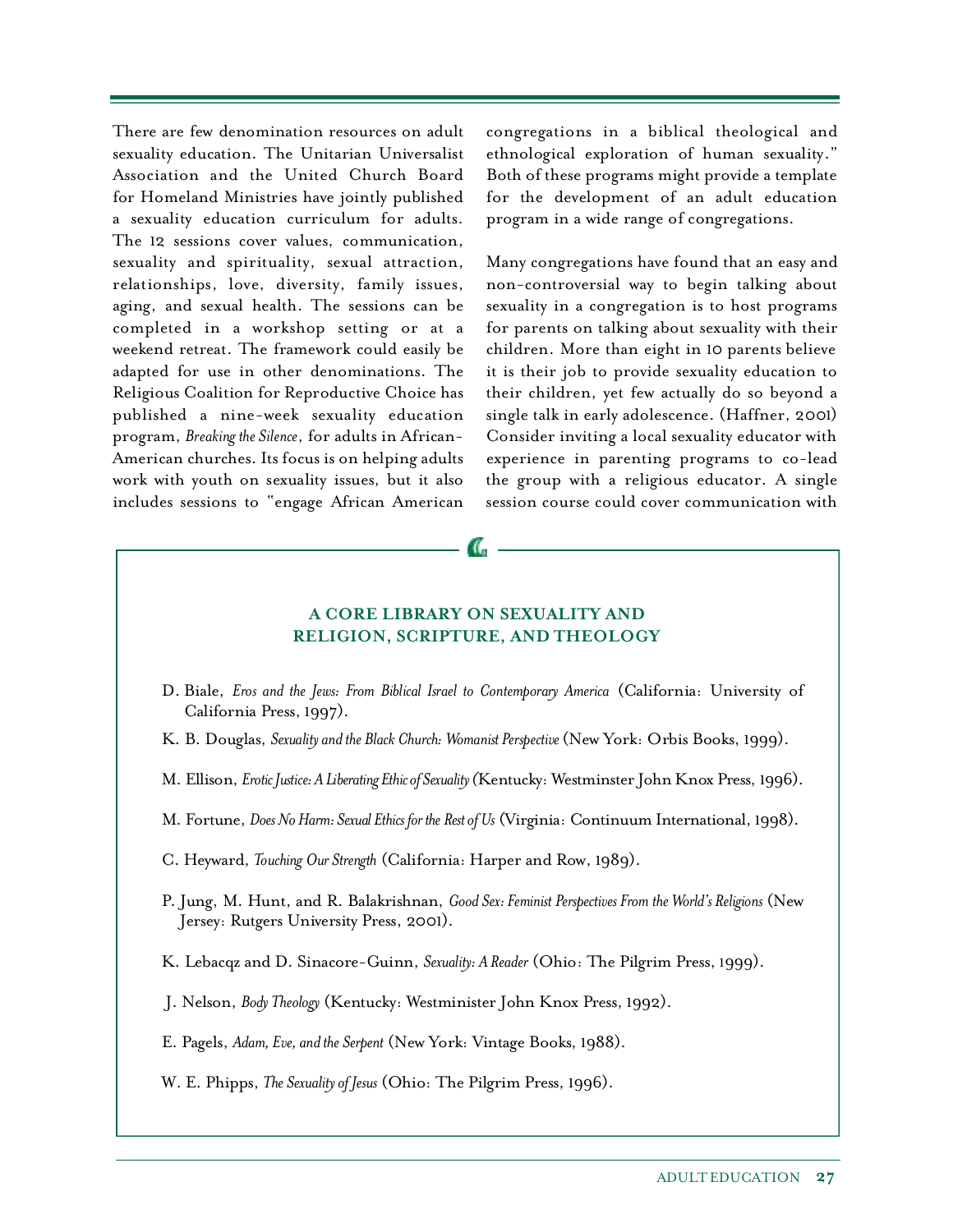children about sexuality; a multi-session course would cover child sexual development at each stage, parent values, teachable moments, opportunities to talk about faith and sexuality, and communication tips.

Discussion groups about sexuality issues provide another opportunity for adult sexuality education. This could include book groups, which might discuss one of the non-fiction books listed on page 27 or fiction that deals with sexuality and religion, such as Toni Morrison's *Beloved*, Barbara Kingsolver's *The Poisonwood Bible* or Margaret Atwood's *The Handmaiden's Tale*. Film groups could view and discuss such videos as *The Last Temptation of Christ* or *Boys Don't Cry*. Consider holding a study group on the **Religious Declaration**. A possible list of questions is found in the box on page 29.

Hosting support groups on a variety of topics is a helpful way to address the particular sexuality needs of congregants. A minister, social worker, or psychologist in the congregation can facilitate support groups. Self-help groups can also prove effective: these have no leader but are co-facilitated by people in the group who share the issue in their lives. In the case of a self-help group, the minister, rabbi, or congregation coordinator identifies a time for the meeting, one or two people to facilitate the group, and a place and time, and then posts the announcement in the newsletter or bulletin. The group then runs on its own.

There is also an informal sexuality education that takes place in every congregation. Start by thinking about the gender, age, family formation, and sexual orientation of the clergy, director of religious education, the president of the board, the board of trustees, and the Sunday school teachers. Is there gender diversity? Age diversity? Family diversity? Whether one gender, age, or marital status dominates certain types of positions or whether there is diversity sends a subtle message about sexuality. Is there a way the leadership of the congregation can become more inclusive and diverse?

Congregations can also more directly provide information about sexuality and local sexual health services. Pamphlets about such topics as contraception, HIV, sexually transmitted diseases, and sexual orientation can be in the pamphlet racks in the foyer or social hall. Make certain that there are pamphlets from community organizations that provide sexual health services. Be sure that there are books on sexuality and spirituality in the congregation library. (See the Box on page 27 for a core library of books on sexuality and religion.) The congregation can also sponsor an annual health fair for members of the congregation that includes communitybased sexuality services, such as HIV testing and counseling centers, family planning clinics, adoption agencies, sex therapists, and marriage and family counseling.

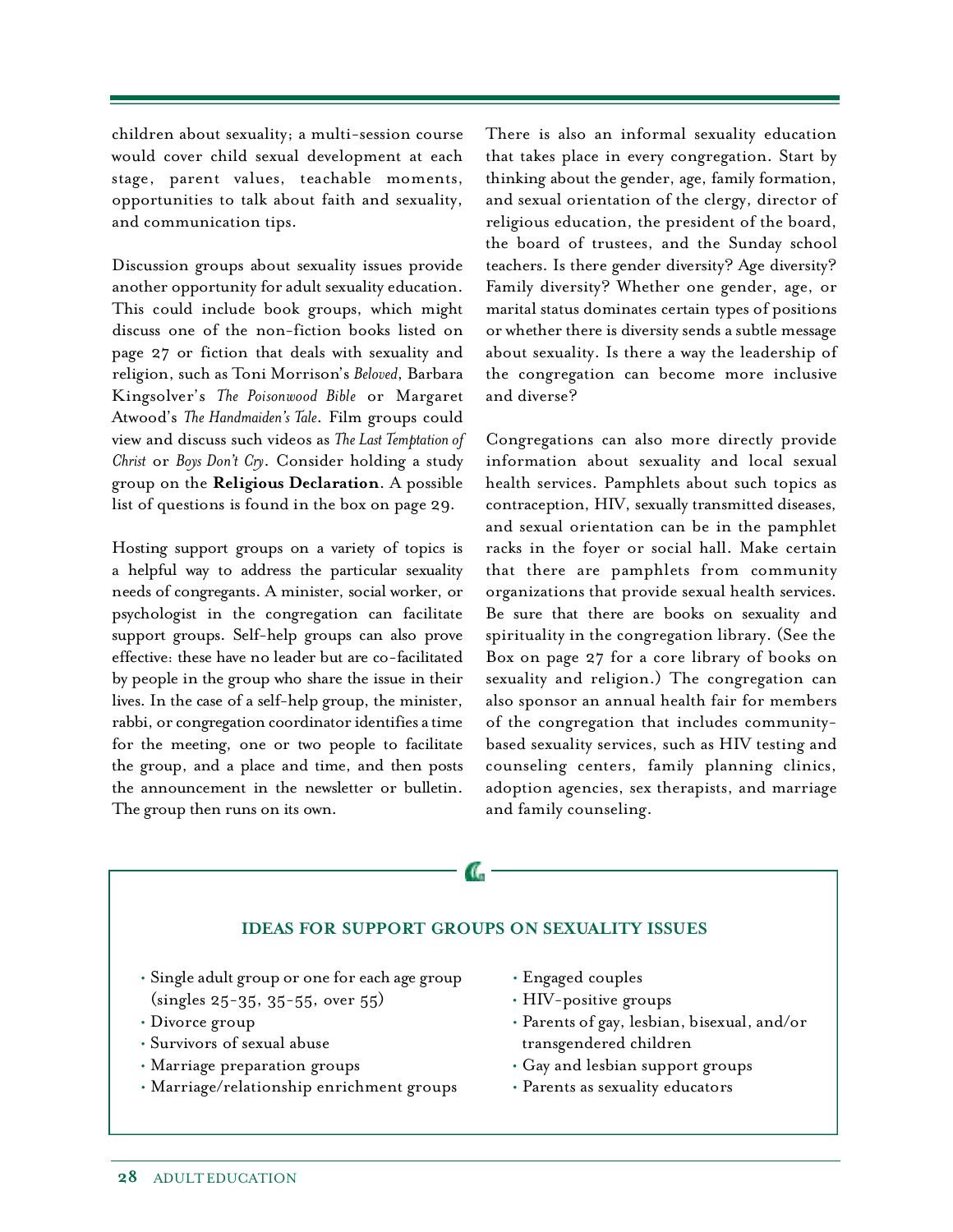### **STUDY GROUP ON THE RELIGIOUS DECLARATION**

а.

**Consider holding an adult education study group on the Religious Declaration on Sexual Morality, Justice, and Healing. Develop a list of questions that your group might use, or adapt the following questions for the group to consider:** 

What does it mean that sexuality is one of God's most life-giving and life- affirming gifts?

How has sexuality been a blessing in your life? How have you experienced your sexuality as broken? How have you experienced it as healing?

Does the sexual ethic presented in the **Religious Declaration** make sense to you for your own life? How would it need to be modified to become a personal ethic?

The **Religious Declaration** identifies violence against women and sexual minorities, the HIV pandemic, unsustainable population growth and over-consumption, and the commercial exploitation of sexuality as places where sexuality has caused massive suffering. Decide as a group which of these topics to study in greater depth or have each group member choose a topic to research and present. What are the religious and spiritual issues present? Should your faith community address these issues? What could you do?

What are your denomination's positions and policies on sexuality issues? Sexual orientation? Sexuality education? Sexual harassment? HIV/AIDS? Abortion? Find and read the statements together. Do you agree with them? Do they go far enough or do they go too far? Is the position or policy reflected in your community life?

React to this sentence from a report on sexuality from the Episcopal Church.

*Biblical views about sexuality are thoroughly enmeshed in cultural and historical circumstances and describe some considerable diversity of practice. Polygamy, for example, is not only known but at times presented as quite acceptable. Women and children are virtually or actually treated as property in highly patriarchal cultures… Sexual mores are governed or influenced by various taboos and concerns about ritual purity which are believed to be important, sometimes for health reasons, and also in order not to confuse lines of inheritance and the bloodlines of clan and group. Procreation and the continuation of the people are, understandably, important concerns.* 

How does this affect your view of sexuality in the Bible? How does it affect your understanding of what scripture teaches about sexuality for us today?

l John 4:l9 says: "We love because God first loved us." What are the different types of love in our lives? What role does romantic and sexual love play? Can sexuality be integrated into our love of God?

In 1 Corinthians (6:19), Paul says that the body is a temple. What are our obligations to take care of all the parts of the body, including the sexual parts? What responsibility does society have to see that that is possible?

Consider this quotation from Rabbi Elliot Dorff about why God created Adam before Eve:

*The reason seems to be that God wanted the first person to experience, not just to imagine, what it is like to have everything but nobody. After Adam had experienced the pain of aloneness, only then would he be ready to appreciate the need for companionship and interdependence as the essential path of personal fulfillment. For him, and for us, his descendents, this is the human norm. (Dorff, 1996)*

Reread Genesis 2. Do you agree that God created man and woman to give each other companionship and pleasure?

Discuss what you think the purpose of sex is. Consider this quote:

*If sex is not exclusively, primarily, or necessarily for procreative purposes… then what is it for? If it is for pleasure and/or relational purposes, how can this be articulated in different moral contexts in ways that are women friendly, safe, religiously faithful, and culturally appropriate across a range of traditions. (Jung, 2001)*

Does age matter? Marital status? Sexual orientation? Gender orientation?

What is our responsibility as a community to become involved in sexual justice issues? Is sexual justice only a social action issue or does it have meaning for our life in the faith community?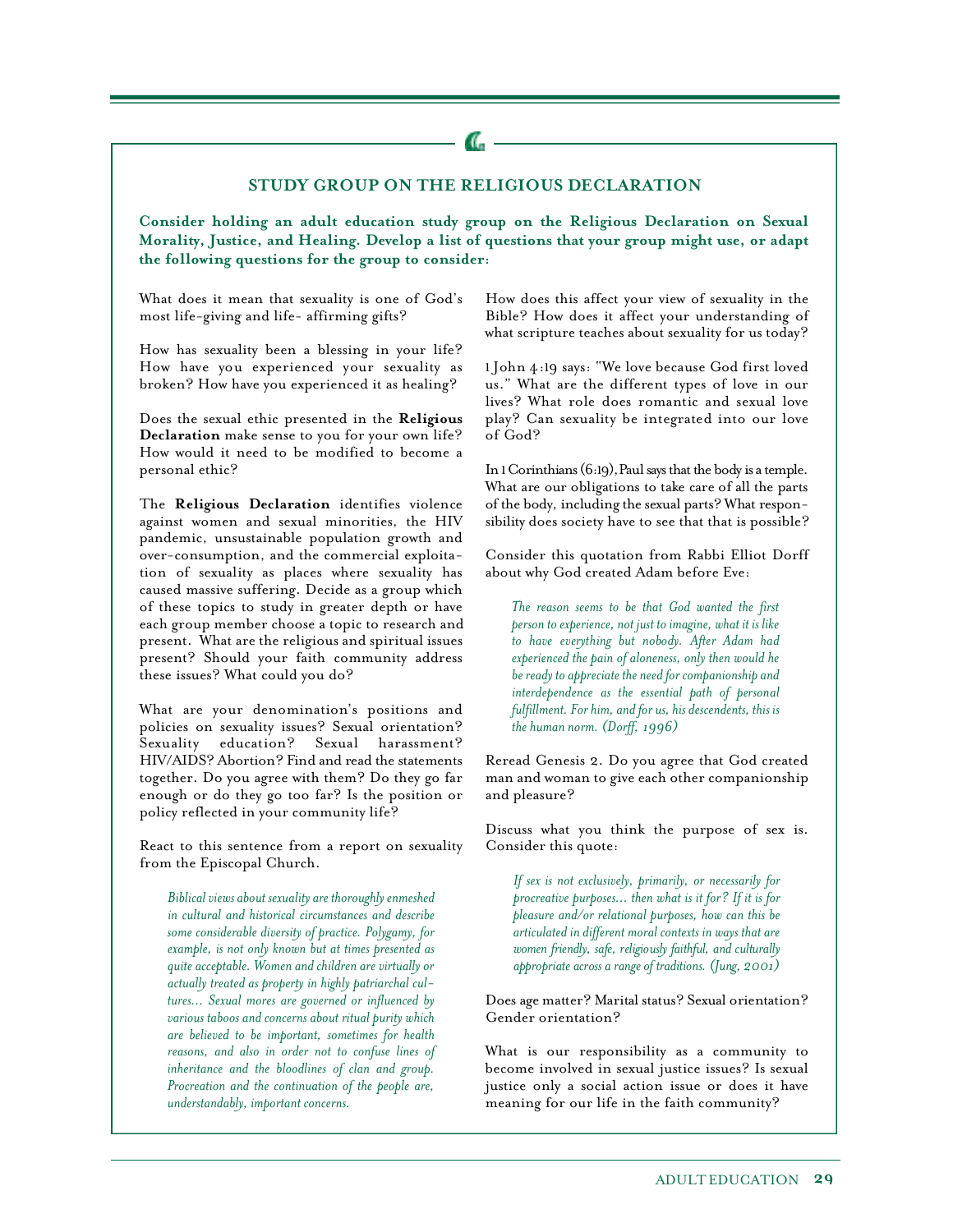# **WELCOMING AND AFFIRMING CONGREGATIONS**

*We call for… full inclusion of women and sexual minorities in congregational life, including their ordination and the blessing of same-sex unions.* 

 $\odot$ 

*I*t is easy to forget that less than 30 years ago, many denominations were embroiled in debates about whether women could be ordained clergy. Although some denominations have ordained women for more than l00 years, many began doing so only in the recent past. The first Episcopal women were ordained in the mid l970s; the Presbyterians first ordained women in l965; today, nearly all mainline Protestant denominations ordain women. The first Reform and Reconstructionist women rabbis were o rdained in the early l970s. The first Conservative women rabbis were ordained in l985.

For many denominations, the controversies around o rdination have now largely shifted to gay, lesbian, and bisexual clergy, and, for a few denominations, transgendered clergy. The Unitarian Universalist Association (UUA) voted to "lend full assistance to the settlement of openly gay, lesbian, and bisexual religious leaders" in l980 and ordained their first transgendered clergy in 2000. The United Church of Christ (UCC) passed a policy that "affirms, celebrates, and embraces the gift of ministry of lesbian, gay, and bisexual persons" in 1991. The United Fellowship of Metropolitan Community Churches has been dedicated to providing a religious home for people who are sexual minorities since its founding in l968.

Nearly every mainstream denomination has produced reports on sexual orientation during the past 20 years. Policies range from the "hate the sin and love to the sinner" views of such denominations as the Southern Baptist Convention and the Roman Catholic Church to the pastoral policies of the Evangelical Lutheran Church in America to the full affirmation and acceptance as demonstrated by the national policies and programs of the UCC and the UUA.

Some denominations support the civil rights of gays and lesbians and condemn violence and discrimination based on sexual orientation. However, many are now currently studying and debating ordination and commitment ceremonies. These include the Evangelical Lutheran Church in America, the Presbyterian Church (USA), and the Episcopal Church.

Reform and Reconstructionist branches of Judaism welcome gay and lesbian members into their communities and ordain them as rabbis. The Central Conference of American Rabbis voted to perform same-sex union ceremonies in March 2000.

But the reality is that many gay, lesbian, bisexual, and transgendered (GLBT) members do not feel welcome in all types of faith-based communities. In extreme cases, GLBT people and their families have been told they are not welcome or face overt discrimination; in others, homophobia is much more subtle. Even congregations that have voted to become open and affirming may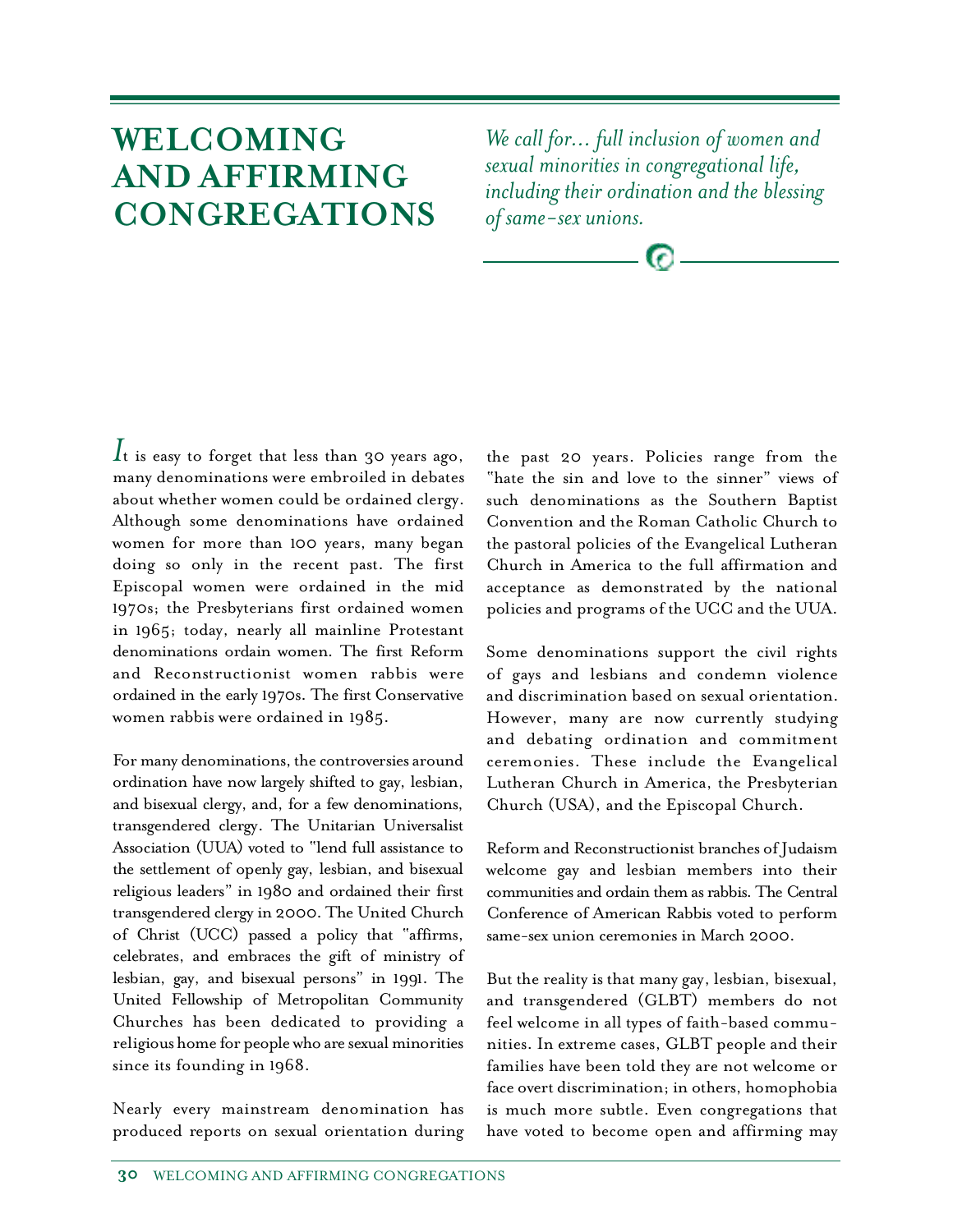hesitate, for example, to call an openly gay clergy person or religious educator.

A sexually healthy faith community welcomes all and includes the concerns of GLBT people "at every level of congregational life—in worship, in program, and in social occasions. It welcomes not only their presence but the unique gifts and particularities of their lives as well." (Alexander, l995) There are many ways that a congregation can demonstrate its commitment to being a sexually inclusive congregation. Use the Assessment on this page to determine how welcoming the congregation is to GLBT individuals. Identify the areas of strength and those that are easily addressed—and those that will require more discussion and education.

Many faith communities have found it helpful to develop a committee to begin to educate the congregation on issues related to sexual orientation before broaching the possibility of changing policies and procedures. Sessions where people can examine their own attitudes as well as obtain information about sexual orientation and homophobia are often helpful. The Reconciling Congregation Program of the United Methodist Church has published a seven-session adult education program called "Claiming the Promise: An Ecumenical Welcoming Bible Study Resources on Homosexuality" (www.rmnetwork.org) that might provide a helpful template for a curriculum.

Use the resources from the denomination and allied organizations on how to become a welcoming and affirming congregation. Learn the denomination's policies on sexual orientation, ordination, and same-sex unions. Almost every denomination now has an organization that is working for full inclusion of GLBT people in congregational life. They are listed on page 38. In addition, five U.S. denominations jointly publish a magazine for welcoming and affirming congregations. OPEN HANDS is published quarterly; a subscription is \$20. (Subscribe online at www.rmnetwork.org/openhands)

### **ASSESSMENT**

### **Characteristics of a Sexually Inclusive Congregation**

- Does worship include diverse family forms and orientations in its language and content—where "spouses and life partners," for example, are used in place of "husbands and wives" or where one says "marriages and committed relationships?
- Do the bylaws and hiring practices explicitly state that no one is to be denied employment or recognition on the basis of sexual and gender orientation?
- $\bullet$  Is there the possibility of commitment celebrations or same-sex union ceremonies as well as memorial services for GLBT persons and their partners and families?
- Are same-sex couples welcomed to share their lives and stories during worship or programs for adults?
- Does the social action committee work to end discrimination of GLBT persons in the community, state, and nation?
- Is there is an opportunity for dialogue between GLBT persons and heterosexual members of the community?
- Does the religious education program for youth address sexual orientation, beginning with an appreciation of family diversity in the primary g rades and expanding to full inclusion in programs for high school youth?
- Does the community regularly celebrate GLBT issues and history, such as Gay Pride Day or National Coming Out Day?
- Are there support groups for GLBT persons and families with GLBT members?
- Are GLBT persons and the commitment to sexual inclusiveness explicitly mentioned in the congregation's brochure and newsletters?
- Does the congregation have relationships with local GLBT organizations for referrals and support of members?
- Does the congregation seek new members from the GLBT community through outreach to that community, including notices in targeted media?
- Do clergy and laity from the congregation advocate at the denominational level for full inclusion of GLBT persons?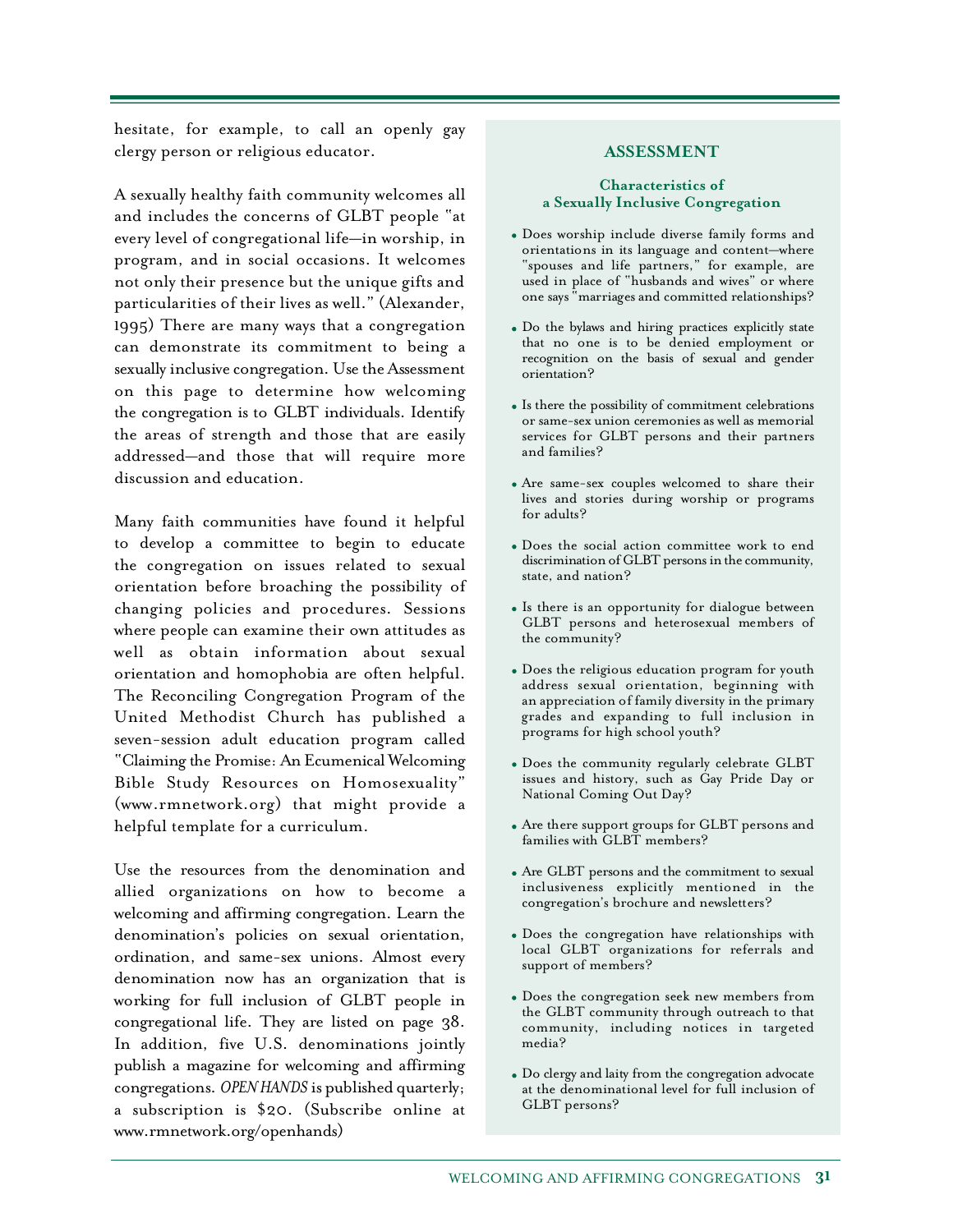# **SAFE CONGREGATIONS**

*I*n too many congregations, people have had their sexuality broken by the very people who minister to them. Tens of thousands of women, men and children have experienced such violation by a trusted religious leader in congregations of almost every denomination.

According to the Center for the Prevention of Sexual and Domestic Violence, "civil court judgments against congregations and denominations have cost millions of dollars since the mid-1980s." (www.cpsdv.org) In the spring of 2002, as this guide was written, there were financial settlements of over \$l00 million to victims of clergy sexual abuse. Sexual contact between clergy and a parishioner or between a pastoral counselor and a client or between a youth advisor and a teenager is a clear violation of professional ethics.

At a minimum, a sexually healthy faith community should have written policies on sexual harassment and the prevention of abusive relationships between ministerial and religious education staff and those parishioners to whom they minister. There needs to be a clear statement that sexual contact by clergy, pastoral care providers, religious educators, and youth leaders with parishioners/ youth in a professional relationship is not only inappropriate but also actionable. There should be a written policy on how to handle complaints at the local through the denominational level as well as on the services available to the victim and

the clergy. Congregations should be aware of denominational or professional resources that are available to help the congregation in the event of a sexual abuse case. These policies should be reviewed annually and shared with the congregation through newsletters, bulletins, and annual reports.

Screening for all volunteers and paid staff who work with children and youth as well as developmentally disabled adults is also important. The sad fact is that many people who are pedophiles seek work and volunteer opportunities to gain access to children. Many congregations conduct interviews and background checks, including police checks, on all people who work with vulnerable populations. The application form for both volunteers and paid staff can ask if the person has ever used a different name as well as for several years of home and employer addresses. It can also specifically ask such difficult questions as "Have you ever been convicted on any crimes against a person, including rape, incest, sexual exploitation of a minor, sexual or physical assault of a minor?" Such questions and knowing that a police check will occur will likely deter many inappropriate applicants.

Congregations can provide an annual training workshop on issues, policies, and procedures relevant to sexual/physical abuse. They can then ask volunteers and staff to sign a covenant that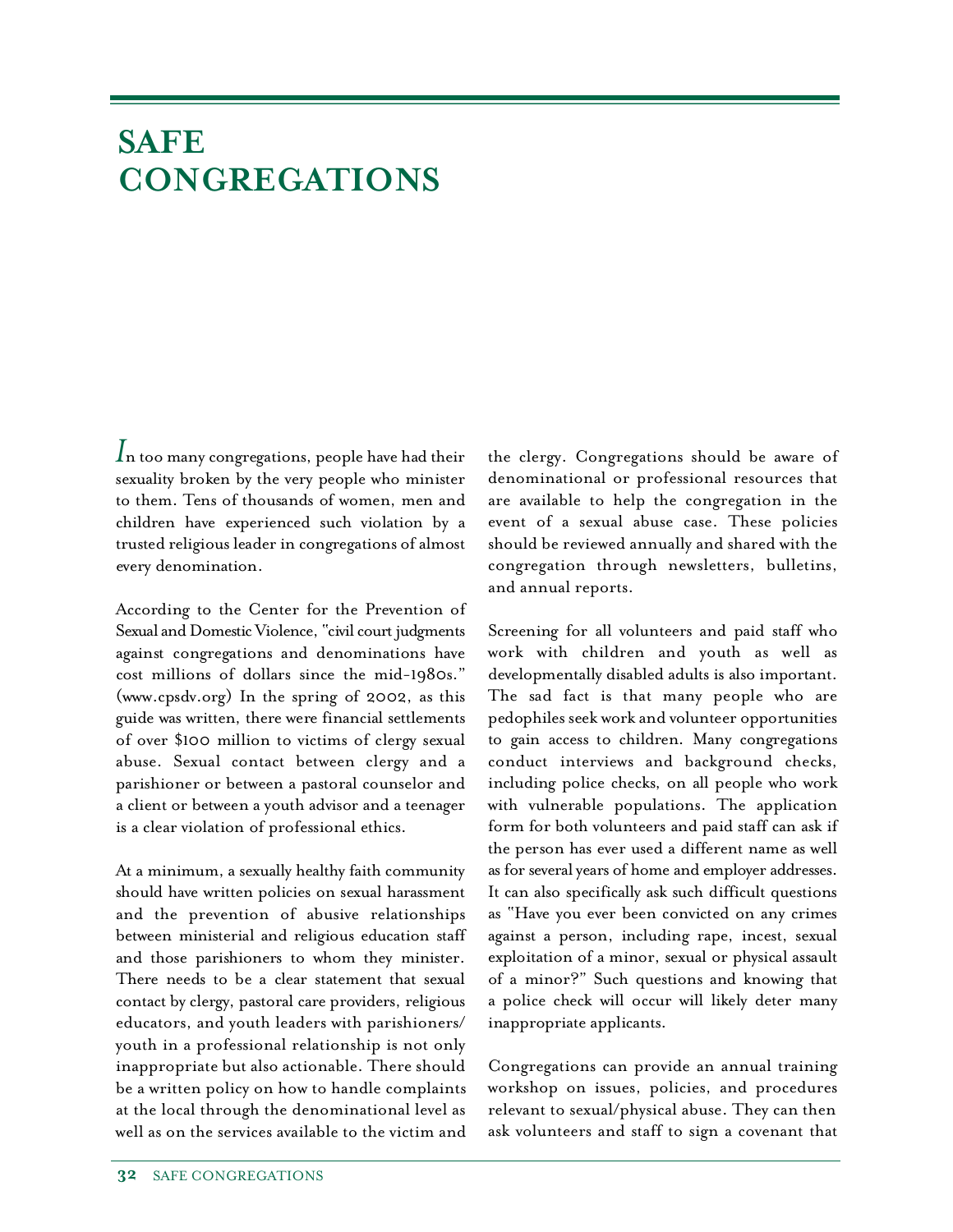they will abide by church guidelines forbidding sexual contact or inappropriate verbal exchanges as well as requirements on disclosing abuse to the minister or designated board person. Knowing the law in the state about reporting suspected child physical and sexual abuse is essential; having at least a referral agreement/relationship with the domestic violence and sexual assault programs in the area is also critical.

Clergy and pastoral care providers also need training to respond to both victims and offenders who come to them for help. When they seek help for past abuse, many people will turn to their minister, priest, or rabbi. According to the Center for the Prevention of Sexual and Domestic Violence, "an informed, compassionate pastor, priest, rabbi, or religious leader can contribute to the healing process of a victim of battering, child abuse, or rape" and sexual abuse and assault.

Every congregation needs education about sexual harassment and a commitment to being a faith community where sexual harassment does not occur. Although sexual harassment is often only thought of as "quid pro quo harassment" to get a promotion, keep a job, or obtain a valued volunteer assignment sexual favors must be offered—it is often actually much more subtle. Unwanted sexual conduct also includes repeated sexual advances, any touching of a sexual nature, graffiti of a sexual nature, sexually offensive gestures, pressure for sexual favors, unwanted sexual jokes, and talking about one's sexual activity or the sexual activity of others in public. Teens clearly need education about sexual harassment. They also need to understand that it will not be tolerated in youth group activities. However, it is a mistake to think that only teens harass each other; a clear statement about avoiding such behaviors and a commitment to a sexually safe congregation is also helpful for adult members. Religious educators, both staff and volunteers, also need this education. Again, the congregation should have a clearly stated grievance procedure for handling complaints of sexual harassment.

In addition, congregations should consider having a clearly stated policy for teen sexual behaviors. Most youth groups do little more than discourage what young people call "PDA," public demonstrations of affection. Yet, such inexplicit pronouncements do not really educate young people. Is handholding allowed? Kissing? Arms around each other? What will happen to young people who go to a retreat and are found engaging in sexual activity? Will some activities be forgiven but others punished? A frank, honest discussion each year with the youth group to help them develop standards of behavior to post and share is another sign of the community's commitment to sexual health.

Two excellent resources for congregations are *Safe Sanctuaries: Reducing the Risk of Child Abuse in the Church,* produced by the United Methodist Church, and *Creating Safe Congregations: Toward An Ethic of Right Relations,* produced by the Unitarian Universalist Association.

Œ.

The Center for the Prevention of Sexual and Domestic Violence is the p remier organization working with religious communities to address issues of sexual and domestic violence. Founded in l977, its goal is to "engage religious leaders in the task of ending abuse." They offer award-winning videos, books, curricula, a web site, and training programs and seminars. Their clearinghouse on religion and abuse can refer victims to sources of counseling in a local area or to specific denominational resources. For more information, contact them at 2400 N. 45th Street, Suite l0, Seattle, WA 98103, 206-634-1903, www.cpsdv.org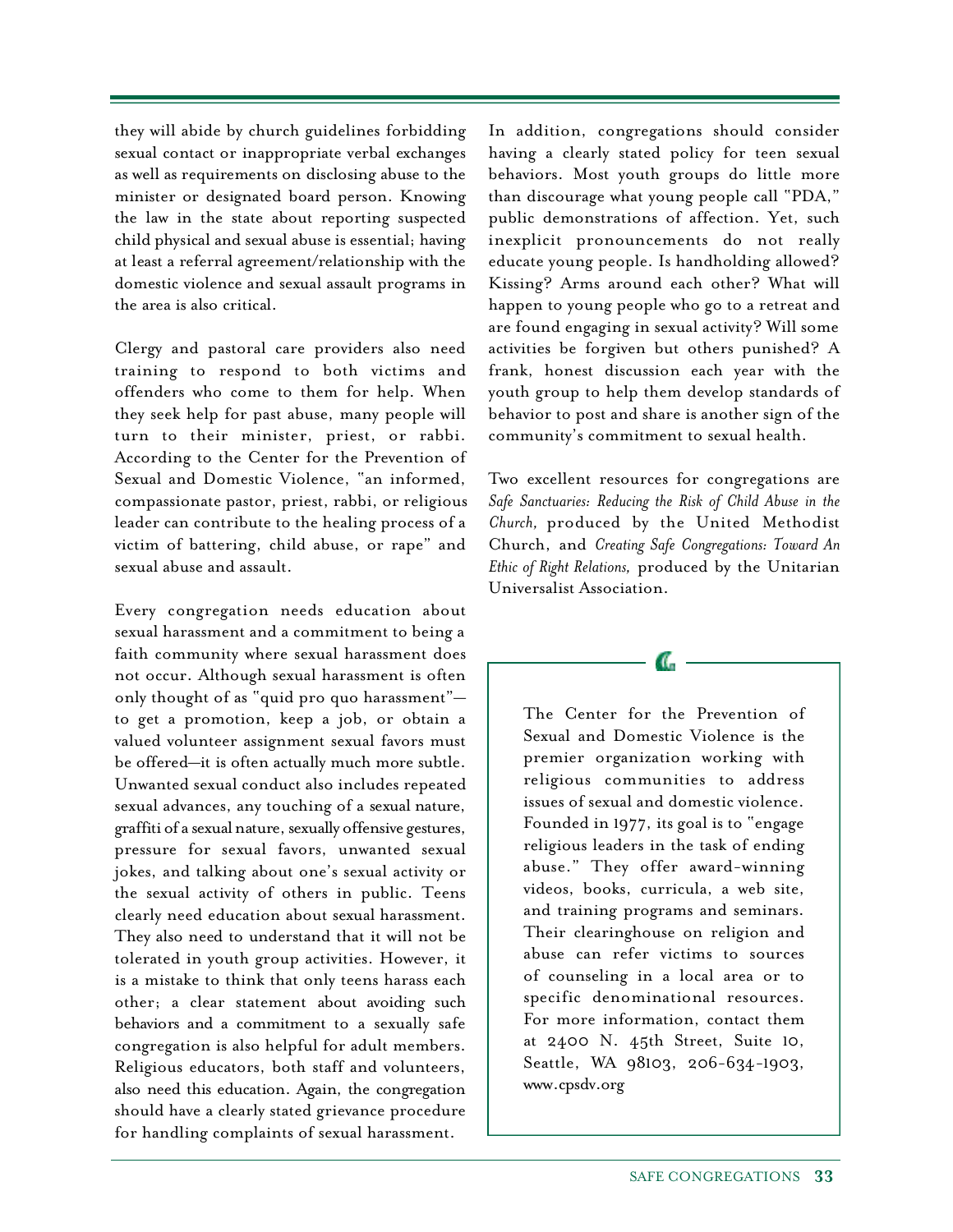# **SOCIAL ACTION**

*A*lmost all faith communities have strong t raditions of community service and involvement in social action. The Religious Declaration calls on faith communities to offer prophetic witness for sexual justice in the society as a whole; this could include advocating for sexuality education in schools and community agencies; working for access to sexual and reproductive health services; and helping to end discrimination and violence against persons who are sexual minorities.

According to the Park Ridge Center for Health, Faith, and Ethics, "religious participation in public forums on sexuality and gender roles will continue and will likely increase in coming years." They point to the involvement of organized religious groups at international conferences such as the United Nations' Fourth World Conference on Women, held in Beijing in l995, and the International Conference on Population and Development, held in Cairo in l994. They note, "Recent public debates in the United States over abortion, the state of the modern family, and sexual lifestyles have featured pointed comment from religious quarters." They acknowledge "some observers now predict schisms over homosexuality in certain moderate and liberal American Protestant denominations, the significance of which would recall debates during the Civil Rights era and splits over slavery around the time of the Civil War." (Green, 200l)

*Faith communities must also advocate for sexual and spiritual wholeness in society. We call for:*

- *• Lifelong, age appropriate sexuality education in schools, seminaries, and community settings.*
- *A faith-based commitment to sexual and r e p r o d u c t i v e rights, including access to voluntary contraception, abortion, and HIV/STD prevention and treatment.*
- *• Religious leadership in movements to end sexual and social injustice.*

Involvement in social action on sexual justice issues can help the congregation:

 $-\epsilon$ 

- Demonstrate support for all people in the community, not just the people in the congregation.
- Make visible the congregation's commitment to sexual justice.
- · Increase the congregation's visibility and influence in the community.
- Provide an opportunity to work with other like-minded faith communities.
- Engage individual member involvement in the community.
- Provide a forum for community wide partnerships.

Perhaps most importantly, involvement in social action on behalf of sexual justice provides a visible demonstration that there are many religious points of view on sexuality issues.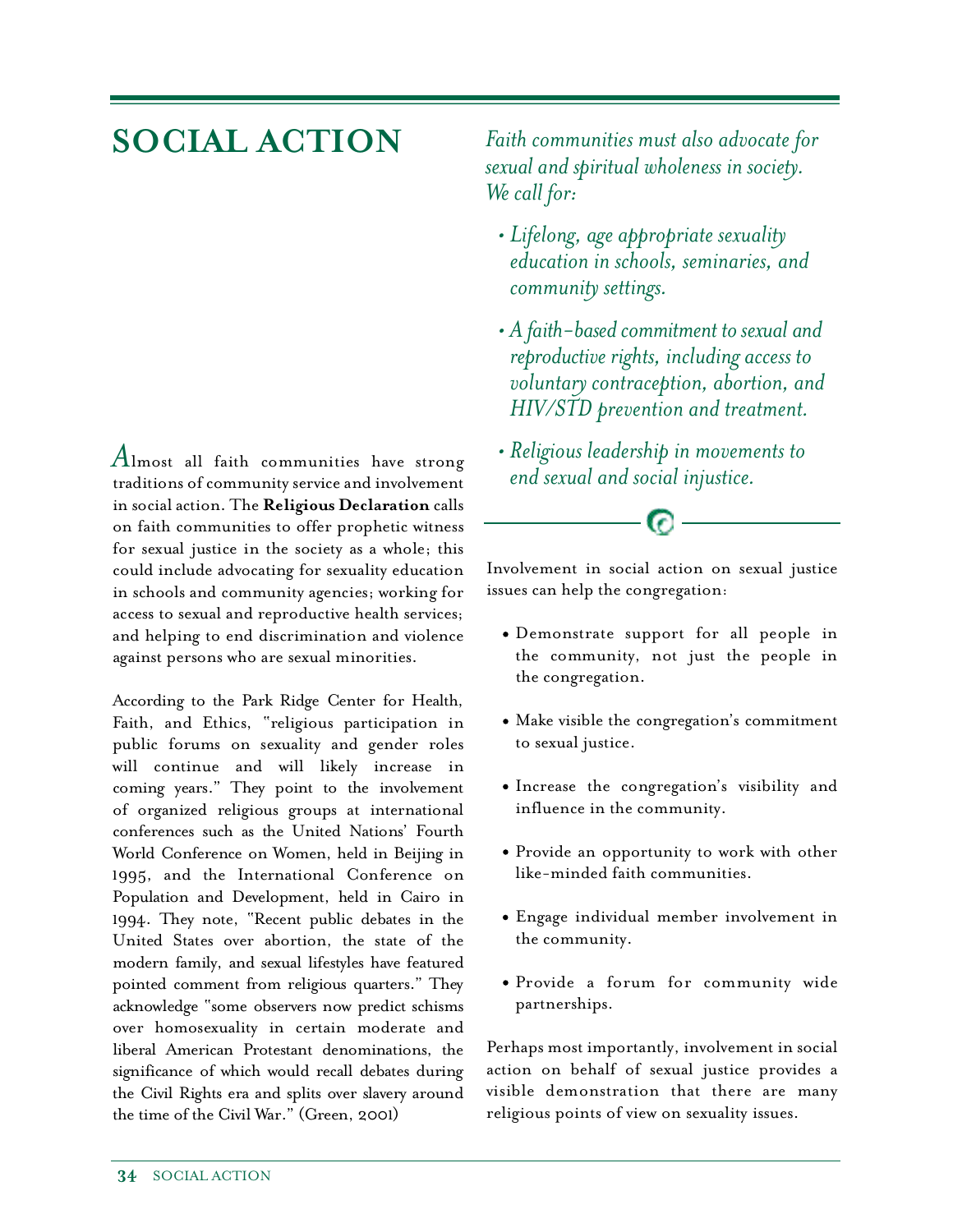Too often, only the viewpoints of the Religious Right are present in community controversies on sexuality issues. The media often only includes this point of view in discussions of such issues as the morality of abortion, gay rights, and sexuality education, pitting a religious voice from the Religious Right against a secular voice from the mainstream.

Active involvement by clergy who support sexual justice is essential to assuring that all religious voices are heard and considered. So is the involvement of the laity in these issues. Many conservative faith communities have active and visible public roles when such issues as sexuality education, sexual rights for sexual minorities, and reproductive choice are debated. But mainstream and progressive congregation members are often not present in equal numbers.

Begin by researching the denomination's policies on sexuality issues. Many denominations have developed policies on reproductive choice, sexuality education, HIV/AIDS, and sexual orientation. Depending on the denomination's position on polity, these positions may be binding on the congregation or there may be an opportunity to ratify or modify them for your denomination. Consider using the bulletin or newsletter to reprint these positions for your members. Consider bringing these issues to a congregational vote, if appropriate.

Some congregations have chosen to vote to endorse the **Religious Declaration** as a sign of their commitment to sexual justice and health. It then becomes the congregation's value statement on sexuality issues.Copies can be posted on bulletin boards, inserted into congregational handbooks, periodically run in the bulletin or newsletter, or given to new members. Posters of the Religious Declaration, suitable for framing, can be ordered from the Religious Institute on Sexual Morality, Justice, and Healing.

The social action committee can conduct a variety of activities in support of sexual justice.

They can:

- Conduct letter writing campaigns on behalf of legislation that is pending at the local, state, or national level on these issues.
- Hold community forums on emerging issues.
- Participate in school board meetings, state legislative hearings, community rallies, and the like.
- Develop a bulletin board on sexual justice issues in the foyer or meeting room.
- · Encourage the clergy to appear on the electronic media, speaking on behalf of a progressive religious view on sexuality.
- Write op ed pieces for the local newspaper or cable station.

Staying up to date on emerging sexual justice issues is time-consuming, but there are national organizations, web sites, and list serves that can help you.

- Planned Parenthood Federation of America has a network called "Clergy Voices" that sends its members a regular newsletter and periodic updates and action alerts.
- The Religious Coalition for Reproductive Choice has a biweekly online newsletter.
- People for the American Way has a clergy network and periodically sends out e-mail alerts.
- The Interfaith Working Group Online has an excellent bimonthly online newsletter on sexual orientation issues.
- For a daily news summary of reproductive health and HIV/AIDS issues, subscribe to the *Kaiser Family Foundation Daily Reports,* www.kaisernetwork.org/ daily\_reports/rep\_index.cfm

See the Resource List on pages 37 to 38 for more information.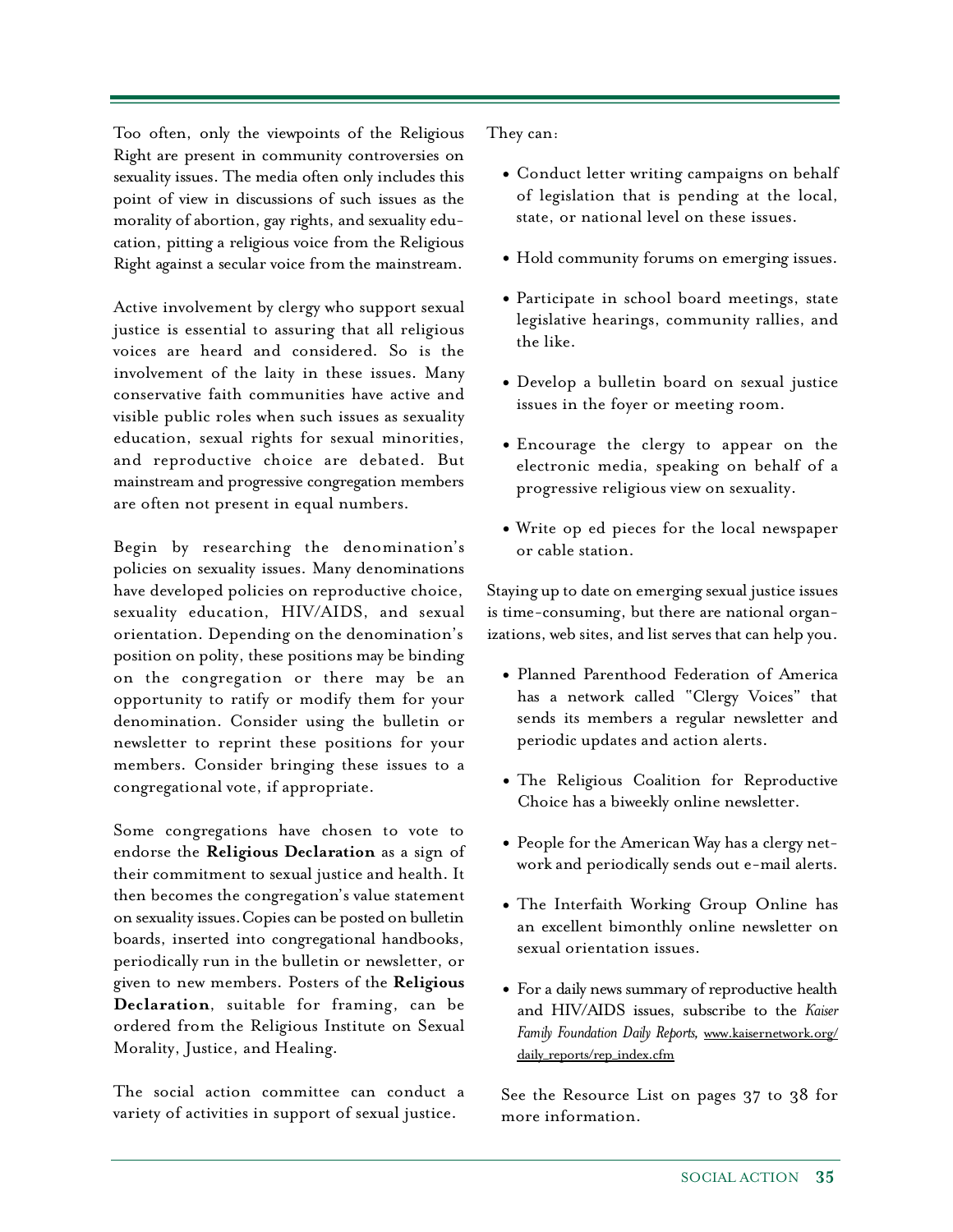# **DENOMINATIONS SUPPORT SEXUAL JUSTICE**

a.

# **Sexuality Education**

The following denominational bodies have policies supporting sexuality education in the schools:

- Central Conference of American Rabbis
- Church of the Brethren
- Episcopal Church
- Evangelical Lutheran Church of America
- Presbyterian Church (U.S.A.)
- Unitarian Universalist Association
- United Church of Christ
- United Methodist Church.

Other religious organizations that support sexuality education include:

- National Council of Churches of Christ, Office of Family Ministries
- Religious Institute on Sexual Morality, Justice, and Healing
- American Jewish Congress, Commission on Women's Equality
- B'nai Brith
- Central Conference of American Rabbis
- Jewish Women International
- Women's Christian Association of the United States

# **Reproductive Choice**

The following denominational bodies are members of the Religious Coalition for Reproductive Choice:

- United Methodist Church
- Presbyterian Church (U.S.A.)
- United Church of Christ
- The Episcopal Church
- Moravian Church in America
- United Synagogue of Conservative Judaism
- Federation of Reconstructionist Congregations and Havurot
- Union of American Hebrew Congregations
- Unitarian Universalist Association
- American Humanist Association
- American Ethical Union

Other religious organizations that support reproductive choice include:

- American Baptist Witness for Choice
- Catholics for a Free Choice
- Disciples for Choice
- Lutheran Women's Caucus
- Presbyterians Affirming Reproductive Options
- American Jewish Committee
- American Jewish Congress

# **Rights of Sexual Minorities**

The following denominations have policies that support full inclusion of gay, lesbian, bisexual, and transgender (GLBT) persons, including ordination and same-sex unions.

- Unitarian Universalist Association
- United Church of Christ
- Universal Fellowship of Metropolitan Community Churches

The following religious groups, while they may not be sponsored by their denomination, are working for sexual justice for GLBT persons.

- Brethren/Mennonite Council for Lesbian and Gay Concerns
- Dignity U.S.A (Catholic)
- Evangelicals Concerned
- GALA (Community of Christ formerly Reorganized Church of Jesus Christ of Latter Day Saints)
- Gay Lesbian + Affirming Disciples (GLAD) Alliance (Disciples)
- Integrity, Inc. (Episcopal)
- Kinship International (Seventh Day Adventists)
- Lutherans Concerned
- More Light Presbyterians
- Reconciling Ministries Network (Methodist)
- Soulforce, Inc.
- The Universal Fellowship of Metropolitan Community Churches
- Welcoming and Affirming Baptists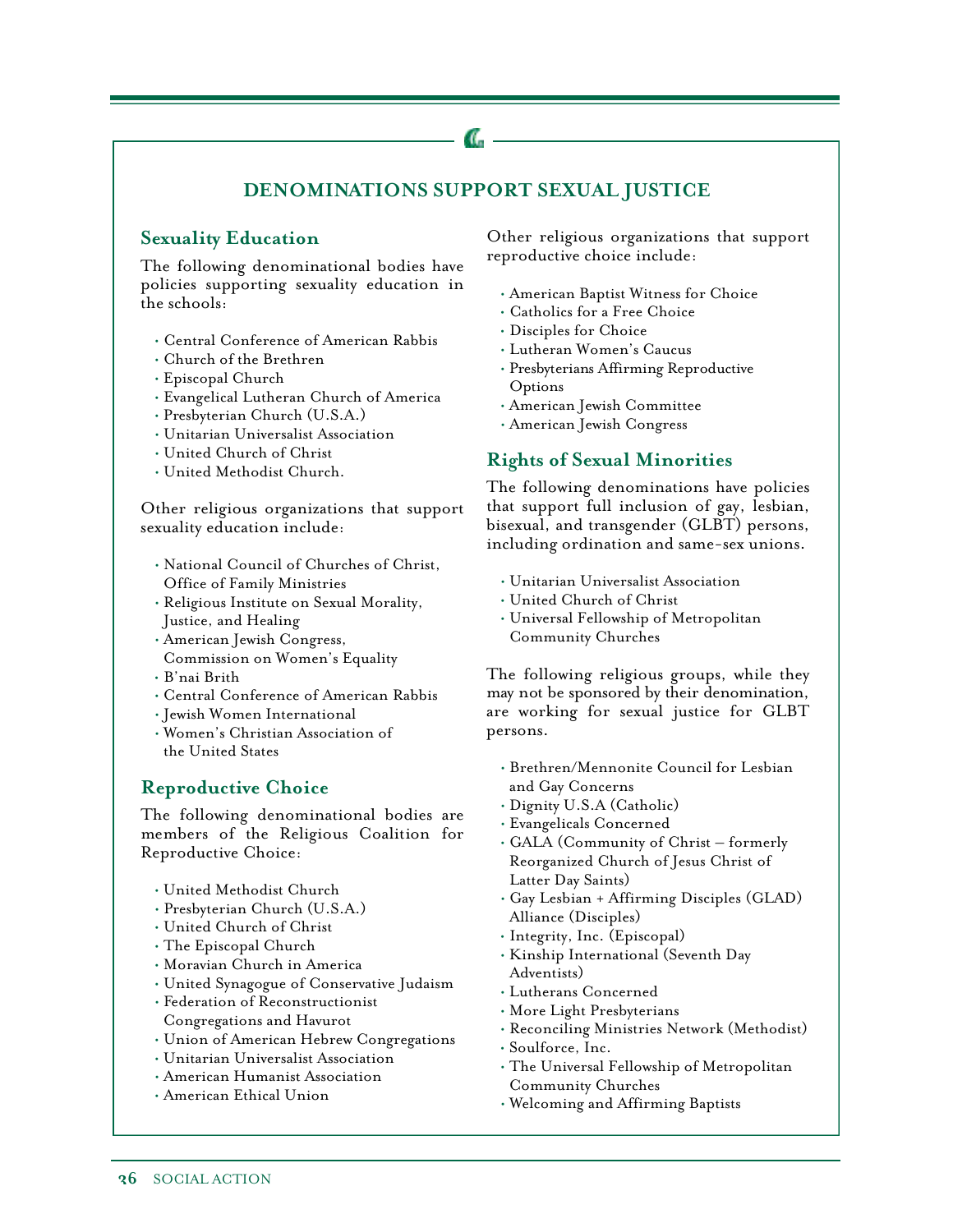# **RESOURCES FOR MORE INFORMATION**

### **SEXUALITY AND RELIGION**

### Carpenter Program in Religion, Gender, and Sexuality 235 Divinity School Nashville, TN 37240 6l5-343-398l or 6l5-343-3974

<http://divinity.library. vanderbuilt.edu>

### The Center for Sexuality and Religion

987 Old Eagle School Road, Suite 7l9 Wayne, PA l9087-l708 6l0-995-034l <www.CTRSR.org>

### THE RELIGIOUS CONSULTATION on Population, Reproductive Health and Ethics

27l7 E. Hampshire Avenue Milwaukee, WI 532ll 4l4-962-3l66 <www.religiousconsultation.org>

### Religious Institute for Sexual MORALITY, JUSTICE, AND HEALING

304 Main Avenue, #335 Norwalk, CT 0685l 203-840-ll48; 773-324-8580 <www.religiousinstitute.org>

### Women's Alliance for

THEOLOGY, ETHICS AND RITUAL 8035 l3th Street Silver Spring MD 209l0-4803 30l-589-2509

### **HIV/AIDS**

### The Balm in Gilead

l30 West 42nd Street, Suite 450 New York, NY l0036 2l2-730-738l <www.balmingilead.org>

### Global AIDS Interfaith Alliance

P. O. Box 29ll0 San Francisco, CA, USA 4l5-56l-2307 <www.thegaia.org>

# National Episcopal AIDS

### **COALITION**

520 Clinton Avenue Brooklyn, NY ll238-22ll 302-764-9455 <www.NEAC.org>

### **REPRODUCTIVE CHOICE**

### CATHOLICS FOR A FREE CHOICE

l436 U Street, N.W., Suite 30l Washington, DC 20009-3997 202-986-6993 <www.cath4choice.org>

# PLANNED PARENTHOOD FEDERATION

of America, Inc. 8l0 Seventh Avenue New York, NY l00l9 2l2-54l-7800 <www.plannedparenthood.org>

#### Religious Coalition for REPRODUCTIVE CHOICE

l025 Vermont Avenue, N.W., Suite ll30 Washington, DC 20005 202-628-7700 <www.rcrc.org>

### **SEXUAL ABUSE**

#### Center for the Prevention of Sexual & Domestic Violence

2400 N. 45th Street Seattle, WA 98103 206-634-l903 <www.cpsdv.org>

### INTERFAITH SEXUAL TRAUMA INSTITUTE

Saint John's Abbey and University Collegeville, MN 5632l 320-363-3994 <www.csbsju.edu/isti>

### **SOCIAL ACTION**

### AMERICANS UNITED FOR SEPARATIONS of Church and State l8l6 Jefferson Place, N.W. Washington, DC 20036 202-466-3234 <www.au.org>

### The Interfaith Alliance

l0l2 l4th Street, N.W., Suite 700 Washington, DC 20005 202-639-6370 <www.tialliance.org>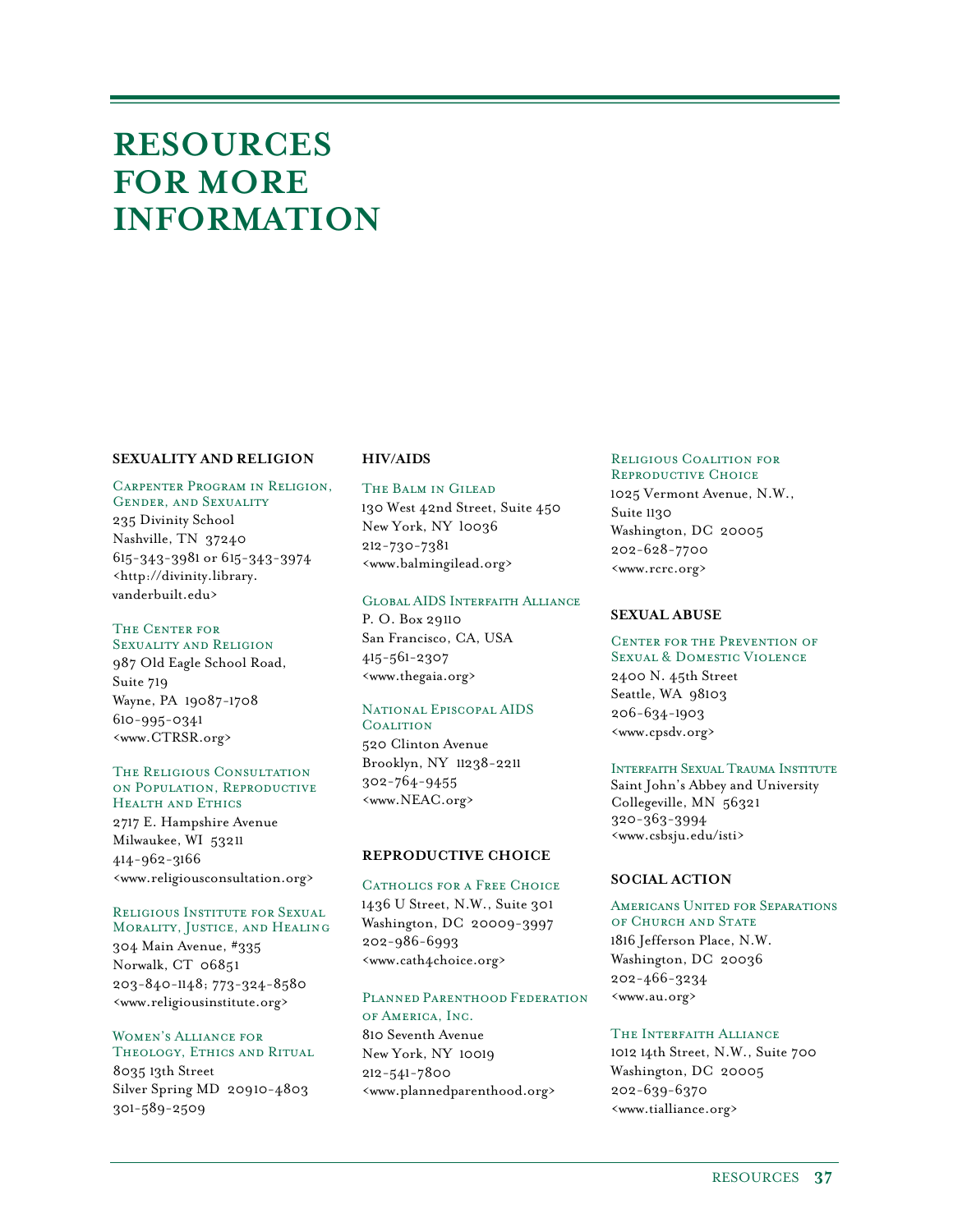### Interfaith Working

**GROUP ONLINE** P. O. Box ll706 Philadelphia, PA l9l0l 2l5-235-3050 <www.iwgonline.org>

### NATIONAL COMMITTEE FOR PUBLIC

EDUCATION AND RELIGIOUS LIBERTY l65 East 56th Street New York, NY l0022 2l2-750-646l

#### People for the American Way Clergy Network

2000 M Street, N.W., Suite 400 Washington, DC 20036 <www.pfaw.org>

### The Regas Institute/Progressive Religious Partnership

2l5 N. Margeno Avenue, 2nd Floor Pasadena, CA 91101-1569 626-683-9440

### **WELCOMING AND AFFIRMING ORGANIZATIONS**

### **AFFIRMATION**

P. O. Box 46022 Los Angeles, CA 90046 323-255-725l <www.affirmation.org>

### BRETHREN/MENNONITE COUNCIL for Lesbian and Gay Concerns

P. O. Box 6300 Minneapolis, MN 55406 6l2-722-6906 <www.webcom/bmc/welcome>

### DIGNITY USA

l500 Massachusetts Avenue, N.W., Suite ll Washington DC 20005 202-86l-00l7 <www.dignityusa.org>

### GALA (RLDS)

9468 Broadway Temple City, CA 9l780 <www.galaweb.org>

### GAY LESBIAN + AFFIRMING DISCIPLES

(GLAD) Alliance P. O. Box 44400 Indianapolis, IN 46244-0400 202-624-5435 <www.gladalliance.org>

### INTEGRITY, Inc.

l7l8 M Street, N.W. Washington, DC 20036 <www.integrityusa.org>

### Kinship International

P. O. Box 7320 Laguna Niguel, CA 92607 949-248-l299 <www.sdakinship.org>

### Lutherans Concerned

P. O. Box l676 Milwaukee, WI 5320l-l676 6l2-330-l202 <www.lcna.org>

### More Light Presbyterians

4737 County Road l0l, PMB #246 Minnetonka, MN 55345-2634 505-820-7082 <www.mlp.org>

#### Office of Bisexual, Gay, Lesbian, and Transgender Concerns

Unitarian Universalist Association 25 Beacon Street Boston, MA 02l08 6l7-742-2l00, extension 30l <www.uua.org>

### RECONCILING MINISTRIES NETWORK

380l N. Keeler Avenue Chicago, IL 6064l 773-736-5526 <rmnnetwork.org>

### Soulforce, Inc.

P. O. Box 4467 Laguna Beach, CA 92652 949-455-0999 <www.soulforce.org>

### United Church of Christ

Coalition for LGBT Concerns 800 Village Walk Guilford, CT 06437 800-653-0799 <www.ucccoalition.org>

#### The Universal Fellowship of Metropolitan Community **CHURCHES**

8704 Santa Monica Boulevard, 2nd Floor West Hollywood, CA 90069 3l0-360-8640 <www.UFMCC.com>

### Welcoming and

Affirming Baptists P.O. Box 2596 Attleboro Falls, MA 508-226-l945 <www.wabaptists.org>

### **YOUTH ISSUES/SEXUALITY EDUCATION**

### CHRISTIAN COMMUNITY

6404 South Calhoun Street Fort Wayne, Indiana 46807 2l9-774-65l0 <www.churchstuff.com>

### NATIONAL CAMPAIGN TO

Prevent Teen Pregnancy l776 Massachusetts Avenue, N.W., No. 200 Washington, DC 20036 202-478-85l8 <www.teenpregnancy.org>

#### Unitarian Universalist Association/Our WHOLE LIVES

25 Beacon Street Boston, MA 02l08 6l7-742-2l00, extension 30l <www.uua.org>

### **SIECUS**

l30 West 42nd Street, Suite 350 New York, NY l0036-7802 2l2-8l9-9770 <www.siecus.org>

\*NOTE: If you know of other organizations that should be included in this list, please e-mail the Religious Institute at <info@religiousinstitute.org>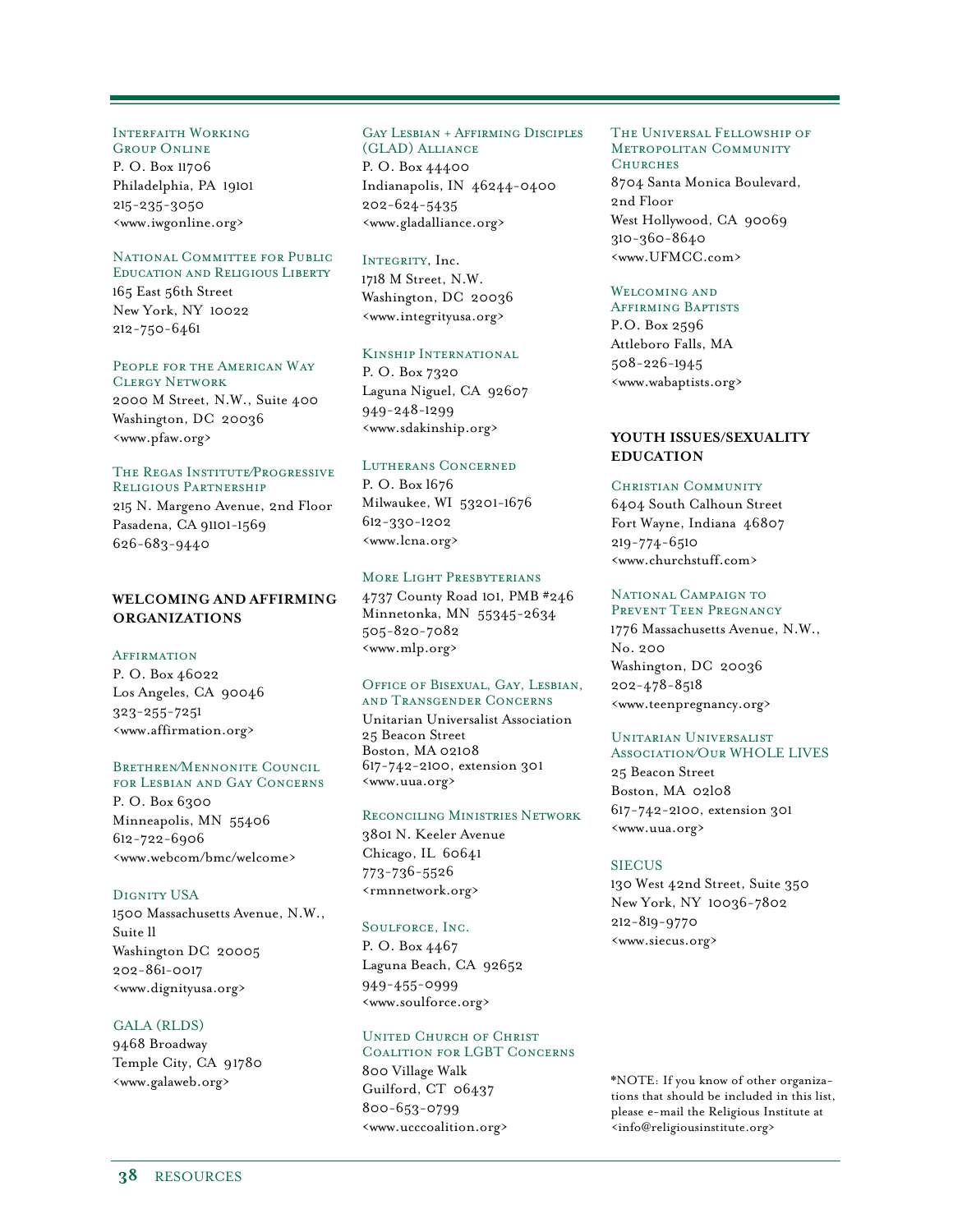# **REFERENCES**

Ad Hoc Committee on Human Sexuality, Report to the CCAR Convention, June l998.

S. W. Alexander, *The Welcoming Congregation*, (Boston: UUA, 1995).

J. S. Annon, "The Behavioral Treatment of Sexual Problems" in *Brief Therapy* (Hawaii: Mercantile Printing, 1974), pp. 100-105.

S. S. Conklin, "Six Billion and Counting Compel Sexuality Study in Churches," *The Clergy Journal,* vol. 6: April 2000, p. 5.

E. Dorff, "This Is My Beloved, This Is My Friend" (New York: The Rabbinical Assembly, l996), p. 7.

*Faith Matters* (Indiana: The Christian Community, 2002).

S. Gibb, editor, *The Advocacy Manual for Sexual Health, Education, and Justice* (Boston: Unitarian Universalist Association and United Church of Christ Board for Homeland Ministries, l999), p. 36.

M. C. Green and P. D. Numrich, *Religious Perspectives on Sexuality: A Resource Guide* (Illinois: The Park Ridge Center for the Study of Health, Faith and Ethics, 200l).

D. W. Haffner, *Beyond the Big Talk: Every Parents Guide to Raising Sexually Healthy Teenagers* (New York: Newmarket Press, 200l).

P. B. Jung, M. E. Hunt, and R. Balakrishnan, *Good Sex: Feminist Perspectives from the World's Religions* (New Jersey: Rutgers University Press, 200l).

E. O. Laumann, et al., "Sexual Dysfunction In the United States: Prevalence and Predictors," *Journal*  $of$  the American Medical Association, vol. 2 8l: pp. 537-44.

E. O. Laumann, et al., *The Social Organization of Sexuality: Sexual Practices in the United States* (Chicago: University of Chicago Press, l994), p. 88.

B. Margulis," Clergy Attitudes Towards Sexuality and Reproductive Choice" (Washington, DC: Religious Coalition for Reproductive Choice, March 1998).

R. T. Michael, J. H. Gagnon, E. O. Laumann, and G. Kolata, *Sex in America: A Definitive Survey* (New York: Little Brown and Company, 1994).

National Campaign to Prevent Teen Pregnancy, *Faithful Nation* (Washington, DC: National Campaign, September 200l).

J. B. Nelson, *Body Theology* (Kentucky: Westminister/John Knox Press, l992), p. 2l.

Pan American Health Organization, *Promotion of Sexual Health. Recommendations for Action* (Washington, DC: PAHO, 200l), p. 6.

Reuters Health news release, "Risky Sex Less Likely for Religious Teens," October 29, 200l.

*Snapshots from The Front Line: Lessons from Faith-Based Efforts to Prevent Teen Pregnancy* (Washington, DC: National Campaign to Prevent Teen Pregnancy, 200l).

The Pew Forum. *American Views on Religion, Politics, and Public Policy* (Washington, DC: The Pew Forum, April 200l).

*The Surgeon General's Call To Action to Promote Sexual Health and Responsible Sexuality Behavior* ( Washington, DC: U.S. Public Health Service, July 2001).

<www.episcopalchurch.org/ province-two/gv-soob.html>